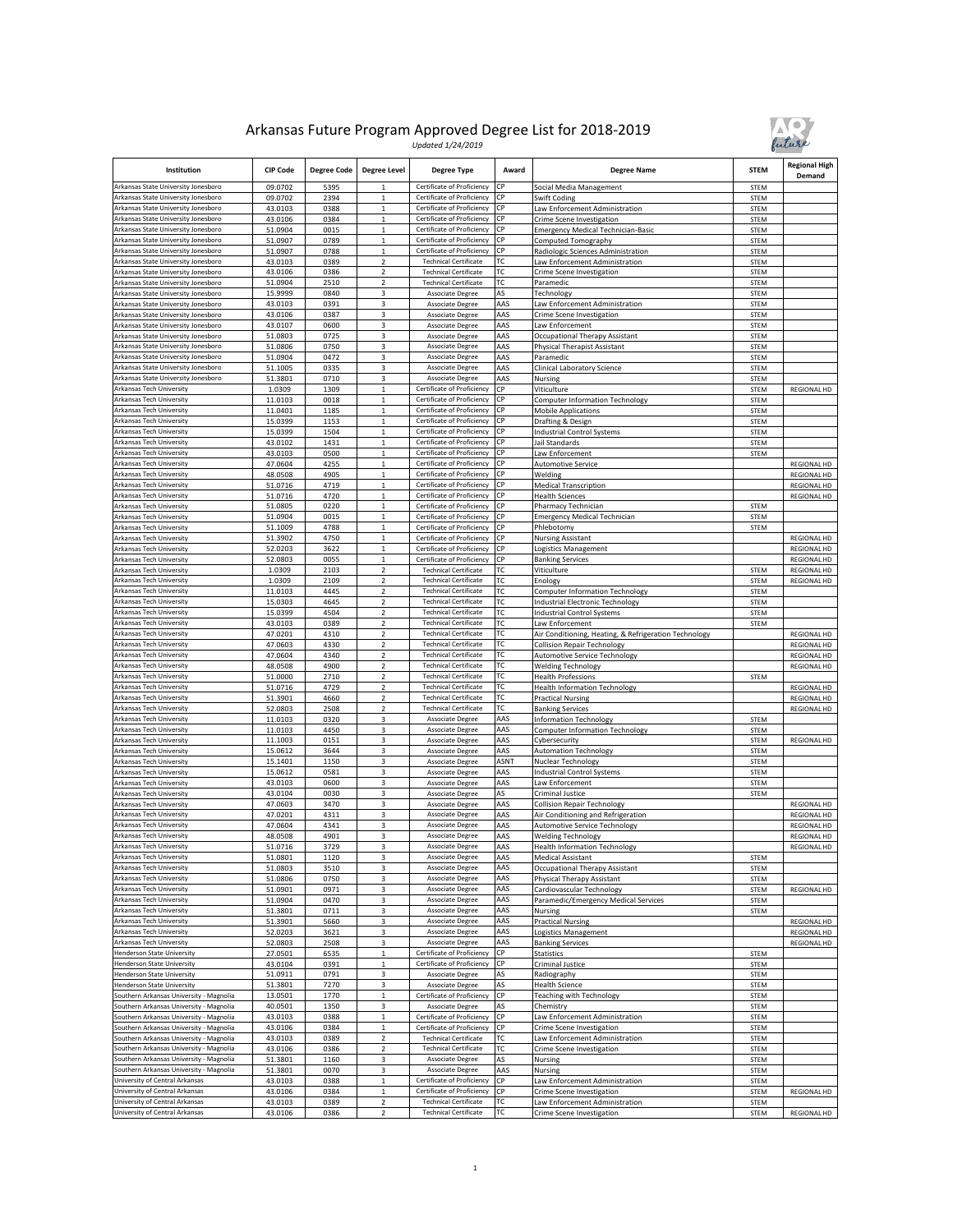

| Institution                                                    | <b>CIP Code</b>    | <b>Degree Code</b> | <b>Degree Level</b>              | <b>Degree Type</b>                                           | Award     | <b>Degree Name</b>                                            | <b>STEM</b>         | <b>Regional High</b><br>Demand |
|----------------------------------------------------------------|--------------------|--------------------|----------------------------------|--------------------------------------------------------------|-----------|---------------------------------------------------------------|---------------------|--------------------------------|
| University of Central Arkansas                                 | 43.0103            | 0391               | 3                                | Associate Degree                                             | AAS       | aw Enforcement Administration                                 | <b>STEM</b>         |                                |
| University of Central Arkansas                                 | 43.0106            | 0387               | 3                                | Associate Degree                                             | AAS       | Crime Scene Investigation                                     | STEM                | <b>REGIONAL HD</b>             |
| Arkansas Northeastern College                                  | 11.0201            | 0370               | $\mathbf 1$<br>$\mathbf{1}$      | Certificate of Proficiency                                   | СP        | Coding                                                        | STEM                |                                |
| Arkansas Northeastern College<br>Arkansas Northeastern College | 11.0901<br>11.1006 | 4362<br>4673       | $\,$ 1 $\,$                      | Certificate of Proficiency<br>Certificate of Proficiency     | СP<br>СP  | Networking<br>Computer Maintenance Repair                     | STEM<br>STEM        |                                |
| Arkansas Northeastern College                                  | 15.0613            | 4719               | $\,1$                            | Certificate of Proficiency                                   | СP        | <b>Advanced Manufacturing Technology</b>                      | <b>STEM</b>         | REGIONAL HD                    |
| Arkansas Northeastern College                                  | 43.0107            | 1430               | $\,1$                            | Certificate of Proficiency                                   | СP        | Criminal Justice                                              | STEM                |                                |
| Arkansas Northeastern College                                  | 46.0000            | 4501               | $\mathbf 1$                      | Certificate of Proficiency                                   | СP        | <b>Construction Technology</b>                                |                     | <b>REGIONAL HD</b>             |
| Arkansas Northeastern College                                  | 47.0201            | 1480               | $\,$ 1 $\,$                      | Certificate of Proficiency                                   | <b>CP</b> | Air Conditioning & Refrigeration                              |                     | REGIONAL HD                    |
| Arkansas Northeastern College                                  | 47.0608            | 4357               | $\mathbf 1$                      | Certificate of Proficiency                                   | СP        | <b>General Aviation</b>                                       |                     | <b>REGIONAL HD</b>             |
| Arkansas Northeastern College<br>Arkansas Northeastern College | 48.0508<br>48.0508 | 4905<br>0905       | $\,1$<br>$\mathbf 1$             | Certificate of Proficiency<br>Certificate of Proficiency     | СР<br>CP  | <b>Welding Technology</b>                                     |                     | REGIONAL HD                    |
| Arkansas Northeastern College                                  | 51.0899            | 0151               | $\,1$                            | Certificate of Proficiency                                   | СP        | General Industrial Technology<br>Patient Care Technology      | <b>STEM</b>         | <b>REGIONAL HD</b>             |
| Arkansas Northeastern College                                  | 51.0904            | 0015               | $\mathbf{1}$                     | Certificate of Proficiency                                   | СP        | <b>Imergency Medical Technician</b>                           | STEM                |                                |
| Arkansas Northeastern College                                  | 51.1009            | 1511               | $\mathbf 1$                      | Certificate of Proficiency                                   | СP        | Phlebotomy                                                    | STEM                |                                |
| Arkansas Northeastern College                                  | 51.3902            | 4750               | $\mathbf 1$                      | Certificate of Proficiency                                   | CP        | <b>Nursing Assistant</b>                                      |                     | REGIONAL HD                    |
| Arkansas Northeastern College                                  | 11.0103            | 4773               | $\overline{2}$                   | <b>Technical Certificate</b>                                 | ГC        | <b>Computer Information Systems</b>                           | STEM                |                                |
| Arkansas Northeastern College                                  | 47.0201            | 4310               | $\overline{\mathbf{c}}$          | <b>Technical Certificate</b>                                 | ТC        | Air Conditioning, Heating, & Refrigeration Technology         |                     | REGIONAL HD                    |
| Arkansas Northeastern College                                  | 47.0608            | 0259               | $\overline{2}$                   | <b>Technical Certificate</b>                                 | ТC        | <b>Aviation Maintenance</b>                                   |                     | <b>REGIONAL HD</b>             |
| Arkansas Northeastern College<br>Arkansas Northeastern College | 48.0508            | 4900               | $\overline{a}$<br>$\overline{2}$ | <b>Technical Certificate</b><br><b>Technical Certificate</b> | ГC<br>ГC  | Welding Technology                                            |                     | REGIONAL HD                    |
| Arkansas Northeastern College                                  | 51.0601<br>51.0904 | 4455<br>4520       | $\overline{2}$                   | <b>Technical Certificate</b>                                 | ТC        | <b>Dental Assisting Technology</b><br>Paramedic               | STEM<br>STEM        |                                |
| Arkansas Northeastern College                                  | 51.3901            | 4660               | $\mathbf 2$                      | <b>Technical Certificate</b>                                 | ТC        | <b>Practical Nursing</b>                                      |                     | REGIONAL HD                    |
| Arkansas Northeastern College                                  | 11.0101            | 3521               | 3                                | Associate Degree                                             | AAS       | Computer Information Systems                                  | STEM                |                                |
| Arkansas Northeastern College                                  | 15.0611            | 0295               | 3                                | Associate Degree                                             | AAS       | Steel Industry Technology                                     | STEM                |                                |
| Arkansas Northeastern College                                  | 15.0613            | 6719               | 3                                | Associate Degree                                             | AAS       | <b>Advanced Manufacturing Technology</b>                      | STEM                | <b>REGIONAL HD</b>             |
| Arkansas Northeastern College                                  | 30.9999            | 0517               | 3                                | Associate Degree                                             | AAS       | General Technology                                            |                     | REGIONAL HD                    |
| Arkansas Northeastern College                                  | 43.0107            | 0390               | 3                                | Associate Degree                                             | AAS       | Criminal Justice                                              | STEM                |                                |
| Arkansas Northeastern College                                  | 47.0608            | 2040               | 3                                | Associate Degree                                             | AAS       | <b>Aviation Maintenance</b>                                   |                     | <b>REGIONAL HD</b>             |
| Arkansas Northeastern College                                  | 51.3801            | 0710               | 3                                | Associate Degree                                             | AAS       | Nursing                                                       | STEM                |                                |
| <b>ASU Beebe</b><br>ASU Beebe                                  | 11.0201<br>15.1202 | 0370<br>3501       | $\,1$<br>$\mathbf{1}$            | Certificate of Proficiency<br>Certificate of Proficiency     | СP<br>СP  | Computer Coding<br>Computer Fundamentals                      | STEM<br>STEM        |                                |
| <b>ASU Beebe</b>                                               | 15.1202            | 3502               | $\mathbf 1$                      | Certificate of Proficiency                                   | СP        | Computer & Networking Fundamentals                            | STEM                |                                |
| ASU Beebe                                                      | 15.1301            | 4487               | $\,$ 1 $\,$                      | Certificate of Proficiency                                   | СP        | 2-D Mechanical CAD Drafting                                   | STEM                |                                |
| ASU Beebe                                                      | 15.1301            | 1151               | $\mathbf 1$                      | Certificate of Proficiency                                   | CP        | CATIA                                                         | STEM                |                                |
| <b>ASU Beebe</b>                                               | 43.0102            | 4866               | $\mathbf{1}$                     | Certificate of Proficiency                                   | СP        | <b>Community Corrections</b>                                  | STEM                |                                |
| ASU Beebe                                                      | 43.0103            | 0385               | $\mathbf 1$                      | Certificate of Proficiency                                   | СP        | aw Enforcement                                                | STEM                |                                |
| <b>ASU Beebe</b>                                               | 43.0103            | 0388               | $\,1$                            | Certificate of Proficiency                                   | СP        | aw Enforcement Administration                                 | STEM                |                                |
| ASU Beebe                                                      | 43.0103            | 0490               | $\,1$                            | Certificate of Proficiency                                   | СP        | Criminal Investigation Science                                | STEM                |                                |
| <b>ASU Beebe</b>                                               | 43.0106            | 0384               | $\mathbf 1$                      | Certificate of Proficiency                                   | СP<br>СP  | Crime Scene Investigation                                     | STEM                |                                |
| ASU Beebe<br><b>ASU Beebe</b>                                  | 43.0107<br>47.0101 | 0108<br>4701       | $\,$ 1 $\,$<br>$\mathbf 1$       | Certificate of Proficiency<br>Certificate of Proficiency     | СP        | Wildlife Enforcement<br>Multi-Skills Technology               | STEM                | <b>REGIONAL HD</b>             |
| <b>ASU Beebe</b>                                               | 47.0201            | 1470               | $\,1$                            | Certificate of Proficiency                                   | СP        | Air Conditioning                                              |                     | <b>REGIONAL HD</b>             |
| ASU Beebe                                                      | 48.0508            | 4905               | $\mathbf{1}$                     | Certificate of Proficiency                                   | СP        | Welding Technology                                            |                     | <b>REGIONAL HD</b>             |
| ASU Beebe                                                      | 51.0805            | 0220               | $\,$ 1 $\,$                      | Certificate of Proficiency                                   | СP        | Pharmacy Technician Science                                   | <b>STEM</b>         |                                |
| ASU Beebe                                                      | 51.0904            | 0015               | $\,1$                            | Certificate of Proficiency                                   | СP        | <b>Emergency Medical Technician</b>                           | STEM                |                                |
| <b>ASU Beebe</b>                                               | 51.3902            | 4750               | $\,1$                            | Certificate of Proficiency                                   | СP        | <b>Nursing Assistant</b>                                      |                     | REGIONAL HD                    |
| ASU Beebe                                                      | 11.0201            | 0372               | $\overline{\mathbf{c}}$          | <b>Technical Certificate</b>                                 | ТC        | Computer Coding                                               | STEM                |                                |
| ASU Beebe                                                      | 15.1202            | 4502               | $\overline{2}$                   | <b>Technical Certificate</b>                                 | ТC        | Computer Systems & Networking Technology                      | STEM                |                                |
| <b>ASU Beebe</b><br><b>ASU Beebe</b>                           | 15.1301<br>43.0102 | 4486<br>4865       | $\overline{2}$<br>$\overline{2}$ | <b>Technical Certificate</b><br><b>Technical Certificate</b> | ТC<br>ТC  | <b>Mechanical Drafting</b>                                    | STEM<br>STEM        |                                |
| ASU Beebe                                                      | 43.0103            | 0389               | $\overline{a}$                   | <b>Technical Certificate</b>                                 | ГC        | <b>Community Corrections</b><br>aw Enforcement Administration | <b>STEM</b>         |                                |
| ASU Beebe                                                      | 43.0103            | 0394               | $\mathbf 2$                      | <b>Technical Certificate</b>                                 | ТC        | Public Safety                                                 | STEM                |                                |
| ASU Beebe                                                      | 43.0106            | 0386               | $\overline{2}$                   | <b>Technical Certificate</b>                                 | ТC        | Crime Scene Investigation                                     | STEM                |                                |
| ASU Beebe                                                      | 43.0106            | 1382               | $\overline{2}$                   | <b>Technical Certificate</b>                                 | ТC        | Criminal Investigation Science                                | STEM                |                                |
| ASU Beebe                                                      | 43.0107            | 1388               | $\overline{2}$                   | <b>Technical Certificate</b>                                 | ТC        | aw Enforcement                                                | STEM                |                                |
| ASU Beebe                                                      | 43.0107            | 3430               | 2                                | <b>Technical Certificate</b>                                 | ТC        | Wildlife Enforcement                                          | STEM                |                                |
| <b>ASU Beebe</b>                                               | 47.0101            | 4701               | $\overline{2}$                   | <b>Technical Certificate</b>                                 | ТC        | Multi-Skills Technology                                       |                     | <b>REGIONAL HD</b>             |
| ASU Beebe                                                      | 47.0201            | 1470               | $\mathbf 2$                      | <b>Technical Certificate</b>                                 | ТC<br>ТC  | Air Conditioning, Heating, & Refrigeration Technology         |                     | <b>REGIONAL HD</b>             |
| ASU Beebe<br>ASU Beebe                                         | 48.0508            | 4905               | $\mathbf 2$                      | <b>Technical Certificate</b>                                 |           | <b>Welding Technology</b>                                     |                     | <b>REGIONAL HD</b>             |
| ASU Beebe                                                      | 51.0805<br>51.0904 | 0220<br>0015       | $\overline{2}$<br>$\overline{2}$ | <b>Technical Certificate</b><br><b>Technical Certificate</b> | ТC<br>ТC  | Pharmacy Technician Science<br>Paramedics                     | <b>STEM</b><br>STEM |                                |
| <b>ASU Beebe</b>                                               | 51.3901            | 4661               | $\overline{2}$                   | <b>Technical Certificate</b>                                 | ТC        | <b>Practical Nursing</b>                                      |                     | REGIONAL HD                    |
| ASU Beebe                                                      | 3.0104             | 3301               |                                  | Associate Degree                                             | AS        | <b>Environmental Science</b>                                  | <b>STEM</b>         |                                |
| ASU Beebe                                                      | 11.0201            | 0374               | 3                                | Associate Degree                                             | AAS       | <b>Computer Coding</b>                                        | STEM                |                                |
| ASU Beebe                                                      | 15.1202            | 0363               | 3                                | Associate Degree                                             | AAS       | Computer Systems & Networking Technology                      | STEM                |                                |
| ASU Beebe                                                      | 15.1301            | 0315               | 3                                | Associate Degree                                             | AAS       | Computer Aided Drafting & Design                              | STEM                |                                |
| ASU Beebe                                                      | 43.0103            | 0391               | 3                                | Associate Degree                                             | AAS       | Law Enforcement Administration                                | STEM                |                                |
| <b>ASU Beebe</b>                                               | 43.0104            | 0393               | 3                                | Associate Degree                                             | AS<br>AAS | Criminal Justice                                              | STEM                |                                |
| ASU Beebe<br><b>ASU Beebe</b>                                  | 43.0106<br>43.0107 | 0387<br>0390       | 3<br>3                           | Associate Degree<br>Associate Degree                         | AAS       | Crime Scene Investigation<br>Criminal Justice                 | STEM<br>STEM        |                                |
| <b>ASU Beebe</b>                                               | 48.0508            | 0850               | 3                                | Associate Degree                                             | AAS       | <b>Welding Technology</b>                                     |                     | REGIONAL HD                    |
| ASU Beebe                                                      | 51.0805            | 0420               | 3                                | Associate Degree                                             | AAS       | Pharmacy Technician Science                                   | STEM                |                                |
| <b>ASU Beebe</b>                                               | 51.0808            | 0102               | 3                                | Associate Degree                                             | AAS       | Veterinary Technology                                         | STEM                |                                |
| <b>ASU Beebe</b>                                               | 51.0904            | 0470               | 3                                | Associate Degree                                             | AAS       | <b>Emergency Medical Service</b>                              | STEM                |                                |
| <b>ASU Beebe</b>                                               | 51.1004            | 0660               | 3                                | Associate Degree                                             | AAS       | <b>Medical Laboratory Technology</b>                          | STEM                |                                |
| ASU Mountain Home                                              | 11.0202            | 1180               | $\,$ 1 $\,$                      | Certificate of Proficiency                                   | СP        | Programming/Mobile Development                                | <b>STEM</b>         | <b>REGIONAL HD</b>             |
| ASU Mountain Home                                              | 11.0401            | 1313               | $\mathbf 1$                      | Certificate of Proficiency                                   | СP        | Graphic Design                                                | STEM                | REGIONAL HD                    |
| ASU Mountain Home                                              | 11.0401            | 1347               | $\mathbf 1$                      | Certificate of Proficiency                                   | СP        | Web Development                                               | STEM                | REGIONAL HD                    |
| ASU Mountain Home<br>ASU Mountain Home                         | 11.0901<br>15.0303 | 4425<br>0016       | $\,$ 1 $\,$<br>$\mathbf 1$       | Certificate of Proficiency<br>Certificate of Proficiency     | СP<br>СP  | Cisco Networking<br>Mechatronics                              | STEM                |                                |
| ASU Mountain Home                                              | 47.0201            | 0115               | $\,$ 1 $\,$                      | Certificate of Proficiency                                   | СP        | Heating, Ventilation & Air Conditioning                       | STEM                | REGIONAL HD                    |
| ASU Mountain Home                                              | 47.0604            | 1450               | $\mathbf{1}$                     | Certificate of Proficiency                                   | CP        | Automotive Systems Repair                                     |                     | <b>REGIONAL HD</b>             |
| ASU Mountain Home                                              | 48.0508            | 1487               | $\overline{1}$                   | Certificate of Proficiency                                   | СP        | Gas Metal Arc Welding                                         |                     | REGIONAL HD                    |
| ASU Mountain Home                                              | 48.0508            | 4905               | $\,$ 1 $\,$                      | Certificate of Proficiency                                   | СP        | <b>Welding Technology</b>                                     |                     | REGIONAL HD                    |
| ASU Mountain Home                                              | 48.0510            | 1492               | $\,$ 1 $\,$                      | Certificate of Proficiency                                   | СР        | Machining                                                     |                     | REGIONAL HD                    |
| ASU Mountain Home                                              | 51.0904            | 4521               | $\,$ 1 $\,$                      | Certificate of Proficiency                                   | СP        | Community Paramedic                                           | STEM                |                                |
| ASU Mountain Home                                              | 51.0904            | 0015               |                                  | Certificate of Proficiency                                   | СP        | <b>Emergency Medical Technical - Basic</b>                    | <b>STEM</b>         |                                |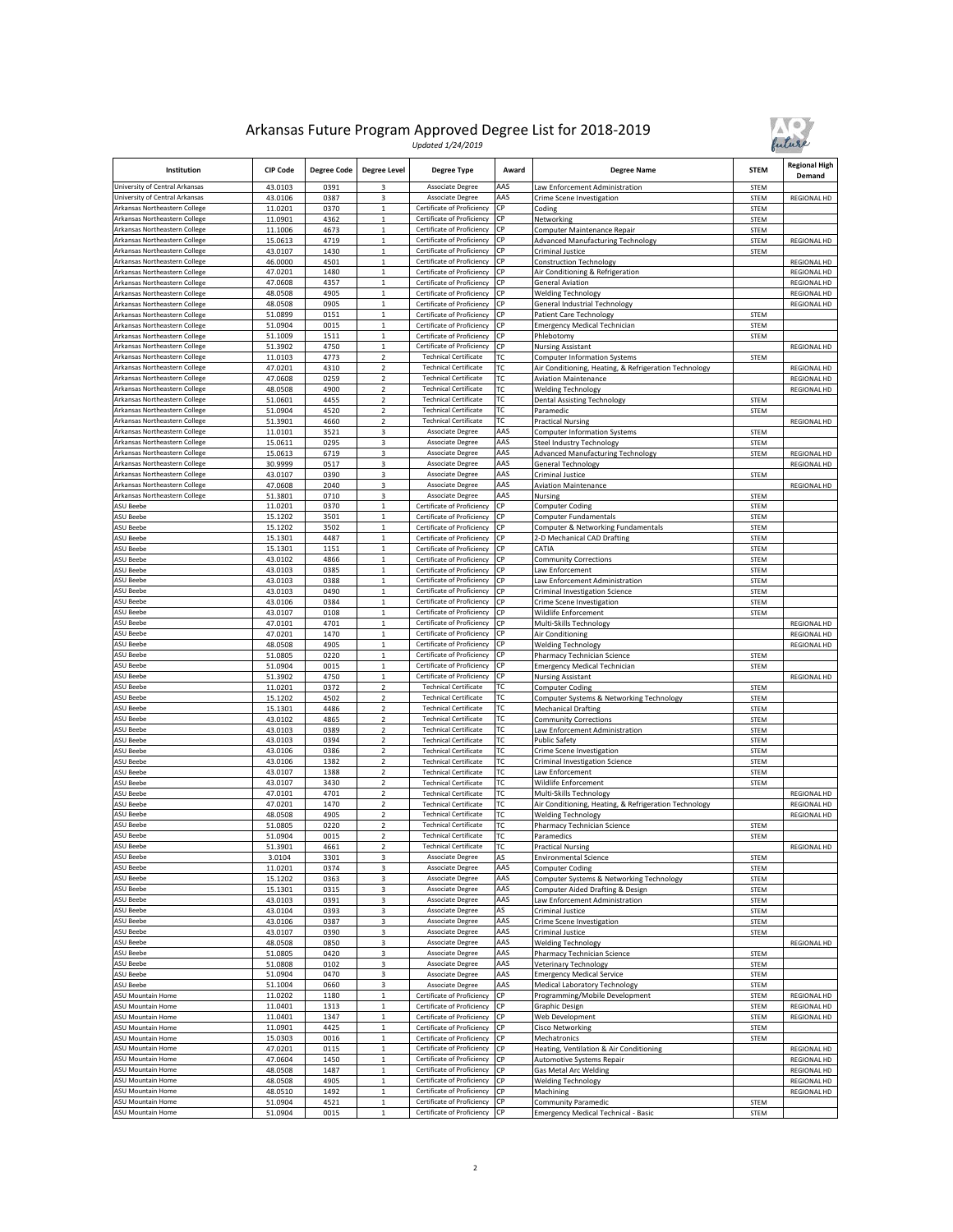

| Institution                                                                  | <b>CIP Code</b>    | <b>Degree Code</b> | <b>Degree Level</b>              | <b>Degree Type</b>                                           | Award      | <b>Degree Name</b>                                                                    | <b>STEM</b>         | <b>Regional High</b><br>Demand    |
|------------------------------------------------------------------------------|--------------------|--------------------|----------------------------------|--------------------------------------------------------------|------------|---------------------------------------------------------------------------------------|---------------------|-----------------------------------|
| <b>ASU Mountain Home</b>                                                     | 51.1009            | 0018               | 1                                | Certificate of Proficiency                                   | СP         | Phlebotomy                                                                            | <b>STEM</b>         |                                   |
| ASU Mountain Home<br>ASU Mountain Home                                       | 51.3902<br>11.0202 | 1614<br>1181       | $\mathbf 1$<br>$\overline{2}$    | Certificate of Proficiency<br><b>Technical Certificate</b>   | СP<br>ТC   | <b>Certified Nursing Assistant</b><br>Programming/Mobile Development                  | STEM                | REGIONAL HD<br><b>REGIONAL HD</b> |
| <b>ASU Mountain Home</b>                                                     | 11.0401            | 0120               | $\overline{2}$                   | <b>Technical Certificate</b>                                 | ТC         | Information Systems Technology                                                        | STEM                | <b>REGIONAL HD</b>                |
| <b>ASU Mountain Home</b>                                                     | 12.0302            | 0510               | $\mathbf 2$                      | <b>Technical Certificate</b>                                 | ТC         | <b>Funeral Directing</b>                                                              |                     | <b>REGIONAL HD</b>                |
| <b>ASU Mountain Home</b>                                                     | 15.0303            | 0016               | $\overline{2}$                   | <b>Technical Certificate</b>                                 | тс         | Mechatronics                                                                          | STEM                |                                   |
| ASU Mountain Home<br><b>ASU Mountain Home</b>                                | 47.0201<br>47.0604 | 0015<br>1450       | $\overline{2}$<br>$\overline{2}$ | <b>Technical Certificate</b><br><b>Technical Certificate</b> | ТC<br>ТC   | Heating, Ventilation & Air Conditioning<br><b>Automotive Systems Repair</b>           |                     | REGIONAL HD<br><b>REGIONAL HD</b> |
| ASU Mountain Home                                                            | 48.0508            | 0509               | 2                                | <b>Technical Certificate</b>                                 | ТC         | <b>Welding Technology</b>                                                             |                     | REGIONAL HD                       |
| ASU Mountain Home                                                            | 48.0510            | 1495               | $\overline{2}$                   | <b>Technical Certificate</b>                                 | тс         | Machining                                                                             |                     | <b>REGIONAL HD</b>                |
| ASU Mountain Home                                                            | 51.0904            | 4520               | $\mathbf 2$                      | <b>Technical Certificate</b>                                 | ТC         | Paramedic Technology                                                                  | STEM                |                                   |
| <b>ASU Mountain Home</b>                                                     | 51.0904            | 4525               | $\overline{2}$                   | <b>Technical Certificate</b>                                 | ТC<br>ТC   | <b>Emergency Medical Services</b>                                                     | STEM                |                                   |
| <b>ASU Mountain Home</b><br><b>ASU Mountain Home</b>                         | 51.0904<br>51.3901 | 4530<br>4660       | $\overline{2}$<br>$\overline{2}$ | <b>Technical Certificate</b><br><b>Technical Certificate</b> | ТC         | <b>Health Sciences</b><br><b>Practical Nursing</b>                                    | STEM                | REGIONAL HD                       |
| ASU Mountain Home                                                            | 52.0301            | 4261               | $\overline{2}$                   | <b>Technical Certificate</b>                                 | ТC         | Accounting & Finance                                                                  |                     | REGIONAL HD                       |
| <b>ASU Mountain Home</b>                                                     | 52.0901            | 1665               | 2                                | <b>Technical Certificate</b>                                 | ТC         | <b>Hospitality Management</b>                                                         |                     | REGIONAL HD                       |
| <b>ASU Mountain Home</b>                                                     | 3.0103             | 3545               | 3                                | Associate Degree                                             | AS         | <b>Agriculture and Natural Resources</b>                                              | STEM                |                                   |
| ASU Mountain Home<br><b>ASU Mountain Home</b>                                | 10.0303<br>11.0202 | 0125<br>1182       | 3<br>3                           | Associate Degree<br><b>Associate Degree</b>                  | AAS<br>AAS | Digital Design<br>Programming/Mobile Development                                      | STEM<br>STEM        | <b>REGIONAL HD</b>                |
| <b>ASU Mountain Home</b>                                                     | 11.0401            | 0320               | $\overline{\mathbf{3}}$          | Associate Degree                                             | AAS        | <b>Information Systems Technology</b>                                                 | STEM                | REGIONAL HD                       |
| <b>ASU Mountain Home</b>                                                     | 12.0301            | 0508               | 3                                | Associate Degree                                             | AAS        | <b>Funeral Services</b>                                                               |                     | <b>REGIONAL HD</b>                |
| <b>ASU Mountain Home</b>                                                     | 43.0103            | 0390               | 3                                | Associate Degree                                             | AAS        | Criminal Justice                                                                      | <b>STEM</b>         |                                   |
| <b>ASU Mountain Home</b><br><b>SU Mountain Home</b>                          | 43.0107<br>48.0508 | 3430<br>3509       | 3<br>3                           | Associate Degree<br>Associate Degree                         | AS<br>AAS  | Criminal Justice                                                                      | STEM                |                                   |
| ASU Mountain Home                                                            | 51.0904            | 0470               | 3                                | Associate Degree                                             | AAS        | <b>Welding Technology</b><br>Paramedic Technology                                     | <b>STEM</b>         | REGIONAL HD                       |
| <b>ASU Mountain Home</b>                                                     | 51.3801            | 0710               | 3                                | <b>Associate Degree</b>                                      | AAS        | Nursing                                                                               | STEM                |                                   |
| ASU Mountain Home                                                            | 52.0901            | 1670               | 3                                | Associate Degree                                             | AAS        | <b>Hospitality Management</b>                                                         |                     | REGIONAL HD                       |
| ASU Mid-South                                                                | 11.0901            | 4234               | $\mathbf 1$                      | Certificate of Proficiency                                   | СP         | Network Associate                                                                     | STEM                |                                   |
| ASU Mid-South<br>ASU Mid-South                                               | 15.0403<br>15.0403 | 1241<br>1242       | $\,$ 1 $\,$<br>$\mathbf{1}$      | Certificate of Proficiency<br>Certificate of Proficiency     | СP<br>СP   | Mechatronics Level I<br>Mechatronics Level II                                         | <b>STEM</b><br>STEM |                                   |
| ASU Mid-South                                                                | 15.0399            | 1243               | $\mathbf{1}$                     | Certificate of Proficiency                                   | СР         | Mechatronics Level III                                                                | <b>STEM</b>         |                                   |
| SU Mid-South                                                                 | 15.0399            | 1244               | $\mathbf{1}$                     | Certificate of Proficiency                                   | СP         | Mechatronics Level IV                                                                 | <b>STEM</b>         |                                   |
| <b>SU Mid-South</b>                                                          | 15.0699            | 1646               | $\mathbf 1$                      | Certificate of Proficiency                                   | СP         | Process Technology                                                                    | STEM                |                                   |
| ASU Mid-South<br>ASU Mid-South                                               | 15.0805<br>47.0613 | 1406<br>4468       | $\mathbf 1$<br>$\mathbf{1}$      | Certificate of Proficiency<br>Certificate of Proficiency     | СP<br>СP   | Machining Technology, Engineering Technician<br><b>Heavy Truck Diesel Maintenance</b> | STEM                | REGIONAL HD                       |
| ASU Mid-South                                                                | 48.0501            | 1405               | $\overline{1}$                   | Certificate of Proficiency                                   | СP         | Machining Technology, Machinist                                                       |                     | REGIONAL HD                       |
| ASU Mid-South                                                                | 48.0503            | 1480               | $\,$ 1                           | Certificate of Proficiency                                   | СP         | Machine-Technology, Machinist Attendant                                               |                     | REGIONAL HD                       |
| ASU Mid-South                                                                | 48.0508            | 1486               | $\mathbf 1$                      | Certificate of Proficiency                                   | СР         | Flux-Core Welding Technology                                                          |                     | REGIONAL HD                       |
| ASU Mid-South                                                                | 48.0508            | 1487               | $\,1\,$                          | Certificate of Proficiency                                   | СP<br>СР   | Gas Metal Arc Welding Technology                                                      |                     | <b>REGIONAL HD</b>                |
| <b>SU Mid-South</b><br><b>ASU Mid-South</b>                                  | 48.0508<br>48.0508 | 1488<br>1489       | $\mathbf 1$<br>$\mathbf{1}$      | Certificate of Proficiency<br>Certificate of Proficiency     | СP         | Shielded Metal Arc Welding Technology<br>Gas Tungsten Arc Welding Technology          |                     | REGIONAL HD<br>REGIONAL HD        |
| ASU Mid-South                                                                | 51.0904            | 0015               | $\mathbf{1}$                     | Certificate of Proficiency                                   | СP         | <b>Emergency Medical Technician</b>                                                   | STEM                |                                   |
| ASU Mid-South                                                                | 51.0904            | 0016               | $\overline{1}$                   | Certificate of Proficiency                                   | СP         | Advanced Emergency Medical Technician                                                 | <b>STEM</b>         |                                   |
| <b>ASU Mid-South</b>                                                         | 51.1009            | 1511               | $\mathbf{1}$                     | Certificate of Proficiency                                   | СР         | Phlebotomy                                                                            | STEM                |                                   |
| ASU Mid-South<br>ASU Mid-South                                               | 47.0605<br>9.0702  | 4467<br>3395       | $\mathbf 2$<br>3                 | <b>Technical Certificate</b><br><b>Associate Degree</b>      | ТC<br>AAS  | Diesel Maintenance Technology                                                         |                     | REGIONAL HD                       |
| ASU Mid-South                                                                | 11.0101            | 0355               | 3                                | Associate Degree                                             | AAS        | Digital Media<br><b>Information Systems Technology</b>                                | STEM<br>STEM        |                                   |
| ASU Mid-South                                                                | 51.0801            | 3510               | 3                                | Associate Degree                                             | AAS        | <b>Medical Assistant</b>                                                              | STEM                |                                   |
| ASU Mid-South                                                                | 51.0908            | 3511               | 3                                | Associate Degree                                             | AAS        | <b>Respiratory Care</b>                                                               | <b>STEM</b>         |                                   |
| ASU Newport                                                                  | 15.0613            | 4719               | $\mathbf 1$                      | Certificate of Proficiency                                   | СР         | Advanced Manufacturing Technology                                                     | STEM                |                                   |
| ASU Newport<br><b>ASU Newport</b>                                            | 15.1202<br>43.0103 | 0360<br>0388       | $\mathbf{1}$<br>$\,1\,$          | Certificate of Proficiency<br>Certificate of Proficiency     | СР<br>СP   | <b>Information Communication Technology</b><br>Law Enforcement Administration         | <b>STEM</b><br>STEM |                                   |
| <b>SU Newport</b>                                                            | 43.0106            | 0384               | $\mathbf 1$                      | Certificate of Proficiency                                   | СP         | Crime Scene Investigation                                                             | STEM                |                                   |
| ASU Newport                                                                  | 48.0508            | 1481               | $\mathbf 1$                      | Certificate of Proficiency                                   | СP         | <b>Construction Welding</b>                                                           |                     | REGIONAL HD                       |
| <b>ASU Newport</b>                                                           | 48.0508            | 1483               | $\mathbf{1}$                     | Certificate of Proficiency                                   | СP         | <b>Manufacturing Welding</b>                                                          |                     | <b>REGIONAL HD</b>                |
| <b>ASU Newport</b>                                                           | 51.0904            | 1515<br>1510       | $\mathbf 1$<br>$\,$ 1            | Certificate of Proficiency<br>Certificate of Proficiency     | СP<br>СP   | <b>Emergency Medical Technician</b>                                                   | STEM                |                                   |
| ASU Newport<br>ASU Newport                                                   | 51.1009<br>51.3902 | 4750               | $\mathbf 1$                      | Certificate of Proficiency                                   | СР         | Phlebotomy<br><b>Certified Nursing Assistant</b>                                      | STEM                | REGIONAL HD                       |
| ASU Newport                                                                  | 51.3902            | 4751               | $\mathbf{1}$                     | Certificate of Proficiency                                   | СP         | Patient Care Technician                                                               |                     | <b>REGIONAL HD</b>                |
| ASU Newport                                                                  | 15.0613            | 5719               | $\overline{2}$                   | <b>Technical Certificate</b>                                 | тс         | <b>Advanced Manufacturing Technology</b>                                              | <b>STEM</b>         |                                   |
| <b>ASU Newport</b>                                                           | 15.1202            | 2151               | 2                                | <b>Technical Certificate</b><br><b>Technical Certificate</b> | ТC         | Computer Networking Technology                                                        | <b>STEM</b>         |                                   |
| <b>ASU Newport</b><br>ASU Newport                                            | 43.0103<br>43.0106 | 0389<br>0386       | $\overline{2}$<br>$\overline{2}$ | <b>Technical Certificate</b>                                 | ТC<br>ТC   | Law Enforcement Administration<br>Crime Scene Investigation                           | STEM<br>STEM        |                                   |
| <b>ASU Newport</b>                                                           | 47.0201            | 2472               | $\overline{2}$                   | <b>Technical Certificate</b>                                 | TC         | <b>Energy Control Technology</b>                                                      |                     | <b>REGIONAL HD</b>                |
| <b>ASU Newport</b>                                                           | 48.0508            | 2480               | $\mathbf 2$                      | <b>Technical Certificate</b>                                 | ТC         | Welding                                                                               |                     | REGIONAL HD                       |
| <b>ASU Newport</b>                                                           | 51.0909            | 4890               | $\overline{2}$                   | <b>Technical Certificate</b>                                 | ТC         | <b>Surgical Technology</b>                                                            | STEM                |                                   |
| ASU Newport<br>ASU Newport                                                   | 51.3901<br>15.1202 | 4795<br>3151       | $\overline{2}$<br>3              | <b>Technical Certificate</b><br>Associate Degree             | ТC<br>AAS  | <b>Practical Nursing</b><br>Computer Networking Technology                            | STEM                | REGIONAL HD                       |
| ASU Newport                                                                  | 30.1801            | 3920               | 3                                | Associate Degree                                             | AS         | Natural Sciences                                                                      | STEM                |                                   |
| ASU Newport                                                                  | 43.0103            | 0390               | 3                                | Associate Degree                                             | AS         | Criminal Justice                                                                      | STEM                |                                   |
| ASU Newport                                                                  | 43.0103            | 0391               | 3                                | Associate Degree                                             | AAS        | Law Enforcement Administration                                                        | STEM                |                                   |
| ASU Newport                                                                  | 43.0106            | 0387               | 3                                | Associate Degree<br><b>Associate Degree</b>                  | AAS<br>AAS | Crime Scene Investigation                                                             | STEM                |                                   |
| ASU Newport<br>ASU Newport                                                   | 47.0201<br>51.3801 | 3472<br>0710       | 3<br>3                           | Associate Degree                                             | AAS        | <b>Energy Control Technology</b><br><b>Registered Nursing</b>                         | STEM                | <b>REGIONAL HD</b>                |
| <b>Black River Technical College</b>                                         | 43.0103            | 0388               | $\,$ 1                           | Certificate of Proficiency                                   | СP         | Law Enforcement Administration                                                        | STEM                |                                   |
| <b>Black River Technical College</b>                                         | 43.0106            | 0384               | $\mathbf{1}$                     | Certificate of Proficiency                                   | СP         | Crime Scene Investigation                                                             | STEM                |                                   |
| <b>Black River Technical College</b>                                         | 43.0107            | 0385               | $\,$ 1 $\,$                      | Certificate of Proficiency                                   | CP         | Law Enforcement                                                                       | STEM                |                                   |
| <b>Black River Technical College</b><br><b>Black River Technical College</b> | 51.0904<br>51.1009 | 0015<br>4787       | $\mathbf{1}$                     | Certificate of Proficiency<br>Certificate of Proficiency     | СP<br>СP   | <b>Emergency Medical Technician</b><br>Phlebotomy                                     | STEM<br>STEM        |                                   |
| <b>Black River Technical College</b>                                         | 51.3902            | 4750               | $\mathbf 1$<br>$\mathbf{1}$      | Certificate of Proficiency                                   | СP         | <b>Nursing Assistant</b>                                                              |                     | REGIONAL HD                       |
| <b>Black River Technical College</b>                                         | 11.0801            | 0180               | $\mathbf 2$                      | <b>Technical Certificate</b>                                 | ТC         | Web Design                                                                            | STEM                |                                   |
| <b>Black River Technical College</b>                                         | 43.0103            | 0389               | $\overline{2}$                   | <b>Technical Certificate</b>                                 | ТC         | Law Enforcement Administration                                                        | STEM                |                                   |
| <b>Black River Technical College</b>                                         | 43.0106            | 0386               | $\overline{2}$                   | <b>Technical Certificate</b>                                 | тс         | Crime Scene Investigation                                                             | STEM                |                                   |
| <b>Black River Technical College</b><br><b>Black River Technical College</b> | 48.0501<br>48.0508 | 4680<br>4900       | $\overline{2}$<br>$\overline{2}$ | <b>Technical Certificate</b><br><b>Technical Certificate</b> | ТC<br>ТC   | Machine Tool Technology<br>Welding                                                    |                     | REGIONAL HD<br>REGIONAL HD        |
| <b>Black River Technical College</b>                                         | 51.0904            | 4520               | 2                                | <b>Technical Certificate</b>                                 | ТC         | <b>Emergency Medical Technology</b>                                                   | STEM                |                                   |
| <b>Black River Technical College</b>                                         | 51.3901            | 4660               | $\overline{2}$                   | <b>Technical Certificate</b>                                 | ТC         | <b>Practical Nursing</b>                                                              |                     | REGIONAL HD                       |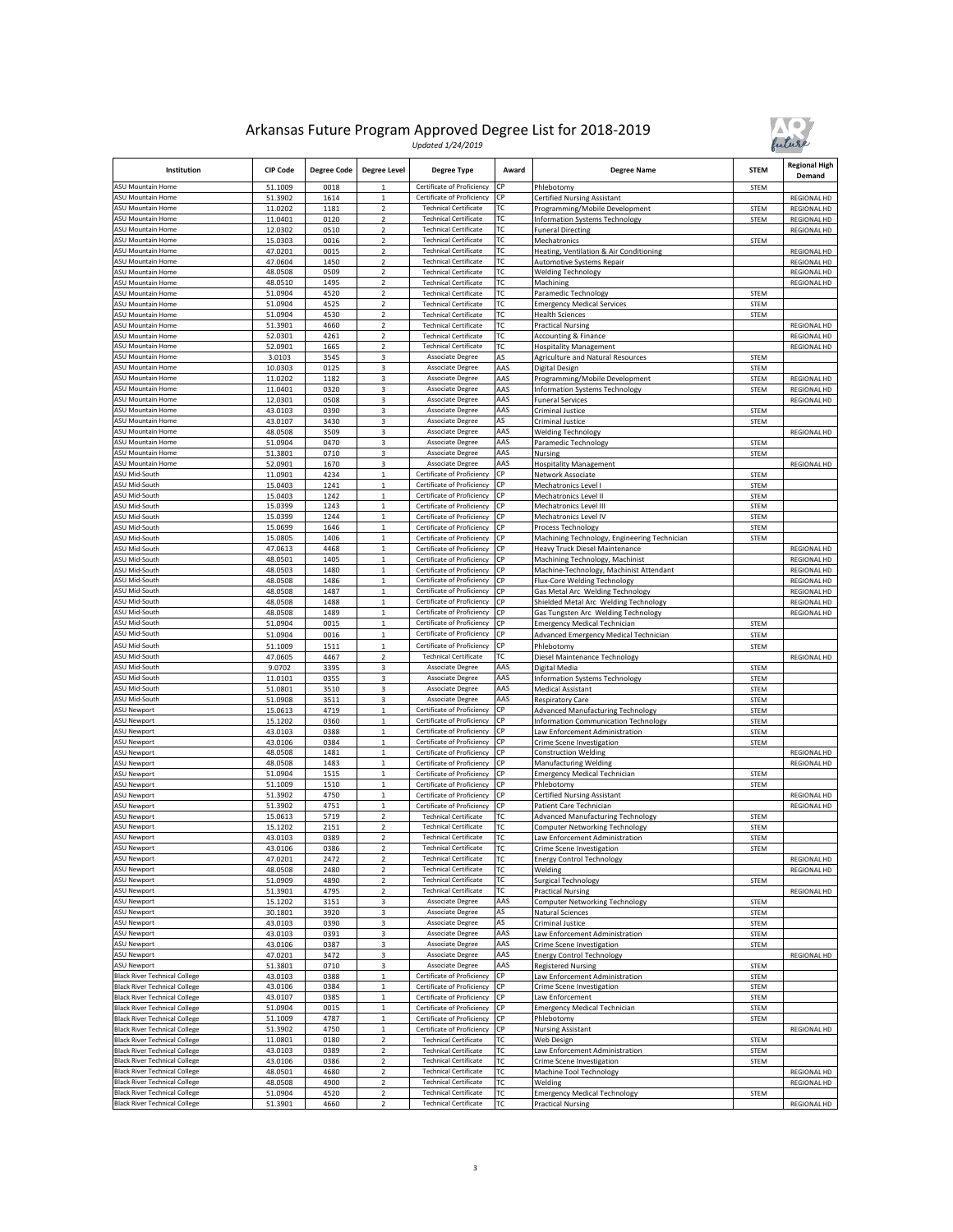

| Institution                                                                  | <b>CIP Code</b>    | <b>Degree Code</b> | <b>Degree Level</b>                                | <b>Degree Type</b>                                           | Award      | <b>Degree Name</b>                                                               | <b>STEM</b>                | <b>Regional High</b><br>Demand |
|------------------------------------------------------------------------------|--------------------|--------------------|----------------------------------------------------|--------------------------------------------------------------|------------|----------------------------------------------------------------------------------|----------------------------|--------------------------------|
| <b>Black River Technical College</b>                                         | 11.1099            | 3523               | 3                                                  | Associate Degree                                             | AAS        | <b>Computer Information Technology</b>                                           | STEM                       |                                |
| <b>Black River Technical College</b><br><b>Black River Technical College</b> | 30.9999<br>43.0103 | 0517<br>0391       | 3<br>3                                             | Associate Degree<br>Associate Degree                         | AAS<br>AAS | General Technology<br>Law Enforcement Administration                             | STEM                       | REGIONAL HD                    |
| <b>Black River Technical College</b>                                         | 43.0106            | 0387               | 3                                                  | Associate Degree                                             | AAS        | Crime Scene Investigation                                                        | STEM                       |                                |
| <b>Black River Technical College</b>                                         | 43.0107            | 0390               | 3                                                  | Associate Degree                                             | AAS        | Criminal Justice                                                                 | STEM                       |                                |
| <b>Black River Technical College</b>                                         | 43.0199            | 0393               | 3                                                  | Associate Degree                                             | AS         | Criminal Justice                                                                 | <b>STEM</b>                |                                |
| <b>Black River Technical College</b>                                         | 51.0904            | 0470               | 3                                                  | Associate Degree                                             | AAS<br>AAS | Emergency Medical Technician-Paramedic                                           | <b>STEM</b>                |                                |
| <b>Black River Technical College</b><br><b>Black River Technical College</b> | 51.0908<br>51.3801 | 0810<br>0710       | 3<br>3                                             | Associate Degree<br>Associate Degree                         | AAS        | <b>Respiratory Care</b><br>Nursing                                               | <b>STEM</b><br>STEM        |                                |
| Cossatot Community College UA                                                | 9.0701             | 1091               | $\mathbf 1$                                        | Certificate of Proficiency                                   | СP         | Radio Broadcasting                                                               | <b>STEM</b>                |                                |
| Cossatot Community College UA                                                | 48.0508            | 1481               | $\mathbf 1$                                        | Certificate of Proficiency                                   | СP         | <b>SMAW Welding</b>                                                              |                            | REGIONAL HD                    |
| Cossatot Community College UA                                                | 48.0508            | 1482               | $\mathbf 1$                                        | Certificate of Proficiency                                   | СP         | MIG Welding                                                                      |                            | <b>REGIONAL HD</b>             |
| Cossatot Community College UA<br>Cossatot Community College UA               | 48.0508<br>51.0904 | 4713<br>0015       | $\mathbf 1$<br>$\mathbf 1$                         | Certificate of Proficiency<br>Certificate of Proficiency     | СP<br>СР   | Tungsten Inert Gas (TIG) Welding<br><b>Emergency Medical Technology</b>          | <b>STEM</b>                | REGIONAL HD                    |
| Cossatot Community College UA                                                | 9.0701             | 1091               | $\overline{\mathbf{c}}$                            | <b>Technical Certificate</b>                                 | ТC         | Radio Broadcasting                                                               | STEM                       |                                |
| Cossatot Community College UA                                                | 47.0303            | 4615               | 2                                                  | <b>Technical Certificate</b>                                 | ГC         | Industrial Technology                                                            |                            | <b>REGIONAL HD</b>             |
| Cossatot Community College UA                                                | 47.0605            | 4467               | $\overline{2}$                                     | <b>Technical Certificate</b>                                 | ТC         | Diesel Technology                                                                |                            | <b>REGIONAL HD</b>             |
| Cossatot Community College UA<br>Cossatot Community College UA               | 48.0508<br>51.0801 | 4900<br>4700       | $\overline{\mathbf{c}}$<br>$\overline{2}$          | <b>Technical Certificate</b><br><b>Technical Certificate</b> | ТC<br>ТC   | Welding<br><b>Medical Assisting</b>                                              | STEM                       | <b>REGIONAL HD</b>             |
| Cossatot Community College UA                                                | 3.0501             | 3545               | 3                                                  | Associate Degree                                             | AS         | Natural Resources                                                                | <b>STEM</b>                | REGIONAL HD                    |
| Cossatot Community College UA                                                | 43.0104            | 0393               | 3                                                  | Associate Degree                                             | AS         | Criminal Justice                                                                 | <b>STEM</b>                |                                |
| Cossatot Community College UA                                                | 51.0801            | 0645               | 3                                                  | Associate Degree                                             | AAS        | <b>Medical Assisting</b>                                                         | <b>STEM</b>                |                                |
| Cossatot Community College UA                                                | 51.0803            | 0725               | 3                                                  | Associate Degree                                             | AAS        | Occupational Therapy Assistant                                                   | STEM                       |                                |
| Cossatot Community College UA<br>Cossatot Community College UA               | 51.0806<br>51.3801 | 0751<br>0710       | 3<br>3                                             | Associate Degree<br>Associate Degree                         | AAS<br>AAS | Physical Therapy Assistant                                                       | <b>STEM</b>                |                                |
| College of the Ouachitas                                                     | 11.0101            | 0029               | $\mathbf 1$                                        | Certificate of Proficiency                                   | СP         | Nursing<br>Microsoft Certified Professional                                      | STEM<br><b>STEM</b>        |                                |
| College of the Ouachitas                                                     | 11.0201            | 0080               | $\,1$                                              | Certificate of Proficiency                                   | СÞ         | Computer Programming                                                             | STEM                       |                                |
| College of the Ouachitas                                                     | 11.0901            | 4425               | $\mathbf 1$                                        | Certificate of Proficiency                                   | СP         | <b>Business Systems Networking: Cisco</b>                                        | <b>STEM</b>                |                                |
| College of the Ouachitas                                                     | 11.1003            | 0150               | $\mathbf 1$                                        | Certificate of Proficiency                                   | СP         | Network Security                                                                 | <b>STEM</b>                | REGIONAL HD                    |
| College of the Ouachitas<br>College of the Ouachitas                         | 15.0403<br>15.0403 | 1150<br>1151       | $\mathbf 1$<br>$\,1$                               | Certificate of Proficiency<br>Certificate of Proficiency     | СP<br>СP   | Mechatronics Technology<br><b>Mechatronics Operation</b>                         | <b>STEM</b><br><b>STEM</b> |                                |
| College of the Ouachitas                                                     | 15.0403            | 1152               | $\mathbf{1}$                                       | Certificate of Proficiency                                   | СP         | <b>Mechatronics Practice</b>                                                     | <b>STEM</b>                |                                |
| College of the Ouachitas                                                     | 15.0405            | 1881               | $\mathbf 1$                                        | Certificate of Proficiency                                   | СР         | <b>Industrial Robotics</b>                                                       | STEM                       |                                |
| College of the Ouachitas                                                     | 15.1202            | 4673               | $\,1$                                              | Certificate of Proficiency                                   | СÞ         | Computer Repair                                                                  | STEM                       |                                |
| College of the Ouachitas                                                     | 43.0103            | 0383               | $\mathbf 1$                                        | Certificate of Proficiency                                   | СP         | Criminal Justice                                                                 | <b>STEM</b>                |                                |
| College of the Ouachitas<br>College of the Ouachitas                         | 43.0199<br>47.0303 | 1430<br>4633       | $\overline{1}$<br>$\,$ 1 $\,$                      | Certificate of Proficiency<br>Certificate of Proficiency     | СP<br>СP   | <b>Criminal Correction Specialist</b>                                            | STEM                       | REGIONAL HD                    |
| College of the Ouachitas                                                     | 47.0604            | 4350               | $\,1$                                              | Certificate of Proficiency                                   | СP         | Industrial Equipment Maintenance<br>Automotive Service Technology                |                            | <b>REGIONAL HD</b>             |
| College of the Ouachitas                                                     | 48.0508            | 4905               | $\mathbf{1}$                                       | Certificate of Proficiency                                   | СP         | Welding                                                                          |                            | <b>REGIONAL HD</b>             |
| College of the Ouachitas                                                     | 49.0205            | 4895               | $\mathbf 1$                                        | Certificate of Proficiency                                   | СP         | <b>Truck Driver Training</b>                                                     |                            | <b>REGIONAL HD</b>             |
| College of the Ouachitas                                                     | 11.0101            | 4445               | 2                                                  | <b>Technical Certificate</b>                                 | ГC         | <b>Computer Information Systems</b>                                              | STEM                       |                                |
| College of the Ouachitas<br>College of the Ouachitas                         | 15.0403<br>43.0103 | 2150<br>2383       | $\overline{\mathbf{c}}$<br>$\overline{\mathbf{c}}$ | <b>Technical Certificate</b><br><b>Technical Certificate</b> | ГC<br>ТC   | <b>Mechatronics Technology</b><br>Criminal Justice                               | <b>STEM</b><br><b>STEM</b> |                                |
| College of the Ouachitas                                                     | 43.0199            | 2430               | 2                                                  | <b>Technical Certificate</b>                                 | ТC         | <b>Criminal Correction Specialist</b>                                            | STEM                       |                                |
| College of the Ouachitas                                                     | 47.0105            | 1630               | 2                                                  | <b>Technical Certificate</b>                                 | ГC         | <b>Industrial Electronics Technology</b>                                         |                            | REGIONAL HD                    |
| College of the Ouachitas                                                     | 47.0303            | 1560               | 2                                                  | <b>Technical Certificate</b>                                 | ТC         | <b>Industrial Maintenance Technology</b>                                         |                            | <b>REGIONAL HD</b>             |
| College of the Ouachitas                                                     | 51.3901            | 4660               | $\mathbf 2$                                        | <b>Technical Certificate</b>                                 | ТC         | <b>Practical Nursing</b>                                                         |                            | REGIONAL HD                    |
| College of the Ouachitas<br>College of the Ouachitas                         | 11.0101<br>15.0403 | 0320<br>3150       | 3<br>3                                             | Associate Degree<br>Associate Degree                         | AAS<br>AAS | <b>Computer Information Systems</b><br>Mechatronics                              | STEM<br>STEM               |                                |
| College of the Ouachitas                                                     | 43.0104            | 0390               | 3                                                  | Associate Degree                                             | AAS        | Criminal Justice                                                                 | <b>STEM</b>                |                                |
| College of the Ouachitas                                                     | 48.0508            | 4901               | 3                                                  | Associate Degree                                             | AAS        | <b>Welding Technology</b>                                                        | <b>STEM</b>                |                                |
| College of the Ouachitas                                                     | 51.3801            | 0715               | 3                                                  | Associate Degree                                             | AAS        | Nursing (LPN/Paramedic to RN)                                                    | <b>STEM</b>                |                                |
| ast Arkansas Community College<br>ast Arkansas Community College             | 11.0801            | 0326               | $\,$ 1 $\,$<br>$\,$ 1 $\,$                         | Certificate of Proficiency<br>Certificate of Proficiency     | СP<br>СP   | Internet Technology/Web Page Design                                              | STEM                       |                                |
| ast Arkansas Community College                                               | 11.1001<br>15.0507 | 0029<br>0474       | $\mathbf{1}$                                       | Certificate of Proficiency                                   | СP         | Microcomputer Systems Administration<br>Environmental Health & Safety Technology | <b>STEM</b><br><b>STEM</b> |                                |
| East Arkansas Community College                                              | 15.0613            | 1150               | $\mathbf 1$                                        | Certificate of Proficiency                                   | СP         | Renewable Energy Technology                                                      | <b>STEM</b>                |                                |
| East Arkansas Community College                                              | 15.0613            | 4719               | $\,$ 1 $\,$                                        | Certificate of Proficiency                                   | СP         | Advanced Manufacturing Technology                                                | STEM                       |                                |
| East Arkansas Community College                                              | 15.0799            | 0014               | $\mathbf 1$                                        | Certificate of Proficiency                                   | СP         | Lean Technology                                                                  | <b>STEM</b>                |                                |
| East Arkansas Community College<br>East Arkansas Community College           | 43.0103<br>47.0303 | 0383<br>4634       | $\,1$<br>$\mathbf 1$                               | Certificate of Proficiency<br>Certificate of Proficiency     | СP<br>СP   | Criminal Justice<br><b>Industrial Equipment Technology</b>                       | <b>STEM</b><br><b>STEM</b> |                                |
| ast Arkansas Community College                                               | 47.0605            | 0461               | $\,$ 1 $\,$                                        | Certificate of Proficiency                                   | СP         | Diesel Technology                                                                |                            | REGIONAL HD                    |
| ast Arkansas Community College                                               | 48.0508            | 4905               | $\mathbf 1$                                        | Certificate of Proficiency                                   | СР         | <b>Welding Technology</b>                                                        |                            | <b>REGIONAL HD</b>             |
| East Arkansas Community College                                              | 49.0205            | 4895               | $\mathbf 1$                                        | Certificate of Proficiency                                   | СÞ         | Commercial Driver Training (CDL)                                                 |                            | REGIONAL HD                    |
| East Arkansas Community College                                              | 51.0904<br>11.0102 | 0015               | 1                                                  | Certificate of Proficiency                                   | CP<br>ТC   | <b>Emergency Medical Technology</b>                                              | STEM                       |                                |
| East Arkansas Community College<br>East Arkansas Community College           | 11.0801            | 0110<br>0170       | $\overline{2}$<br>2                                | <b>Technical Certificate</b><br><b>Technical Certificate</b> | ТC         | Microcomputer Maintenance/Repairer<br>Internet Technology/Web Page Design        | STEM<br>STEM               |                                |
| East Arkansas Community College                                              | 11.1001            | 4773               | $\overline{2}$                                     | <b>Technical Certificate</b>                                 | ТC         | Microcomputer Systems Administration                                             | STEM                       |                                |
| East Arkansas Community College                                              | 15.0000            | 4486               | $\overline{2}$                                     | <b>Technical Certificate</b>                                 | ТC         | <b>Engineering Design Technology</b>                                             | STEM                       |                                |
| East Arkansas Community College                                              | 15.0303            | 4510               | $\overline{\mathbf{c}}$                            | <b>Technical Certificate</b>                                 | ТC         | Electronics                                                                      | STEM                       |                                |
| East Arkansas Community College                                              | 15.0507            | 0476               | 2                                                  | <b>Technical Certificate</b>                                 | ГC         | Environmental Health & Safety Technology                                         | STEM                       |                                |
| East Arkansas Community College<br>East Arkansas Community College           | 15.0613<br>15.0613 | 2150<br>5719       | 2<br>$\overline{\mathbf{c}}$                       | <b>Technical Certificate</b><br><b>Technical Certificate</b> | ТC<br>ТC   | Renewable Energy Technology<br><b>Advanced Manufacturing Technology</b>          | <b>STEM</b><br>STEM        |                                |
| East Arkansas Community College                                              | 15.1302            | 4490               | 2                                                  | <b>Technical Certificate</b>                                 | ТC         | Drafting & Design                                                                | STEM                       |                                |
| East Arkansas Community College                                              | 43.0107            | 4440               | $\overline{2}$                                     | <b>Technical Certificate</b>                                 | тс         | Criminal Justice                                                                 | STEM                       |                                |
| East Arkansas Community College                                              | 46.0401            | 2462               | $\overline{\mathbf{c}}$                            | <b>Technical Certificate</b>                                 | ТC         | Major Appliance Service                                                          |                            | <b>REGIONAL HD</b>             |
| East Arkansas Community College                                              | 47.0201            | 4310               | $\overline{2}$                                     | <b>Technical Certificate</b><br><b>Technical Certificate</b> | ТC<br>ГC   | Residential Heat & Air Conditioning                                              |                            | REGIONAL HD                    |
| East Arkansas Community College<br>East Arkansas Community College           | 47.0303<br>47.0603 | 4634<br>4331       | 2<br>2                                             | <b>Technical Certificate</b>                                 | ТC         | Industrial Equipment Technology<br>Auto Body Repair                              | STEM                       | REGIONAL HD                    |
| East Arkansas Community College                                              | 47.0605            | 0462               | $\overline{\mathbf{c}}$                            | <b>Technical Certificate</b>                                 | ТC         | Diesel Technology                                                                |                            | REGIONAL HD                    |
| East Arkansas Community College                                              | 48.0508            | 4900               | 2                                                  | <b>Technical Certificate</b>                                 | ТC         | <b>Welding Technology</b>                                                        |                            | REGIONAL HD                    |
| East Arkansas Community College                                              | 51.0904            | 4290               | $\overline{2}$                                     | <b>Technical Certificate</b>                                 | тс         | Paramedic                                                                        | STEM                       |                                |
| East Arkansas Community College<br>East Arkansas Community College           | 15.0613            | 6719<br>3150       | 3<br>3                                             | Associate Degree<br>Associate Degree                         | AAS<br>AAS | <b>Advanced Manufacturing Technology</b>                                         | STEM<br>STEM               |                                |
| East Arkansas Community College                                              | 15.0613<br>43.0104 | 0393               | 3                                                  | Associate Degree                                             | AS         | Renewable Energy Technology<br>Criminal Justice                                  | STEM                       |                                |
| East Arkansas Community College                                              | 43.0107            | 0390               | 3                                                  | Associate Degree                                             | AAS        | Criminal Justice                                                                 | STEM                       |                                |
| East Arkansas Community College                                              | 51.0801            | 1120               | 3                                                  | Associate Degree                                             | AAS        | <b>Medical Assisting Technology</b>                                              | STEM                       |                                |
| East Arkansas Community College                                              | 51.0904            | 0470               | 3                                                  | Associate Degree                                             | AAS        | Paramedic                                                                        | STEM                       |                                |
| East Arkansas Community College                                              | 51.0907            | 0790               | 3                                                  | Associate Degree                                             | AAS        | Radiologic Technology                                                            | <b>STEM</b>                |                                |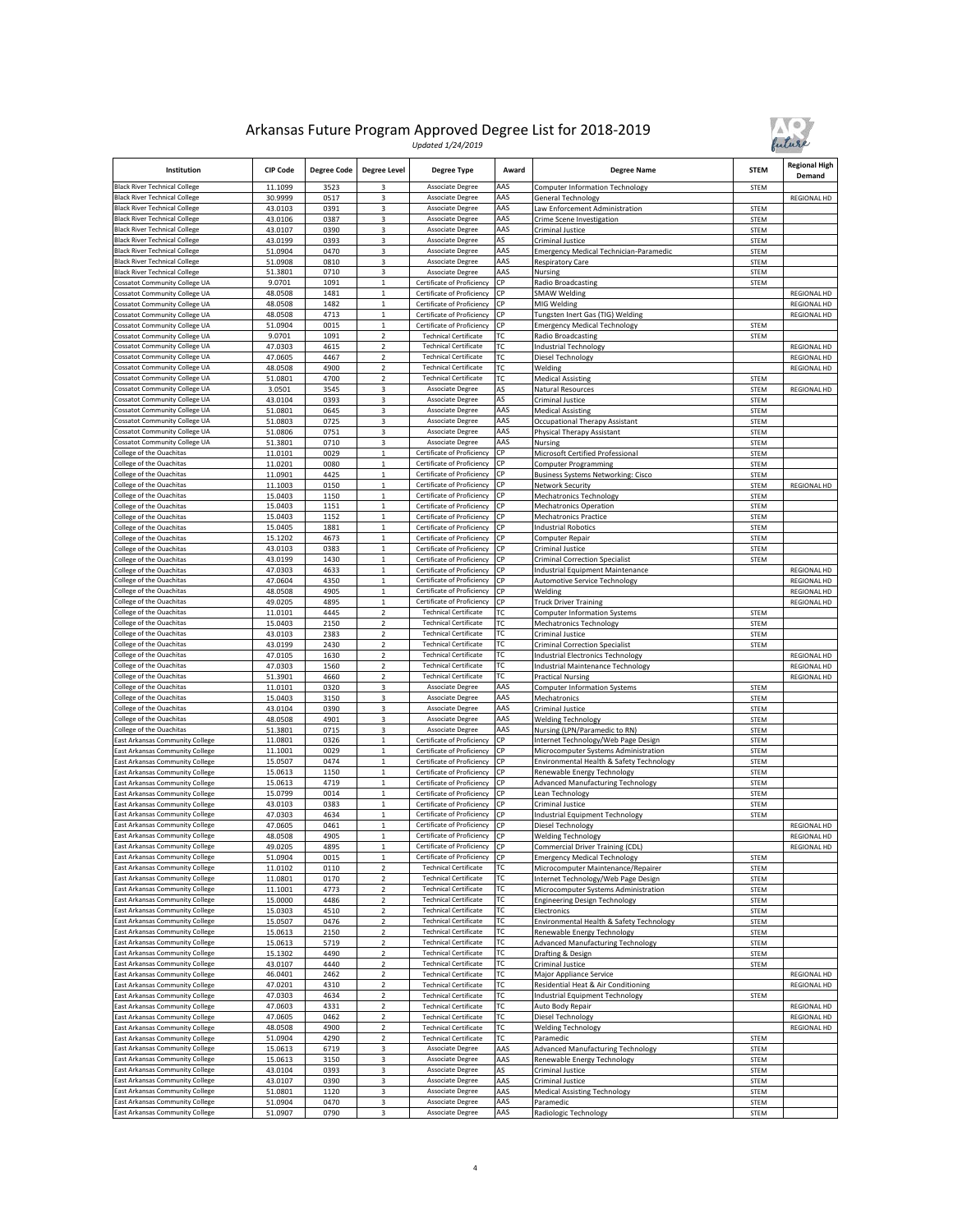

| Institution                                           | <b>CIP Code</b>    | <b>Degree Code</b> | <b>Degree Level</b>              | <b>Degree Type</b>                                           | Award      | <b>Degree Name</b>                                                           | <b>STEM</b>  | <b>Regional High</b><br>Demand           |
|-------------------------------------------------------|--------------------|--------------------|----------------------------------|--------------------------------------------------------------|------------|------------------------------------------------------------------------------|--------------|------------------------------------------|
| East Arkansas Community College                       | 51.3801            | 0710               | 3                                | Associate Degree                                             | AAS        | Nursing                                                                      | <b>STEM</b>  |                                          |
| North Arkansas College                                | 11.0201            | 0181               | $\mathbf 1$                      | Certificate of Proficiency                                   | СP         | <b>Applied Programming</b>                                                   | STEM         | <b>REGIONAL HD</b>                       |
| North Arkansas College<br>North Arkansas College      | 11.0901<br>15.1301 | 4416<br>4485       | $\mathbf 1$<br>$\mathbf 1$       | Certificate of Proficiency<br>Certificate of Proficiency     | СP<br>СP   | Network/Systems Administration<br>Computer-Aided Design                      | STEM<br>STEM |                                          |
| North Arkansas College                                | 15.0303            | 1360               | $\,$ 1 $\,$                      | Certificate of Proficiency                                   | СP         | ndustrial Electronics Technician                                             | STEM         |                                          |
| North Arkansas College                                | 15.0503            | 1480               | $\mathbf 1$                      | Certificate of Proficiency                                   | СP         | <b>Building Performance Analyst</b>                                          | STEM         |                                          |
| North Arkansas College                                | 43.0103            | 0103               | $\mathbf 1$                      | Certificate of Proficiency                                   | СP         | aw Enforcement Administration                                                | STEM         |                                          |
| North Arkansas College                                | 43.0106            | 0384               | $\mathbf 1$                      | Certificate of Proficiency                                   | СP         | Crime Scene Investigation                                                    | STEM         |                                          |
| North Arkansas College                                | 47.0201            | 0115               | $\mathbf 1$                      | Certificate of Proficiency                                   | СP         | Heating, Ventilation & Air Conditioning                                      |              | <b>REGIONAL HD</b>                       |
| North Arkansas College<br>North Arkansas College      | 47.0604            | 1470<br>1471       | $\mathbf 1$<br>$\mathbf 1$       | Certificate of Proficiency<br>Certificate of Proficiency     | СP<br>СP   | Gas Engine Repair & Brake Technology                                         |              | REGIONAL HD                              |
| North Arkansas College                                | 47.0604<br>48.0501 | 4719               | $\overline{1}$                   | Certificate of Proficiency                                   | СP         | Climate Control/Manual Drive Trains Technology<br>Manufacturing Technology   |              | <b>REGIONAL HD</b><br>REGIONAL HD        |
| North Arkansas College                                | 48.0508            | 4905               | $\,$ 1 $\,$                      | Certificate of Proficiency                                   | СP         | <b>Welding Applications and Procedures</b>                                   |              | <b>REGIONAL HD</b>                       |
| North Arkansas College                                | 48.0508            | 4495               | $\mathbf 1$                      | Certificate of Proficiency                                   | СP         | <b>Certification Welding</b>                                                 |              | <b>REGIONAL HD</b>                       |
| North Arkansas College                                | 48.0508            | 1487               | $\,$ 1 $\,$                      | Certificate of Proficiency                                   | CP         | Gas Metal Arc Welding (GMAW)                                                 |              | <b>REGIONAL HD</b>                       |
| North Arkansas College                                | 48.0508            | 1488               | $\mathbf 1$                      | Certificate of Proficiency                                   | СP         | Shielded Metal Arc Welding (SMAW)                                            |              | REGIONAL HD                              |
| North Arkansas College                                | 49.0205            | 4895               | $\,1$                            | Certificate of Proficiency                                   | СP         | <b>Truck Driving</b>                                                         |              | REGIONAL HD                              |
| North Arkansas College                                | 51.0802            | 0130               | $\mathbf 1$<br>$\mathbf 1$       | Certificate of Proficiency<br>Certificate of Proficiency     | СP         | Clinical Medical Assistant                                                   | STEM         |                                          |
| North Arkansas College<br>North Arkansas College      | 51.0904<br>51.1009 | 0015<br>4787       | $\mathbf{1}$                     | Certificate of Proficiency                                   | СP<br>СP   | <b>Emergency Medical Technician</b><br>Phlebotomy Technician                 | STEM<br>STEM |                                          |
| North Arkansas College                                | 11.0101            | 2182               | $\overline{2}$                   | <b>Technical Certificate</b>                                 | ГC         | Software Development                                                         | STEM         |                                          |
| North Arkansas College                                | 11.0901            | 4446               | $\overline{2}$                   | <b>Technical Certificate</b>                                 | ГC         | Network/Systems Administration                                               | STEM         |                                          |
| North Arkansas College                                | 15.0303            | 0360               | $\overline{\mathbf{c}}$          | <b>Technical Certificate</b>                                 | ТC         | Industrial Electronics Technician                                            | STEM         |                                          |
| North Arkansas College                                | 43.0103            | 0389               | 2                                | <b>Technical Certificate</b>                                 | ТC         | aw Enforcement Administration.                                               | <b>STEM</b>  |                                          |
| North Arkansas College                                | 43.0106            | 0386               | $\overline{2}$                   | <b>Technical Certificate</b>                                 | ТC         | Crime Scene Investigation                                                    | STEM         |                                          |
| North Arkansas College                                | 47.0201            | 0115               | $\mathbf 2$                      | <b>Technical Certificate</b>                                 | ТC         | Heating, Ventilation, & Air Conditioning                                     |              | <b>REGIONAL HD</b>                       |
| North Arkansas College                                | 47.0604            | 4355               | $\overline{2}$                   | <b>Technical Certificate</b>                                 | ТC         | Automotive Service Technology                                                |              | <b>REGIONAL HD</b>                       |
| North Arkansas College<br>North Arkansas College      | 48.0501<br>48.0508 | 4720<br>4900       | $\overline{2}$<br>$\overline{2}$ | <b>Technical Certificate</b><br><b>Technical Certificate</b> | ТC<br>ТC   | Manufacturing Technology<br><b>Welding Technology</b>                        |              | <b>REGIONAL HD</b><br><b>REGIONAL HD</b> |
| North Arkansas College                                | 51.0801            | 0132               | $\overline{\mathbf{c}}$          | <b>Technical Certificate</b>                                 | ТC         | Medical Assistant                                                            | STEM         |                                          |
| North Arkansas College                                | 51.0904            | 2510               | $\mathbf 2$                      | <b>Technical Certificate</b>                                 | ТC         | Paramedic                                                                    | STEM         |                                          |
| North Arkansas College                                | 51.0909            | 4780               | $\overline{2}$                   | <b>Technical Certificate</b>                                 | ТC         | Surgical Technology                                                          | STEM         | <b>REGIONAL HD</b>                       |
| North Arkansas College                                | 51.3901            | 4660               | $\mathbf 2$                      | <b>Technical Certificate</b>                                 | ТC         | <b>Practical Nursing</b>                                                     |              | <b>REGIONAL HD</b>                       |
| North Arkansas College                                | 52.0301            | 4260               | $\overline{2}$                   | <b>Technical Certificate</b>                                 | ТC         | Accounting                                                                   |              | <b>REGIONAL HD</b>                       |
| North Arkansas College                                | 1.0000             | 1090               | 3                                | Associate Degree                                             | AS         | Agriculture                                                                  |              | REGIONAL HD                              |
| North Arkansas College                                | 11.0101            | 0355               | 3                                | Associate Degree                                             | AAS        | Information Technology                                                       | STEM         |                                          |
| North Arkansas College<br>North Arkansas College      | 14.0101<br>15.0303 | 3140<br>0460       | 3<br>3                           | Associate Degree<br>Associate Degree                         | AS<br>AAS  | Pre-Engineering                                                              | <b>STEM</b>  | REGIONAL HD                              |
| North Arkansas College                                | 15.0401            | 0260               | 3                                | Associate Degree                                             | AAS        | ndustrial Electronics Technician<br><b>Biomedical Electronics Technology</b> | STEM<br>STEM |                                          |
| North Arkansas College                                | 43.0103            | 0390               | 3                                | <b>Associate Degree</b>                                      | AAS        | Criminal Justice                                                             | <b>STEM</b>  |                                          |
| North Arkansas College                                | 43.0103            | 0391               | 3                                | Associate Degree                                             | AAS        | aw Enforcement Administration                                                | STEM         |                                          |
| North Arkansas College                                | 43.0106            | 0387               | 3                                | Associate Degree                                             | ТC         | Crime Scene Investigation                                                    | STEM         |                                          |
| North Arkansas College                                | 51.0904            | 0470               | 3                                | Associate Degree                                             | AAS        | Paramedic                                                                    | STEM         |                                          |
| North Arkansas College                                | 51.0907            | 0790               | 3                                | Associate Degree                                             | AAS        | Radiologic Technology                                                        | <b>STEM</b>  |                                          |
| North Arkansas College                                | 51.0909            | 0835               | 3                                | Associate Degree                                             | AAS        | Surgical Technology                                                          | STEM         | REGIONAL HD                              |
| North Arkansas College<br>North Arkansas College      | 51.1004<br>51.3801 | 0660<br>0710       | 3<br>3                           | Associate Degree<br>Associate Degree                         | AAS<br>AAS | Medical Laboratory Technology<br><b>Registered Nursing</b>                   | <b>STEM</b>  |                                          |
| National Park College                                 | 11.0801            | 1427               | $\mathbf 1$                      | Certificate of Proficiency                                   | СP         | Desktop Publishing Design                                                    | STEM<br>STEM |                                          |
| <b>National Park College</b>                          | 43.0103            | 0388               | $\,1$                            | Certificate of Proficiency                                   | СP         | aw Enforcement Administration.                                               | <b>STEM</b>  |                                          |
| <b>National Park College</b>                          | 43.0106            | 0384               | $\mathbf 1$                      | Certificate of Proficiency                                   | СP         | Crime Scene Investigation                                                    | STEM         |                                          |
| National Park College                                 | 43.0107            | 1430               | $\,$ 1 $\,$                      | Certificate of Proficiency                                   | СP         | Criminal Justice                                                             | STEM         |                                          |
| National Park College                                 | 47.0105            | 4817               | $\mathbf{1}$                     | Certificate of Proficiency                                   | СP         | Industrial Controls                                                          |              | REGIONAL HD                              |
| National Park College                                 | 47.0303            | 4315               | $\,1$                            | Certificate of Proficiency                                   | СP         | Mechanical Systems                                                           |              | REGIONAL HD                              |
| National Park College                                 | 47.0303            | 1470               | $\mathbf 1$                      | Certificate of Proficiency<br>Certificate of Proficiency     | СP         | <b>Production Technology</b>                                                 |              | <b>REGIONAL HD</b>                       |
| National Park College<br><b>National Park College</b> | 47.0604<br>47.0604 | 1039<br>1040       | $\,1$<br>$\mathbf{1}$            | Certificate of Proficiency                                   | СP<br>СP   | Automotive Engine Performance Specialist<br>Automotive Front End Specialist  |              | REGIONAL HD<br>REGIONAL HD               |
| National Park College                                 | 47.0604            | 1041               | $\mathbf 1$                      | Certificate of Proficiency                                   | СP         | Automotive Brake Specialist                                                  |              | REGIONAL HD                              |
| National Park College                                 | 47.0604            | 1230               | $\,$ 1 $\,$                      | Certificate of Proficiency                                   | CP         | <b>Automotive Service/Maintenance</b>                                        |              | REGIONAL HD                              |
| National Park College                                 | 47.0604            | 1231               | $\mathbf 1$                      | Certificate of Proficiency                                   | СP         | Automotive Tune-up Specialist                                                |              | <b>REGIONAL HD</b>                       |
| <b>National Park College</b>                          | 47.0604            | 4350               | $\mathbf{1}$                     | Certificate of Proficiency                                   | СP         | <b>Automotive Service Technology</b>                                         |              | <b>REGIONAL HD</b>                       |
| National Park College                                 | 48.0508            | 4714               | $\,$ 1 $\,$                      | Certificate of Proficiency                                   | СP         | Welding Layout & Fabrication                                                 |              | <b>REGIONAL HD</b>                       |
| National Park College                                 | 48.0508            | 4904               | $\mathbf 1$                      | Certificate of Proficiency                                   | СP         | Pipe Welding                                                                 |              | <b>REGIONAL HD</b>                       |
| National Park College<br>National Park College        | 48.0508<br>48.0508 | 1487<br>1488       | $\mathbf{1}$<br>1                | Certificate of Proficiency<br>Certificate of Proficiency CP  | СP         | <b>GMAW</b> (MIG) Welding<br><b>SMAW Welding</b>                             |              | REGIONAL HD<br>REGIONAL HD               |
| National Park College                                 | 48.0508            | 1489               | $\,$ 1 $\,$                      | Certificate of Proficiency                                   | CP         | GTAW (TIG) Welding                                                           |              | REGIONAL HD                              |
| National Park College                                 | 51.0904            | 0015               | $\mathbf 1$                      | Certificate of Proficiency                                   | CP         | <b>Emergency Medical Technician</b>                                          | STEM         |                                          |
| National Park College                                 | 52.0901            | 4665               | $\,1$                            | Certificate of Proficiency                                   | CP         | <b>Hospitality Administration</b>                                            |              | REGIONAL HD                              |
| National Park College                                 | 11.0101            | 4445               | $\mathbf 2$                      | <b>Technical Certificate</b>                                 | ТC         | Computer Information Systems                                                 | STEM         |                                          |
| <b>National Park College</b>                          | 11.0801            | 0180               | $\mathbf 2$                      | <b>Technical Certificate</b>                                 | ГC         | Web Design                                                                   | <b>STEM</b>  |                                          |
| <b>National Park College</b>                          | 43.0103            | 0389               | $\mathbf 2$                      | <b>Technical Certificate</b>                                 | гс         | aw Enforcement Administration                                                | STEM         |                                          |
| National Park College                                 | 43.0106            | 0386               | $\overline{2}$                   | <b>Technical Certificate</b>                                 | ТC         | Crime Scene Investigation                                                    | STEM         |                                          |
| National Park College<br>National Park College        | 47.0303<br>47.0604 | 4723<br>4355       | $\mathbf 2$<br>$\overline{2}$    | <b>Technical Certificate</b><br><b>Technical Certificate</b> | ТC<br>ТC   | ndustrial Technology<br>Automotive Service Technology                        |              | REGIONAL HD<br>REGIONAL HD               |
| National Park College                                 | 47.0607            | 2014               | $\overline{\mathbf{c}}$          | <b>Technical Certificate</b>                                 | ТC         | Aerospace Fabrication & Repair                                               |              | REGIONAL HD                              |
| National Park College                                 | 47.0616            | 4551               | $\overline{2}$                   | <b>Technical Certificate</b>                                 | ТC         | Marine Repair Technology                                                     |              | REGIONAL HD                              |
| National Park College                                 | 48.0508            | 4900               | $\overline{a}$                   | <b>Technical Certificate</b>                                 | ТC         | <b>Welding Technology</b>                                                    |              | REGIONAL HD                              |
| <b>National Park College</b>                          | 51.0904            | 4295               | $\mathbf 2$                      | <b>Technical Certificate</b>                                 | ГC         | Emergency Medical Services-Paramedic                                         | STEM         |                                          |
| <b>National Park College</b>                          | 51.1099            | 1106               | $\overline{2}$                   | <b>Technical Certificate</b>                                 | ТC         | Allied Health                                                                | STEM         |                                          |
| National Park College                                 | 51.3901            | 4660               | $\mathbf 2$                      | <b>Technical Certificate</b>                                 | ТC         | <b>Practical Nursing</b>                                                     |              | REGIONAL HD                              |
| National Park College                                 | 52.0901            | 4667               | $\overline{2}$                   | <b>Technical Certificate</b>                                 | ТC         | lospitality & Tourism Administration                                         |              | REGIONAL HD                              |
| National Park College<br>National Park College        | 11.0101<br>14.0101 | 0290<br>3240       | 3<br>3                           | Associate Degree<br>Associate Degree                         | AAS<br>AS  | <b>Computer Information Systems</b><br>Engineering                           | STEM<br>STEM |                                          |
| National Park College                                 | 43.0103            | 0391               | 3                                | Associate Degree                                             | AAS        | aw Enforcement Administration                                                | STEM         |                                          |
| National Park College                                 | 43.0106            | 0387               | 3                                | Associate Degree                                             | AAS        | Crime Scene Investigation                                                    | STEM         |                                          |
| National Park College                                 | 43.0107            | 0390               | 3                                | Associate Degree                                             | AAS        | Criminal Justice                                                             | STEM         |                                          |
| National Park College                                 | 47.0604            | 0230               | 3                                | Associate Degree                                             | AAS        | Automotive Service Technology                                                |              | REGIONAL HD                              |
| National Park College                                 | 51.0904            | 0470               | 3                                | Associate Degree                                             | AAS        | Emergency Medical Services-Paramedic                                         | STEM         |                                          |
| National Park College                                 | 51.0908            | 0810               | 3                                | Associate Degree                                             | AAS        | <b>Respiratory Care</b>                                                      | STEM         |                                          |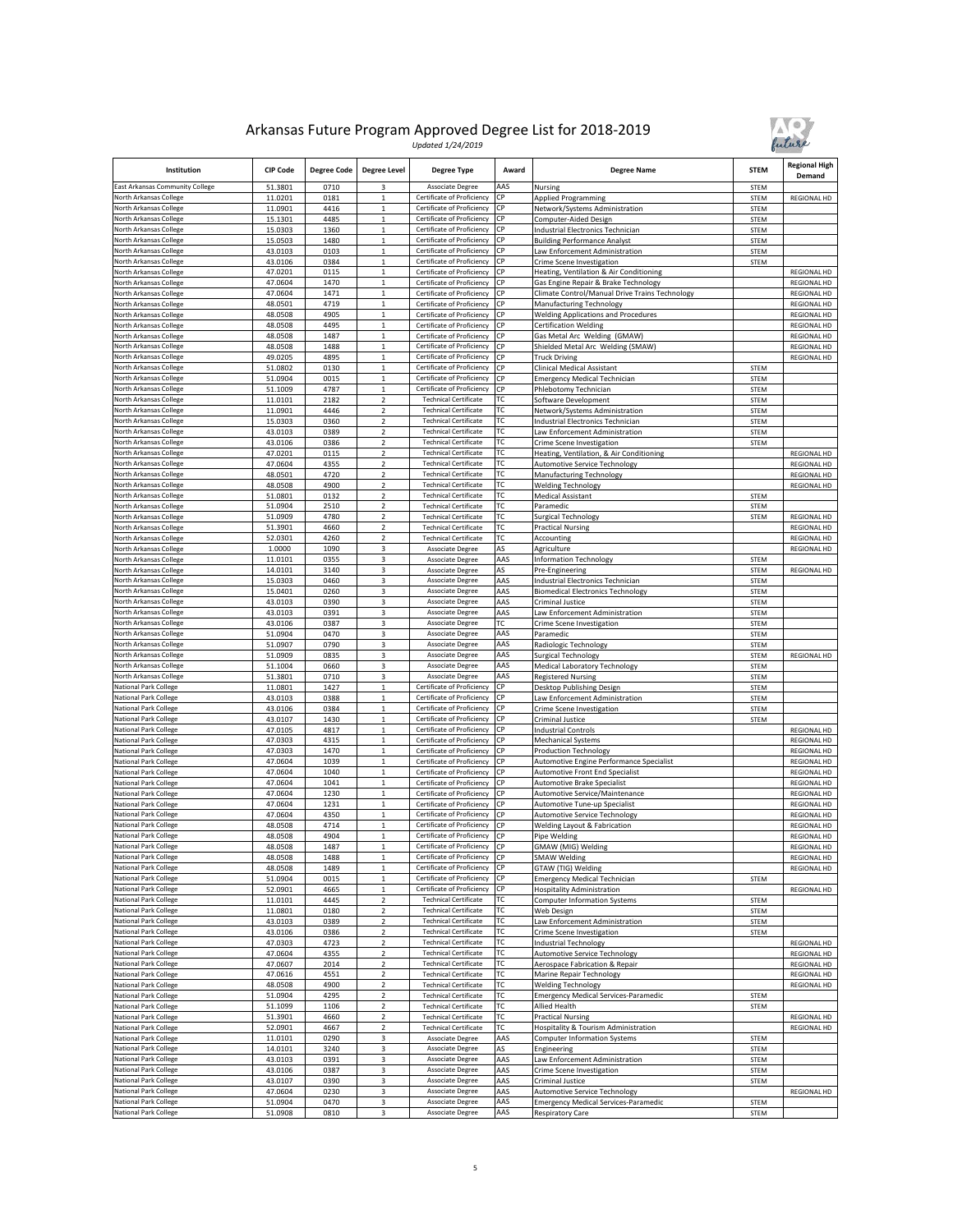

| Institution                                                      | <b>CIP Code</b>    | <b>Degree Code</b> | <b>Degree Level</b>              | <b>Degree Type</b>                                           | Award      | <b>Degree Name</b>                                                                                     | <b>STEM</b>         | <b>Regional High</b><br>Demand |
|------------------------------------------------------------------|--------------------|--------------------|----------------------------------|--------------------------------------------------------------|------------|--------------------------------------------------------------------------------------------------------|---------------------|--------------------------------|
| National Park College                                            | 51.0911            | 0790               | 3                                | Associate Degree                                             | AAS        | Radiologic Technology                                                                                  | STEM                |                                |
| <b>National Park College</b><br><b>National Park College</b>     | 51.1004            | 1131               | 3                                | <b>Associate Degree</b><br><b>Associate Degree</b>           | AAS        | Medical Laboratory Technology                                                                          | <b>STEM</b>         |                                |
| <b>National Park College</b>                                     | 51.1004<br>51.3801 | 1130<br>1160       | 3<br>3                           | Associate Degree                                             | AS<br>۹S   | Medical Laboratory Technology<br><b>Registered Nursing</b>                                             | STEM<br>STEM        |                                |
| National Park College                                            | 52.0901            | 3667               | 3                                | Associate Degree                                             | AAS        | Hospitality & Tourism Administration                                                                   |                     | <b>REGIONAL HD</b>             |
| National Park College                                            | 52.1301            | 3087               | 3                                | Associate Degree                                             | AS         | <b>Business Information Systems</b>                                                                    | STEM                |                                |
| Northwest AR Community College                                   | 1.1100             | 3431               | $\mathbf 1$                      | Certificate of Proficiency                                   | СP         | Workforce Readiness Horticulture                                                                       | STEM                |                                |
| Northwest AR Community College                                   | 1.1101             | 3430               | $\mathbf{1}$                     | Certificate of Proficiency                                   | СP<br>СP   | Horticulture                                                                                           | <b>STEM</b>         |                                |
| Northwest AR Community College<br>Northwest AR Community College | 3.0104<br>3.0104   | 2415<br>1301       | $\mathbf 1$<br>$\mathbf 1$       | Certificate of Proficiency<br>Certificate of Proficiency     | СP         | Environmental Management / GIS Technician<br>Environmental Management & Regulatory Science             | STEM<br>STEM        |                                |
| Northwest AR Community College                                   | 15.0303            | 1460               | $\mathbf{1}$                     | Certificate of Proficiency                                   | СP         | <b>Electronics Technology</b>                                                                          | <b>STEM</b>         |                                |
| Northwest AR Community College                                   | 15.0507            | 0474               | $\mathbf 1$                      | Certificate of Proficiency                                   | СP         | Safety & Health                                                                                        | STEM                |                                |
| Northwest AR Community College                                   | 15.1001            | 3420               | 1                                | Certificate of Proficiency                                   | СP         | <b>Construction Technology</b>                                                                         | <b>STEM</b>         |                                |
| Northwest AR Community College                                   | 15.1301            | 4485               | $\mathbf 1$                      | Certificate of Proficiency                                   | СP         | Computer-Assisted Drafting & Design: Architecture                                                      | STEM                |                                |
| Northwest AR Community College<br>Northwest AR Community College | 15.1301<br>15.1301 | 4486<br>4487       | $\mathbf{1}$<br>$\mathbf{1}$     | Certificate of Proficiency<br>Certificate of Proficiency     | СP<br>CP   | Computer-Assisted Drafting & Design: Engineering<br>Computer-Assisted Drafting & Design: Manufacturing | STEM<br>STEM        |                                |
| Northwest AR Community College                                   | 43.0103            | 0388               | $\,$ 1 $\,$                      | Certificate of Proficiency                                   | СP         | Law Enforcement Administration                                                                         | <b>STEM</b>         |                                |
| Northwest AR Community College                                   | 43.0106            | 0382               | $\mathbf{1}$                     | Certificate of Proficiency                                   | СP         | <b>Forensic Science</b>                                                                                | <b>STEM</b>         |                                |
| Northwest AR Community College                                   | 43.0106            | 0384               | $\,$ 1 $\,$                      | Certificate of Proficiency                                   | СP         | Crime Scene Investigation                                                                              | <b>STEM</b>         |                                |
| Northwest AR Community College                                   | 43.0107            | 0385               | 1                                | Certificate of Proficiency                                   | ΩP         | Law Enforcement                                                                                        | <b>STEM</b>         |                                |
| Northwest AR Community College<br>Northwest AR Community College | 43.0107<br>43.0107 | 1430<br>1432       | $\mathbf 1$<br>$\mathbf{1}$      | Certificate of Proficiency<br>Certificate of Proficiency     | СP<br>СP   | Criminal Justice<br>Justice Studies                                                                    | STEM<br><b>STEM</b> |                                |
| Northwest AR Community College                                   | 43.0199            | 0374               | $\mathbf 1$                      | Certificate of Proficiency                                   | CP         | Crime Prevention & Corrections                                                                         | <b>STEM</b>         |                                |
| Northwest AR Community College                                   | 51.0904            | 0015               | $\mathbf 1$                      | Certificate of Proficiency                                   | СP         | <b>Emergency Medical Technology</b>                                                                    | <b>STEM</b>         |                                |
| Northwest AR Community College                                   | 52.0901            | 0665               | $\mathbf 1$                      | Certificate of Proficiency                                   | СP         | <b>Hospitality Management</b>                                                                          |                     | <b>REGIONAL HD</b>             |
| Northwest AR Community College                                   | 1.1103             | 3432               | $\mathbf 2$                      | <b>Technical Certificate</b>                                 | ГC         | Horticulture (AFLS)                                                                                    | <b>STEM</b>         |                                |
| Northwest AR Community College<br>Northwest AR Community College | 3.0104<br>11.0101  | 2301               | $\overline{2}$<br>$\overline{2}$ | <b>Technical Certificate</b><br><b>Technical Certificate</b> | ГC<br>ГC   | Environmental Management & Regulatory Science                                                          | <b>STEM</b>         |                                |
| Northwest AR Community College                                   | 15.0507            | 2110<br>0476       | $\overline{2}$                   | <b>Technical Certificate</b>                                 | ТC         | Networking<br><b>Environmental Regulatory Sciences</b>                                                 | STEM<br>STEM        |                                |
| Northwest AR Community College                                   | 15.1001            | 3419               | $\overline{\mathbf{c}}$          | <b>Technical Certificate</b>                                 | ТC         | <b>Construction Technology</b>                                                                         | <b>STEM</b>         |                                |
| Northwest AR Community College                                   | 15.1301            | 2150               | $\mathbf 2$                      | <b>Technical Certificate</b>                                 | ТC         | Architectural Design                                                                                   | STEM                |                                |
| Northwest AR Community College                                   | 15.1301            | 2151               | $\overline{2}$                   | <b>Technical Certificate</b>                                 | ТC         | Civil/Landscape Design                                                                                 | <b>STEM</b>         |                                |
| Northwest AR Community College<br>Northwest AR Community College | 15.1301<br>43.0103 | 2152<br>0389       | $\mathbf 2$<br>$\overline{2}$    | <b>Technical Certificate</b><br><b>Technical Certificate</b> | ТC<br>ГC   | Mechanical Design                                                                                      | <b>STEM</b>         |                                |
| Northwest AR Community College                                   | 43.0106            | 0386               | $\overline{2}$                   | <b>Technical Certificate</b>                                 | ГC         | Law Enforcement Administration<br>Crime Scene Investigation                                            | <b>STEM</b><br>STEM |                                |
| Northwest AR Community College                                   | 43.0107            | 2430               | $\overline{\mathbf{c}}$          | <b>Technical Certificate</b>                                 | ТC         | Criminal Justice                                                                                       | <b>STEM</b>         |                                |
| Northwest AR Community College                                   | 51.0601            | 2510               | $\overline{2}$                   | <b>Technical Certificate</b>                                 | ТC         | <b>Dental Assisting</b>                                                                                | STEM                |                                |
| Northwest AR Community College                                   | 51.0904            | 4520               | $\mathbf 2$                      | <b>Technical Certificate</b>                                 | ТC         | <b>Emergency Medical Technology</b>                                                                    | STEM                |                                |
| Northwest AR Community College                                   | 52.0901            | 2665               | $\overline{2}$                   | <b>Technical Certificate</b>                                 | ТC         | <b>Event Planning</b>                                                                                  |                     | <b>REGIONAL HD</b>             |
| Northwest AR Community College<br>Northwest AR Community College | 52.0901<br>11.0101 | 1665<br>0320       | $\overline{2}$<br>3              | <b>Technical Certificate</b><br>Associate Degree             | ТC<br>AAS  | <b>Hospitality Management</b><br><b>Computer Information Systems</b>                                   | STEM                | REGIONAL HD                    |
| Northwest AR Community College                                   | 15.0303            | 0460               | 3                                | Associate Degree                                             | AAS        | <b>Electronics Technology</b>                                                                          | STEM                |                                |
| Northwest AR Community College                                   | 15.0507            | 0475               | 3                                | Associate Degree                                             | AAS        | <b>Environmental Regulatory Science</b>                                                                | <b>STEM</b>         |                                |
| Northwest AR Community College                                   | 15.1001            | 3418               | 3                                | Associate Degree                                             | AAS        | <b>Construction Technology</b>                                                                         | STEM                |                                |
| Northwest AR Community College                                   | 15.1301            | 0425               | 3                                | Associate Degree                                             | AAS        | Computer-Aided Design (CAD)                                                                            | STEM                |                                |
| Northwest AR Community College<br>Northwest AR Community College | 43.0103<br>43.0104 | 0391<br>0390       | 3<br>3                           | Associate Degree<br>Associate Degree                         | AAS<br>AAS | Law Enforcement Administration<br>Criminal Justice                                                     | STEM<br>STEM        |                                |
| Northwest AR Community College                                   | 43.0106            | 0387               | 3                                | <b>Associate Degree</b>                                      | AAS        | Crime Scene Investigation                                                                              | <b>STEM</b>         |                                |
| Northwest AR Community College                                   | 51.0806            | 0750               | 3                                | Associate Degree                                             | AAS        | <b>Physical Therapist Assistant</b>                                                                    | STEM                |                                |
| Northwest AR Community College                                   | 51.0904            | 0470               | 3                                | Associate Degree                                             | AC         | <b>Emergency Medical Technology</b>                                                                    | <b>STEM</b>         |                                |
| Northwest AR Community College                                   | 51.0908            | 0810               | 3                                | Associate Degree                                             | СP<br>СР   | Respiratory Therapy                                                                                    | STEM                |                                |
| Northwest AR Community College<br>Ozarka College                 | 51.3801<br>01.0000 | 0710<br>0931       | 3<br>$\mathbf 1$                 | Associate Degree<br>Certificate of Proficiency               | СP         | Nursing<br>Animal Husbandry                                                                            | STEM<br>STEM        |                                |
| Ozarka College                                                   | 01.0000            | 0932               | $\mathbf 1$                      | Certificate of Proficiency                                   | СP         | Equine Science                                                                                         | STEM                |                                |
| Ozarka College                                                   | 01.0000            | 0937               | $\mathbf 1$                      | Certificate of Proficiency                                   | СP         | <b>Land Management</b>                                                                                 | <b>STEM</b>         |                                |
| Ozarka College                                                   | 01.0101            | 3483               | 1                                | Certificate of Proficiency                                   | СΡ         | Agribusiness                                                                                           | <b>STEM</b>         |                                |
| Ozarka College                                                   | 01.0901            | 3482               | $\mathbf 1$                      | Certificate of Proficiency                                   | СP<br>CР   | Animal Science                                                                                         | STEM                |                                |
| Ozarka College<br>Ozarka College                                 | 01.1101<br>11.0401 | 3481<br>0018       | $\mathbf 1$<br>1                 | Certificate of Proficiency<br>Certificate of Proficiency     | СР         | Plant Science<br>Information Science Technology                                                        | STEM<br><b>STEM</b> |                                |
| Ozarka College                                                   | 11.0401            | 0125               | $\mathbf 1$                      | Certificate of Proficiency                                   | СP         | Cybersecurity                                                                                          | STEM                |                                |
| Ozarka College                                                   | 11.0401            | 0183               | $\mathbf 1$                      | Certificate of Proficiency                                   | СP         | Computer Systems                                                                                       | STEM                |                                |
| Ozarka College                                                   | 11.0401            | 1347               | $\mathbf 1$                      | Certificate of Proficiency                                   | СP         | <b>Internet Design Concepts</b>                                                                        | <b>STEM</b>         |                                |
| Ozarka College                                                   | 12.0503            | 4581               | $\mathbf 1$                      | Certificate of Proficiency                                   | СP<br>CP   | <b>Basic Culinary Arts</b>                                                                             |                     | REGIONAL HD                    |
| Ozarka College<br>Ozarka College                                 | 12.0503<br>12.0599 | 4584<br>1835       | $\mathbf 1$                      | Certificate of Proficiency<br>Certificate of Proficiency     | СP         | Food Service<br><b>Hospitality Management</b>                                                          |                     | REGIONAL HD<br>REGIONAL HD     |
| Ozarka College                                                   | 43.0103            | 0388               | $\mathbf 1$                      | Certificate of Proficiency                                   | СP         | Law Enforcement Administration                                                                         | <b>STEM</b>         |                                |
| Ozarka College                                                   | 43.0104            | 0392               | $\,1$                            | Certificate of Proficiency                                   | СP         | Criminology                                                                                            | STEM                |                                |
| Ozarka College                                                   | 43.0199            | 1430               | $\mathbf{1}$                     | Certificate of Proficiency                                   | СP         | Corrections & Criminal Justice                                                                         | <b>STEM</b>         |                                |
| Ozarka College                                                   | 48.0508            | 1487               | $\mathbf 1$                      | Certificate of Proficiency<br>Certificate of Proficiency     | СP<br>СP   | MIG Welding (GMAW)                                                                                     | STEM                |                                |
| Ozarka College<br>Ozarka College                                 | 48.0508<br>48.0508 | 1488<br>1489       | $\,1$<br>$\mathbf 1$             | Certificate of Proficiency                                   | СP         | <b>Stick Welding (SMAW)</b><br>TIG Welding (GTAW)                                                      | STEM<br>STEM        |                                |
| Ozarka College                                                   | 49.0102            | 4356               | $\mathbf{1}$                     | Certificate of Proficiency                                   | СP         | Small Unmanned Aircraft Systems (sUAS)                                                                 | <b>STEM</b>         |                                |
| Ozarka College                                                   | 49.0102            | 2095               | $\mathbf{1}$                     | Certificate of Proficiency                                   | СP         | <b>Aviation-Instrument Rating</b>                                                                      | STEM                |                                |
| Ozarka College                                                   | 51.0904            | 0015               | $\,1$                            | Certificate of Proficiency                                   | СP         | <b>Emergency Medical Technology</b>                                                                    | STEM                |                                |
| Ozarka College                                                   | 51.3902            | 4750               | $\mathbf{1}$                     | Certificate of Proficiency                                   | СP         | <b>Nursing Assistant</b>                                                                               |                     | REGIONAL HD                    |
| Ozarka College<br>Ozarka College                                 | 01.0000<br>11.0401 | 2000<br>4773       | $\overline{\mathbf{c}}$<br>2     | <b>Technical Certificate</b><br><b>Technical Certificate</b> | ТC<br>ТC   | Agriculture<br>Information Science Technology                                                          | STEM<br>STEM        |                                |
| Ozarka College                                                   | 12.0503            | 4580               | $\mathbf 2$                      | <b>Technical Certificate</b>                                 | ТC         | Culinary Arts                                                                                          |                     | REGIONAL HD                    |
| Ozarka College                                                   | 43.0103            | 0389               | $\overline{2}$                   | <b>Technical Certificate</b>                                 | ТC         | Law Enforcement Administration                                                                         | STEM                |                                |
| Ozarka College                                                   | 43.0104            | 4440               | $\overline{2}$                   | <b>Technical Certificate</b>                                 | TC         | Criminal Justice & Corrections                                                                         | STEM                |                                |
| Ozarka College                                                   | 48.0508            | 4900               | 2                                | <b>Technical Certificate</b>                                 | ТC         | <b>Welding Technology</b>                                                                              | STEM                |                                |
| Ozarka College<br>Ozarka College                                 | 49.0102<br>51.3901 | 2090<br>4660       | $\mathbf 2$<br>$\mathbf 2$       | <b>Technical Certificate</b><br><b>Technical Certificate</b> | ТC<br>ТC   | Aviation-Private Pilot<br><b>Practical Nursing</b>                                                     | <b>STEM</b>         | REGIONAL HD                    |
| Ozarka College                                                   | 01.0000            | 0936               | 3                                | Associate Degree                                             | AAS        | Agriculture                                                                                            | STEM                |                                |
| Ozarka College                                                   | 11.0401            | 0320               | 3                                | Associate Degree                                             | AS         | Information Science Technology                                                                         | STEM                |                                |
| Ozarka College                                                   | 12.0599            | 4835               | 3                                | Associate Degree                                             | AAS        | Culinary Arts/Hospitality                                                                              |                     | REGIONAL HD                    |
| Ozarka College                                                   | 43.0103            | 0391               | 3                                | Associate Degree                                             | AAS        | Law Enforcement Administration                                                                         | <b>STEM</b>         |                                |
| Ozarka College                                                   | 43.0104            | 3430               | 3                                | Associate Degree                                             | AS         | Criminal Justice & Corrections                                                                         | STEM                |                                |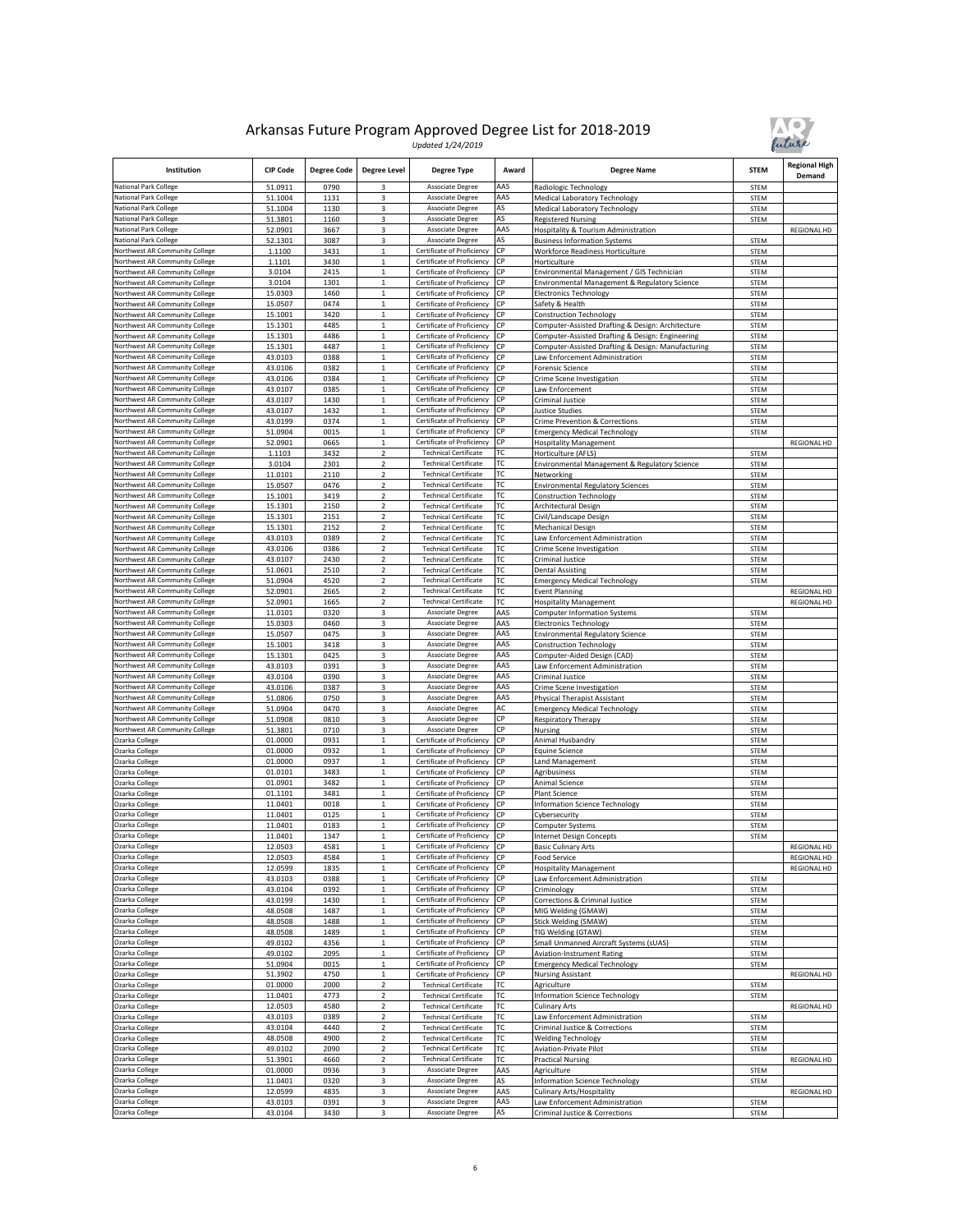

| Institution                                                          | <b>CIP Code</b>    | <b>Degree Code</b> | <b>Degree Level</b>         | <b>Degree Type</b>                                       | Award      | <b>Degree Name</b>                                               | <b>STEM</b>         | <b>Regional High</b><br>Demand    |
|----------------------------------------------------------------------|--------------------|--------------------|-----------------------------|----------------------------------------------------------|------------|------------------------------------------------------------------|---------------------|-----------------------------------|
| Ozarka College                                                       | 48.0508            | 4901               |                             | Associate Degree                                         | AAS        | Welding Technology                                               | <b>STEM</b>         |                                   |
| Ozarka College                                                       | 49.0102            | 3095               | 3                           | Associate Degree                                         | AAS        | <b>Aviation-Commerical Pilot</b>                                 | STEM                |                                   |
| Ozarka College                                                       | 49.0102            | 3090               | 3                           | Associate Degree                                         | AS         | Aviation-Professional Pilot                                      | STEM                |                                   |
| Ozarka College                                                       | 51.3801            | 0710               | 3                           | Associate Degree                                         | AAS<br>СP  | Nursing                                                          | STEM                |                                   |
| Phillips Community College UA<br>Phillips Community College UA       | 10.0305<br>10.0305 | 0027<br>0031       | $\,1$<br>$\mathbf 1$        | Certificate of Proficiency<br>Certificate of Proficiency | СP         | <b>Graphic Communications</b><br>Computer Art & Design           | STEM<br><b>STEM</b> |                                   |
| Phillips Community College UA                                        | 11.0901            | 4427               | $\mathbf{1}$                | Certificate of Proficiency                               | СP         | Microsoft Operating Systems Desktop Support                      | STEM                |                                   |
| Phillips Community College UA                                        | 11.1003            | 0125               | $\mathbf 1$                 | Certificate of Proficiency                               | CP         | Cyber Security                                                   | <b>STEM</b>         |                                   |
| Phillips Community College UA                                        | 15.0613            | 1150               | $\mathbf{1}$                | Certificate of Proficiency                               | СP         | Renewable Energy Technology                                      | STEM                |                                   |
| Phillips Community College UA                                        | 15.0613            | 4719               | $\mathbf 1$                 | Certificate of Proficiency                               | СP         | Advanced Manufacturing Technology                                | STEM                |                                   |
| Phillips Community College UA                                        | 43.0103            | 0500               | $\mathbf 1$                 | Certificate of Proficiency                               | СP         | Law Enforcement                                                  | STEM                |                                   |
| Phillips Community College UA                                        | 43.0103            | 0388               | $\overline{1}$              | Certificate of Proficiency                               | СP         | aw Enforcement Administration                                    | <b>STEM</b>         |                                   |
| Phillips Community College UA                                        | 43.0106            | 0384               | $\mathbf 1$                 | Certificate of Proficiency                               | СP         | Crime Scene Investigation                                        | STEM                |                                   |
| Phillips Community College UA                                        | 48.0508            | 0215               | $\mathbf 1$                 | Certificate of Proficiency                               | СP         | Inert Gas Welding                                                |                     | REGIONAL HD                       |
| Phillips Community College UA                                        | 48.0508<br>48.0508 | 0165               | $\mathbf 1$                 | Certificate of Proficiency                               | CP<br>СP   | Mild Steel Welding                                               |                     | REGIONAL HD                       |
| Phillips Community College UA<br>Phillips Community College UA       | 49.0205            | 0904<br>4894       | $\mathbf 1$<br>1            | Certificate of Proficiency<br>Certificate of Proficiency | СP         | <b>General Welding Techniques</b><br><b>CDL/Truck Driving</b>    |                     | <b>REGIONAL HD</b><br>REGIONAL HD |
| Phillips Community College UA                                        | 51.0904            | 0015               | $\mathbf 1$                 | Certificate of Proficiency                               | СP         | <b>Emergency Medical Technology</b>                              | STEM                |                                   |
| Phillips Community College UA                                        | 10.0306            | 4670               | $\mathbf 2$                 | <b>Technical Certificate</b>                             | ГC         | <b>Graphic Communications</b>                                    | STEM                |                                   |
| Phillips Community College UA                                        | 15.0613            | 2150               | $\mathbf 2$                 | <b>Technical Certificate</b>                             | ТC         | Renewable Energy Technology                                      | STEM                |                                   |
| Phillips Community College UA                                        | 15.0613            | 5719               | $\overline{2}$              | <b>Technical Certificate</b>                             | ГC         | Advanced Manufacturing Technology                                | <b>STEM</b>         |                                   |
| Phillips Community College UA                                        | 43.0103            | 0389               | $\overline{2}$              | <b>Technical Certificate</b>                             | ТC         | Law Enforcement Administration                                   | <b>STEM</b>         |                                   |
| Phillips Community College UA                                        | 43.0106            | 0386               | $\overline{\mathbf{c}}$     | <b>Technical Certificate</b>                             | ТC         | Crime Scene Investigation                                        | STEM                |                                   |
| Phillips Community College UA                                        | 48.0508            | 4900               | 2                           | <b>Technical Certificate</b>                             | ТC         | Welding                                                          |                     | REGIONAL HD                       |
| Phillips Community College UA                                        | 51.1009            | 4788               | $\overline{2}$              | <b>Technical Certificate</b>                             | ТC         | Phlebotomy                                                       | STEM                |                                   |
| Phillips Community College UA<br>Phillips Community College UA       | 10.0306<br>11.0101 | 0620<br>0290       | 3<br>3                      | Associate Degree<br>Associate Degree                     | AAS<br>AAS | <b>Graphic Communications</b>                                    | <b>STEM</b><br>STEM |                                   |
| Phillips Community College UA                                        | 15.0612            | 0517               | 3                           | Associate Degree                                         | AAS        | Information Systems Technology<br>General Technology             | STEM                |                                   |
| Phillips Community College UA                                        | 15.0613            | 6719               | 3                           | Associate Degree                                         | AAS        | Advanced Manufacturing Technology                                | STEM                |                                   |
| Phillips Community College UA                                        | 43.0103            | 0391               | 3                           | Associate Degree                                         | AAS        | Law Enforcement Administration                                   | STEM                |                                   |
| Phillips Community College UA                                        | 43.0104            | 0390               | 3                           | Associate Degree                                         | AAS        | Criminal Justice                                                 | STEM                |                                   |
| Phillips Community College UA                                        | 43.0106            | 0387               | 3                           | Associate Degree                                         | AAS        | Crime Scene Investigation                                        | STEM                |                                   |
| Phillips Community College UA                                        | 51.1004            | 0660               | 3                           | Associate Degree                                         | AAS        | Medical Laboratory Technology                                    | STEM                |                                   |
| Phillips Community College UA                                        | 51.2212            | 3512               | 3                           | Associate Degree                                         | AAS        | lealth Sciences                                                  | STEM                |                                   |
| Phillips Community College UA                                        | 51.3801            | 0710               | 3                           | Associate Degree                                         | AAS        | Nursing                                                          | STEM                |                                   |
| South Arkansas Community College<br>South Arkansas Community College | 11.0801            | 0360               | $\mathbf{1}$                | Certificate of Proficiency<br>Certificate of Proficiency | СP<br>СP   | Networking                                                       | STEM                |                                   |
| South Arkansas Community College                                     | 11.0801<br>15.0612 | 0370<br>1016       | $\,1$<br>$\,1$              | Certificate of Proficiency                               | СP         | Support Specialist<br>ndustrial Technology: Mechatronics         | <b>STEM</b><br>STEM |                                   |
| South Arkansas Community College                                     | 43.0107            | 1430               | $\mathbf 1$                 | Certificate of Proficiency                               | СP         | Criminal Justice                                                 | STEM                |                                   |
| South Arkansas Community College                                     | 43.0107            | 1431               | $\mathbf 1$                 | Certificate of Proficiency                               | CP         | .aw Enforcement                                                  | <b>STEM</b>         |                                   |
| South Arkansas Community College                                     | 48.0508            | 0105               | $\mathbf 1$                 | Certificate of Proficiency                               | СP         | <b>Welding Layout &amp; Pipefitting</b>                          |                     | <b>REGIONAL HD</b>                |
| South Arkansas Community College                                     | 48.0508            | 0215               | $\,1$                       | Certificate of Proficiency                               | СP         | <b>SMAW Welding</b>                                              |                     | REGIONAL HD                       |
| South Arkansas Community College                                     | 48.0508            | 0905               | $\mathbf 1$                 | Certificate of Proficiency                               | СP         | Weld Inspection                                                  |                     | REGIONAL HD                       |
| South Arkansas Community College                                     | 48.0508            | 1904               | $\overline{1}$              | Certificate of Proficiency                               | СP         | <b>Advanced Pipe Welding</b>                                     |                     | REGIONAL HD                       |
| South Arkansas Community College                                     | 48.0508            | 0713               | $\,$ 1 $\,$                 | Certificate of Proficiency                               | СP         | <b>TIG Welding</b>                                               |                     | <b>REGIONAL HD</b>                |
| South Arkansas Community College<br>South Arkansas Community College | 48.0508            | 4905               | $\,1$<br>$\mathbf 1$        | Certificate of Proficiency                               | СP<br>CP   | MIG Welding                                                      |                     | REGIONAL HD                       |
| South Arkansas Community College                                     | 51.0904<br>51.0904 | 4521<br>0015       | $\mathbf 1$                 | Certificate of Proficiency<br>Certificate of Proficiency | СP         | Community Paramedic<br><b>Emergency Medical Technician</b>       | STEM<br>STEM        |                                   |
| South Arkansas Community College                                     | 51.1009            | 1512               | 1                           | Certificate of Proficiency                               | СР         | Phlebotomy & EKG                                                 | STEM                |                                   |
| South Arkansas Community College                                     | 11.0101            | 2523               | $\overline{2}$              | <b>Technical Certificate</b>                             | ТC         | <b>Computer Information Technology</b>                           | STEM                |                                   |
| South Arkansas Community College                                     | 15.0612            | 2016               | $\mathbf 2$                 | <b>Technical Certificate</b>                             | ГC         | Industrial Technology: Mechatronics                              | <b>STEM</b>         |                                   |
| South Arkansas Community College                                     | 41.0301            | 0226               | $\overline{2}$              | <b>Technical Certificate</b>                             | ТC         | <b>Process Technology</b>                                        | STEM                |                                   |
| South Arkansas Community College                                     | 48.0508            | 4900               | $\overline{2}$              | <b>Technical Certificate</b>                             | ТC         | <b>Welding Technology</b>                                        |                     | REGIONAL HD                       |
| South Arkansas Community College                                     | 51.0904            | 4520               | $\overline{2}$              | <b>Technical Certificate</b>                             | ТC         | Emergency Medical Technician - Paramedic                         | STEM                |                                   |
| South Arkansas Community College                                     | 52.0301            | 4380               | $\overline{\mathbf{c}}$     | <b>Technical Certificate</b>                             | ТC         | Accounting                                                       | <b>STEM</b>         |                                   |
| South Arkansas Community College<br>South Arkansas Community College | 11.0801            | 0305<br>3016       | 3<br>3                      | Associate Degree<br>Associate Degree                     | AAS<br>AAS | Computer Information Technology                                  | STEM<br>STEM        |                                   |
| South Arkansas Community College                                     | 15.0612<br>41.0301 | 0326               | 3                           | Associate Degree                                         | AAS        | Industrial Technology: Mechatronics<br>Process Technology        | STEM                |                                   |
| South Arkansas Community College                                     | 43.0107            | 0390               | 3                           | Associate Degree                                         | AAS        | Criminal Justice                                                 | STEM                |                                   |
| South Arkansas Community College                                     | 51.0803            | 0725               | 3                           | Associate Degree                                         | AAS        | Occupational Therapy Assistant                                   | <b>STEM</b>         |                                   |
| South Arkansas Community College                                     | 51.0806            | 0750               | 3                           | Associate Degree                                         | AAS        | Physical Therapist Assistant                                     | STEM                |                                   |
| South Arkansas Community College                                     | 51.0904            | 0470               | 3                           | Associate Degree                                         | AAS        | <b>Emergency Medical Technician</b>                              | <b>STEM</b>         |                                   |
| South Arkansas Community College                                     | 51.0907            | 0790               | 3                           | Associate Degree                                         | AAS        | Radiologic Technology                                            | <b>STEM</b>         |                                   |
| South Arkansas Community College                                     | 51.0908            | 3510               | 3                           | Associate Degree                                         | AAS        | <b>Respiratory Therapy</b>                                       | STEM                |                                   |
| South Arkansas Community College                                     | 51.0909            | 0835               | 3                           | Associate Degree                                         | AAS        | <b>Surgical Technology</b>                                       | STEM                |                                   |
| South Arkansas Community College<br>South Arkansas Community College | 51.1004<br>51.3801 | 0153<br>0710       | 3<br>3                      | Associate Degree<br>Associate Degree                     | AAS<br>AAS | Medical Laboratory Technician<br>Nursing                         | STEM<br>STEM        |                                   |
| SAU - Tech                                                           | 11.0101            | 4775               | $\,$ 1 $\,$                 | Certificate of Proficiency                               | CP         | A+ Certification                                                 | STEM                |                                   |
| SAU - Tech                                                           | 11.0101            | 1110               | $\,1$                       | Certificate of Proficiency                               | СP         | Computer Engineering                                             | <b>STEM</b>         |                                   |
| SAU - Tech                                                           | 11.0101            | 1111               | $\,1$                       | Certificate of Proficiency                               | СP         | Cloud Computing                                                  | STEM                |                                   |
| SAU - Tech                                                           | 11.0101            | 4426               | $\mathbf 1$                 | Certificate of Proficiency                               | СP         | Microsoft Certified IT Professional Technology                   | STEM                |                                   |
| SAU - Tech                                                           | 11.0101            | 0119               | $\,$ 1 $\,$                 | Certificate of Proficiency                               | <b>CP</b>  | <b>Cisco Networking</b>                                          | STEM                |                                   |
| SAU - Tech                                                           | 11.0501            | 4424               | $\mathbf 1$                 | Certificate of Proficiency                               | СP         | Microsoft Operating Systems                                      | STEM                |                                   |
| SAU - Tech                                                           | 11.0901            | 0876               | $\,1$                       | Certificate of Proficiency                               | СP         | Networking                                                       | STEM                |                                   |
| SAU - Tech                                                           | 11.1003            | 0150               | $\mathbf{1}$                | Certificate of Proficiency                               | CP         | Cybersecurity                                                    | STEM                |                                   |
| SAU - Tech                                                           | 11.1006            | 4673               | $\mathbf{1}$                | Certificate of Proficiency                               | СP<br>СP   | Computer Repair                                                  | STEM                |                                   |
| SAU - Tech<br>SAU - Tech                                             | 15.0000<br>15.0404 | 1360<br>4816       | $\,$ 1 $\,$<br>$\,1$        | Certificate of Proficiency<br>Certificate of Proficiency | СP         | <b>Engineering Technology</b><br>Electronics and Instrumentation | STEM<br>STEM        |                                   |
| SAU - Tech                                                           | 15.0612            | 4316               | $\,$ 1 $\,$                 | Certificate of Proficiency                               | <b>CP</b>  | Programmable Logic Controllers (PLC)                             | STEM                |                                   |
| SAU - Tech                                                           | 15.0612            | 0341               | $\mathbf 1$                 | Certificate of Proficiency                               | СP         | Production Technician                                            | STEM                |                                   |
| SAU - Tech                                                           | 15.0801            | 1151               | $\,1$                       | Certificate of Proficiency                               | СP         | Aerospace Technology                                             | STEM                |                                   |
| SAU - Tech                                                           | 15.0801            | 1150               | $\mathbf 1$                 | Certificate of Proficiency                               | CP         | Defense/Aerospace Technology                                     | STEM                |                                   |
| SAU - Tech                                                           | 15.1301            | 4485               | $\,$ 1 $\,$                 | Certificate of Proficiency                               | СP         | Computer Imaging Technology                                      | STEM                |                                   |
| SAU - Tech                                                           | 15.1399            | 0790               | $\mathbf{1}$                | Certificate of Proficiency                               | СP         | Pre-Engineering CADD                                             | STEM                |                                   |
| SAU - Tech                                                           | 43.0103            | 0383               | $\mathbf 1$                 | Certificate of Proficiency                               | СP         | Criminal Justice                                                 | STEM                |                                   |
| SAU - Tech<br>SAU - Tech                                             | 47.0303            | 4315               | $\mathbf 1$                 | Certificate of Proficiency                               | СP         | Industrial Technology                                            |                     | REGIONAL HD                       |
| SAU - Tech                                                           | 47.0303<br>47.0608 | 4720<br>4359       | $\,$ 1 $\,$<br>$\mathbf{1}$ | Certificate of Proficiency<br>Certificate of Proficiency | СP<br>СP   | ndustrial Maintenance<br><b>Aviation Maintenance</b>             |                     | REGIONAL HD<br>REGIONAL HD        |
|                                                                      |                    |                    |                             |                                                          |            |                                                                  |                     |                                   |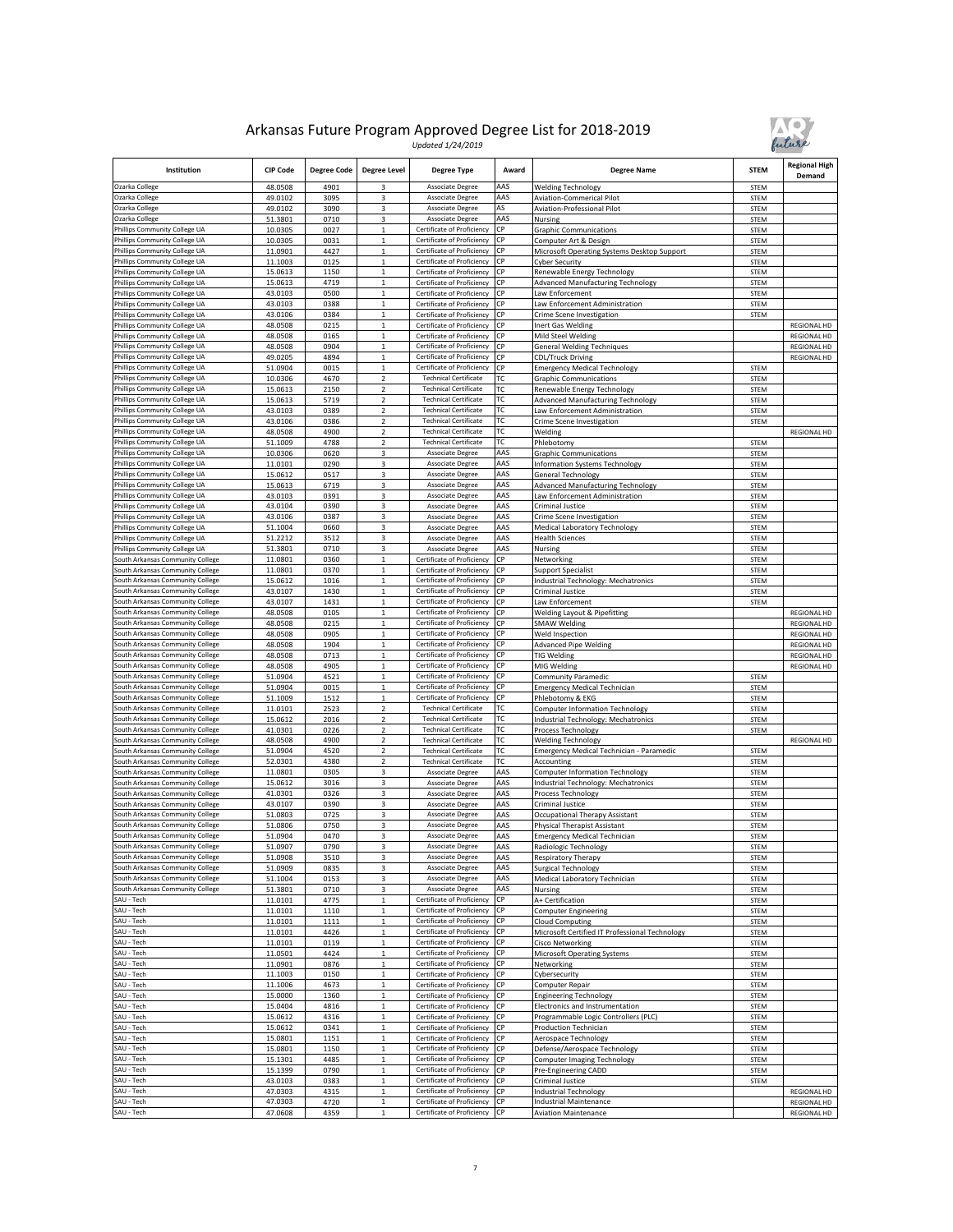

| Institution                                                      | <b>CIP Code</b>    | <b>Degree Code</b> | <b>Degree Level</b>            | Degree Type                                                  | Award      | <b>Degree Name</b>                                                        | <b>STEM</b>         | <b>Regional High</b><br>Demand |
|------------------------------------------------------------------|--------------------|--------------------|--------------------------------|--------------------------------------------------------------|------------|---------------------------------------------------------------------------|---------------------|--------------------------------|
| SAU - Tech                                                       | 48.0508            | 4905               | $\mathbf{1}$                   | Certificate of Proficiency                                   | CP         | <b>Welding Technology</b>                                                 |                     | REGIONAL HD                    |
| SAU - Tech                                                       | 3.0601             | 2225               | 2                              | <b>Technical Certificate</b>                                 | ТC         | Wildlife & Fisheries Enforcement                                          | <b>STEM</b>         |                                |
| SAU - Tech                                                       | 11.0101            | 0465               | $\overline{2}$                 | <b>Technical Certificate</b>                                 | ТC         | <b>Computer Information Technology</b>                                    | STEM                |                                |
| SAU - Tech                                                       | 11.0501            | 4384               | $\overline{2}$                 | <b>Technical Certificate</b>                                 | ТC         | Microsoft Certified Solutions Developer                                   | STEM                |                                |
| SAU - Tech                                                       | 11.0801            | 0311               | $\overline{2}$                 | <b>Technical Certificate</b>                                 | ТC         | Multimedia Graphics Technology                                            | STEM                |                                |
| SAU - Tech<br>SAU - Tech                                         | 11.0801            | 2346               | 2                              | <b>Technical Certificate</b><br><b>Technical Certificate</b> | ТC         | Multimedia Web Design & Development                                       | <b>STEM</b>         |                                |
| SAU - Tech                                                       | 11.0804<br>11.0901 | 0190<br>4446       | $\mathbf 2$<br>$\overline{2}$  | <b>Technical Certificate</b>                                 | ТC<br>ТC   | Simulation & Game Design<br>Computer Network Technology                   | <b>STEM</b><br>STEM |                                |
| SAU - Tech                                                       | 15.0000            | 2360               | 2                              | <b>Technical Certificate</b>                                 | ТC         | Engineering Technology                                                    | <b>STEM</b>         |                                |
| SAU - Tech                                                       | 15.0303            | 4510               | $\overline{2}$                 | <b>Technical Certificate</b>                                 | ТC         | Electronics                                                               | STEM                |                                |
| SAU - Tech                                                       | 15.0612            | 0342               | $\overline{2}$                 | <b>Technical Certificate</b>                                 | ТC         | <b>Production Technician</b>                                              | STEM                |                                |
| SAU - Tech                                                       | 15.0613            | 4617               | $\overline{2}$                 | <b>Technical Certificate</b>                                 | ТC         | Mechanical Maintenance                                                    | STEM                |                                |
| SAU - Tech                                                       | 15.0699            | 2720               | $\mathbf 2$                    | <b>Technical Certificate</b>                                 | ГC         | Occupational Skills                                                       | <b>STEM</b>         |                                |
| SAU - Tech                                                       | 15.0702            | 4802               | 2                              | <b>Technical Certificate</b>                                 | ГC         | Quality Assurance                                                         | <b>STEM</b>         |                                |
| SAU - Tech                                                       | 15.0702            | 4805               | $\overline{2}$                 | <b>Technical Certificate</b>                                 | ТC         | <b>Quality Technology</b>                                                 | STEM                |                                |
| SAU - Tech                                                       | 15.0801            | 4360               | $\overline{2}$<br>$\mathbf 2$  | <b>Technical Certificate</b><br><b>Technical Certificate</b> | ТC         | Avionics                                                                  | <b>STEM</b>         |                                |
| SAU - Tech<br>SAU - Tech                                         | 15.1301<br>43.0107 | 4413<br>0389       | $\overline{2}$                 | <b>Technical Certificate</b>                                 | ТC<br>ТC   | Computer-Aided Drafting & Design<br>Law Enforcement                       | STEM<br>STEM        |                                |
| SAU - Tech                                                       | 47.0303            | 4615               | $\overline{2}$                 | <b>Technical Certificate</b>                                 | ТC         | Industrial Technology                                                     |                     | <b>REGIONAL HD</b>             |
| SAU - Tech                                                       | 47.0607            | 4357               | $\overline{a}$                 | <b>Technical Certificate</b>                                 | ГC         | <b>Aviation Maintenance Airframe</b>                                      |                     | REGIONAL HD                    |
| SAU - Tech                                                       | 47.0608            | 4358               | $\overline{2}$                 | <b>Technical Certificate</b>                                 | ТC         | <b>Aviation Maintenance Powerplant</b>                                    |                     | REGIONAL HD                    |
| SAU - Tech                                                       | 48.0508            | 4900               | $\overline{2}$                 | <b>Technical Certificate</b>                                 | ТC         | Welding                                                                   |                     | REGIONAL HD                    |
| SAU - Tech                                                       | 51.0904            | 4520               | $\overline{2}$                 | <b>Technical Certificate</b>                                 | ТC         | <b>Emergency Medical Technician</b>                                       | STEM                |                                |
| SAU - Tech                                                       | 11.0101            | 3521               | 3                              | Associate Degree                                             | AAS        | Computer Information Systems Technology                                   | STEM                |                                |
| SAU - Tech                                                       | 11.0202            | 0360               | 3                              | Associate Degree                                             | AAS        | Computer Programming Technology                                           | STEM                |                                |
| SAU - Tech                                                       | 11.0701            | 0545               | 3                              | Associate Degree                                             | AAS        | Microsoft Networking Software                                             | STEM                |                                |
| SAU - Tech                                                       | 11.0801            | 0314               | 3<br>3                         | Associate Degree                                             | AAS        | Multimedia Technology                                                     | STEM                |                                |
| SAU - Tech<br>SAU - Tech                                         | 11.0801<br>11.0901 | 0456<br>0345       | 3                              | Associate Degree<br>Associate Degree                         | AAS<br>AAS | Multimedia Programming Specialist<br>Computer Network Technology          | STEM<br><b>STEM</b> |                                |
| SAU - Tech                                                       | 13.0501            | 0136               | 3                              | Associate Degree                                             | AAS        | Multimedia Audio / Video Production                                       | STEM                |                                |
| SAU - Tech                                                       | 15.0303            | 0460               | 3                              | Associate Degree                                             | AAS        | Electronic Engineering Technology                                         | <b>STEM</b>         |                                |
| SAU - Tech                                                       | 15.0403            | 0330               | 3                              | Associate Degree                                             | AAS        | <b>Computer Instrumentation Control</b>                                   | <b>STEM</b>         |                                |
| SAU - Tech                                                       | 15.0507            | 0475               | 3                              | Associate Degree                                             | AAS        | <b>Environmental Science</b>                                              | STEM                |                                |
| SAU - Tech                                                       | 15.0612            | 0340               | 3                              | Associate Degree                                             | AAS        | Manufacturing Technology                                                  | STEM                |                                |
| SAU - Tech                                                       | 15.0699            | 4676               | 3                              | Associate Degree                                             | AAS        | <b>ndustrial Technologies</b>                                             | STEM                |                                |
| SAU - Tech                                                       | 15.1202            | 0445               | 3                              | Associate Degree                                             | AAS        | Electronic Technology                                                     | STEM                |                                |
| SAU - Tech                                                       | 15.1301            | 0315               | 3                              | Associate Degree                                             | AAS        | Computer Aided Drafting & Design                                          | STEM                |                                |
| SAU - Tech<br>SAU - Tech                                         | 15.1303<br>47.0303 | 0210               | 3<br>3                         | Associate Degree                                             | AAS        | Architecture & Building Construction                                      | <b>STEM</b>         |                                |
| SAU - Tech                                                       | 47.0303            | 0570<br>0615       | 3                              | Associate Degree<br>Associate Degree                         | AAS<br>AAS | ndustrial Maintenance Technology<br>Industrial Technology                 |                     | REGIONAL HD<br>REGIONAL HD     |
| SAU - Tech                                                       | 15.0612            | 0350               | 3                              | Associate Degree                                             | AAS        | ndustrial Sciences & Technology                                           | <b>STEM</b>         | REGIONAL HD                    |
| SAU - Tech                                                       | 47.0608            | 0240               | 3                              | Associate Degree                                             | AAS        | <b>Aviation Maintenance</b>                                               |                     | REGIONAL HD                    |
| SAU - Tech                                                       | 51.0904            | 0470               | 3                              | Associate Degree                                             | AAS        | <b>Emergency Medical Services</b>                                         | STEM                |                                |
| SAU - Tech                                                       | 11.0901            | 0875               | 4                              | <b>Advanced Certificate</b>                                  | AC         | Networking Technology                                                     | STEM                |                                |
| SAU - Tech                                                       | 15.0399            | 0880               | 4                              | <b>Advanced Certificate</b>                                  | AC         | Robotics & Computer Aided Manufacturing                                   | <b>STEM</b>         |                                |
| SAU - Tech                                                       | 15.1301            | 0860               | 4                              | <b>Advanced Certificate</b>                                  | AC         | Computer-Aided Drafting & Design                                          | STEM                |                                |
| SAU - Tech                                                       | 51.0904            | 0472               | 4                              | <b>Advanced Certificate</b>                                  | AC         | <b>Emergency Medical Services</b>                                         | <b>STEM</b>         |                                |
| UA Community College Hope                                        | 11.0101            | 0155               | $\mathbf 1$                    | Certificate of Proficiency                                   | CP         | nformation Systems (Coding                                                | <b>STEM</b>         |                                |
| UA Community College Hope<br>UA Community College Hope           | 15.0303<br>43.0103 | 3151<br>0388       | $\mathbf{1}$<br>$\,1$          | Certificate of Proficiency<br>Certificate of Proficiency     | СP<br>CP   | Power Plant Technology                                                    | STEM                |                                |
| UA Community College Hope                                        | 43.0106            | 0384               | $\mathbf{1}$                   | Certificate of Proficiency                                   | CP         | aw Enforcement Administration.<br>Crime Scene Investigation               | STEM<br>STEM        |                                |
| UA Community College Hope                                        | 47.0303            | 4315               | $\overline{1}$                 | Certificate of Proficiency                                   | СP         | ndustrial Technology, Mechanical                                          |                     | REGIONAL HD                    |
| UA Community College Hope                                        | 47.0605            | 0461               | $\,1$                          | Certificate of Proficiency                                   | СP         | Diesel Technology, Brakes/Power Trains                                    |                     | <b>REGIONAL HD</b>             |
| UA Community College Hope                                        | 47.0605            | 0462               | $\mathbf 1$                    | Certificate of Proficiency                                   | СР         | Diesel Technology, Electrical Systems                                     |                     | <b>REGIONAL HD</b>             |
| UA Community College Hope                                        | 47.0605            | 0463               | $\mathbf 1$                    | Certificate of Proficiency                                   | CP         | Diesel Technology, Chassis Systems                                        |                     | <b>REGIONAL HD</b>             |
| UA Community College Hope                                        | 47.0605            | 0464               | $\mathbf 1$                    | Certificate of Proficiency                                   | СP         | Diesel Technology, Engine Systems                                         |                     | <b>REGIONAL HD</b>             |
| UA Community College Hope                                        | 48.0508            | 4905               | 1                              | Certificate of Proficiency                                   | CP         | Welding                                                                   |                     | <b>REGIONAL HD</b>             |
| <b>UA Community College Hope</b>                                 | 48.0508            | 4906               | $\mathbf{1}$                   | Certificate of Proficiency                                   | СP         | Welding Technology, Construction Welding                                  |                     | <b>REGIONAL HD</b>             |
| UA Community College Hope                                        | 51.0810            | 0015               | $\,$ 1 $\,$                    | Certificate of Proficiency                                   | СP<br>СP   | <b>Emergency Medical Technician</b>                                       | STEM                |                                |
| UA Community College Hope<br>UA Community College Hope           | 51.0909<br>11.0101 | 4895<br>1155       | $\mathbf{1}$<br>$\overline{2}$ | Certificate of Proficiency<br><b>Technical Certificate</b>   | ГC         | Surgical Scrub Technician<br>Information Systems (Information Technology) | STEM<br><b>STEM</b> |                                |
| UA Community College Hope                                        | 15.0303            | 3152               | $\overline{2}$                 | <b>Technical Certificate</b>                                 | ТC         | Power Plant Technology                                                    | <b>STEM</b>         |                                |
| <b>UA Community College Hope</b>                                 | 15.0303            | 3153               | $\overline{2}$                 | <b>Technical Certificate</b>                                 | тс         | <b>Power Plant Operations</b>                                             | STEM                |                                |
| UA Community College Hope                                        | 43.0103            | 0389               | 2                              | <b>Technical Certificate</b>                                 | ТC         | Law Enforcement Administration                                            | STEM                |                                |
| UA Community College Hope                                        | 43.0106            | 0386               | $\overline{2}$                 | <b>Technical Certificate</b>                                 | тс         | Crime Scene Investigation                                                 | STEM                |                                |
| UA Community College Hope                                        | 47.0303            | 4637               | $\mathbf 2$                    | <b>Technical Certificate</b>                                 | ТC         | Industrial Multicraft Maintenance                                         |                     | REGIONAL HD                    |
| UA Community College Hope                                        | 47.0605            | 4467               | $\overline{2}$                 | <b>Technical Certificate</b>                                 | ТC         | Diesel Technology                                                         |                     | <b>REGIONAL HD</b>             |
| UA Community College Hope                                        | 47.0605            | 4468               | $\overline{2}$                 | <b>Technical Certificate</b>                                 | ТC         | <b>Advanced Diesel</b>                                                    |                     | REGIONAL HD                    |
| UA Community College Hope<br>UA Community College Hope           | 48.0508<br>51.0904 | 4900               | $\overline{\mathbf{c}}$        | <b>Technical Certificate</b><br><b>Technical Certificate</b> | ТC<br>ТC   | <b>Welding Technology</b><br>Emergency Medical Technician, Paramedics     |                     | REGIONAL HD                    |
| UA Community College Hope                                        | 11.0101            | 4520<br>0355       | 2<br>3                         | Associate Degree                                             | AAS        | nformation Systems (Information Technology)                               | STEM<br>STEM        |                                |
| UA Community College Hope                                        | 15.0303            | 3150               | 3                              | Associate Degree                                             | AAS        | Power Plant Technology                                                    | STEM                |                                |
| UA Community College Hope                                        | 43.0103            | 0391               | 3                              | Associate Degree                                             | AAS        | aw Enforcement Administration                                             | STEM                |                                |
| UA Community College Hope                                        | 43.0106            | 0387               | 3                              | Associate Degree                                             | AAS        | Crime Scene Investigation                                                 | STEM                |                                |
| UA Community College Hope                                        | 51.0904            | 0470               | 3                              | Associate Degree                                             | AAS        | Emergency Medical Technician, Paramedics                                  | STEM                |                                |
| UA Community College Hope                                        | 51.3801            | 0710               | 3                              | Associate Degree                                             | AAS        | Nursing (LPN/LPTN TO RN)                                                  | STEM                |                                |
| UA Community College Hope                                        | 51.0908            | 0810               | 3                              | Associate Degree                                             | AAS        | Respiratory Care                                                          | STEM                |                                |
| UA Community College Morrilton                                   | 11.0101            | 0673               | $\,1$                          | Certificate of Proficiency                                   | СP         | Computer Maintenance                                                      | STEM                |                                |
| UA Community College Morrilton                                   | 11.1002            | 0222               | $\mathbf 1$                    | Certificate of Proficiency                                   | СP         | Networking Technology                                                     | STEM                |                                |
| UA Community College Morrilton<br>UA Community College Morrilton | 15.0903<br>43.0103 | 0198<br>0388       | $\mathbf 1$<br>$\mathbf{1}$    | Certificate of Proficiency<br>Certificate of Proficiency     | CP<br>СP   | Petroleum Technology<br>aw Enforcement Administration                     | STEM                |                                |
| UA Community College Morrilton                                   | 43.0106            | 0384               | $\,1$                          | Certificate of Proficiency                                   | СP         | Crime Scene Investigation                                                 | STEM<br>STEM        |                                |
| UA Community College Morrilton                                   | 47.0303            | 1417               | $\mathbf 1$                    | Certificate of Proficiency                                   | СP         | Industrial Mechanics and Maintenance Technology                           |                     | <b>REGIONAL HD</b>             |
| UA Community College Morrilton                                   | 48.0508            | 4904               | $\overline{1}$                 | Certificate of Proficiency                                   | СP         | <sup>2</sup> ipe Welding                                                  |                     | REGIONAL HD                    |
| UA Community College Morrilton                                   | 48.0508            | 4905               | $\,$ 1 $\,$                    | Certificate of Proficiency                                   | СP         | Welding                                                                   |                     | REGIONAL HD                    |
| UA Community College Morrilton                                   | 51.0904            | 0015               | $\,1$                          | Certificate of Proficiency                                   | СP         | Emergency Medical Technician (EMT) Basic                                  | STEM                |                                |
| UA Community College Morrilton                                   | 11.0101            | 4502               | $\overline{2}$                 | <b>Technical Certificate</b>                                 | ТC         | Computer Information Systems Technology                                   | STEM                |                                |
| UA Community College Morrilton                                   | 15.0903            | 0298               | $\overline{2}$                 | <b>Technical Certificate</b>                                 | ТC         | Petroleum Technology                                                      | STEM                |                                |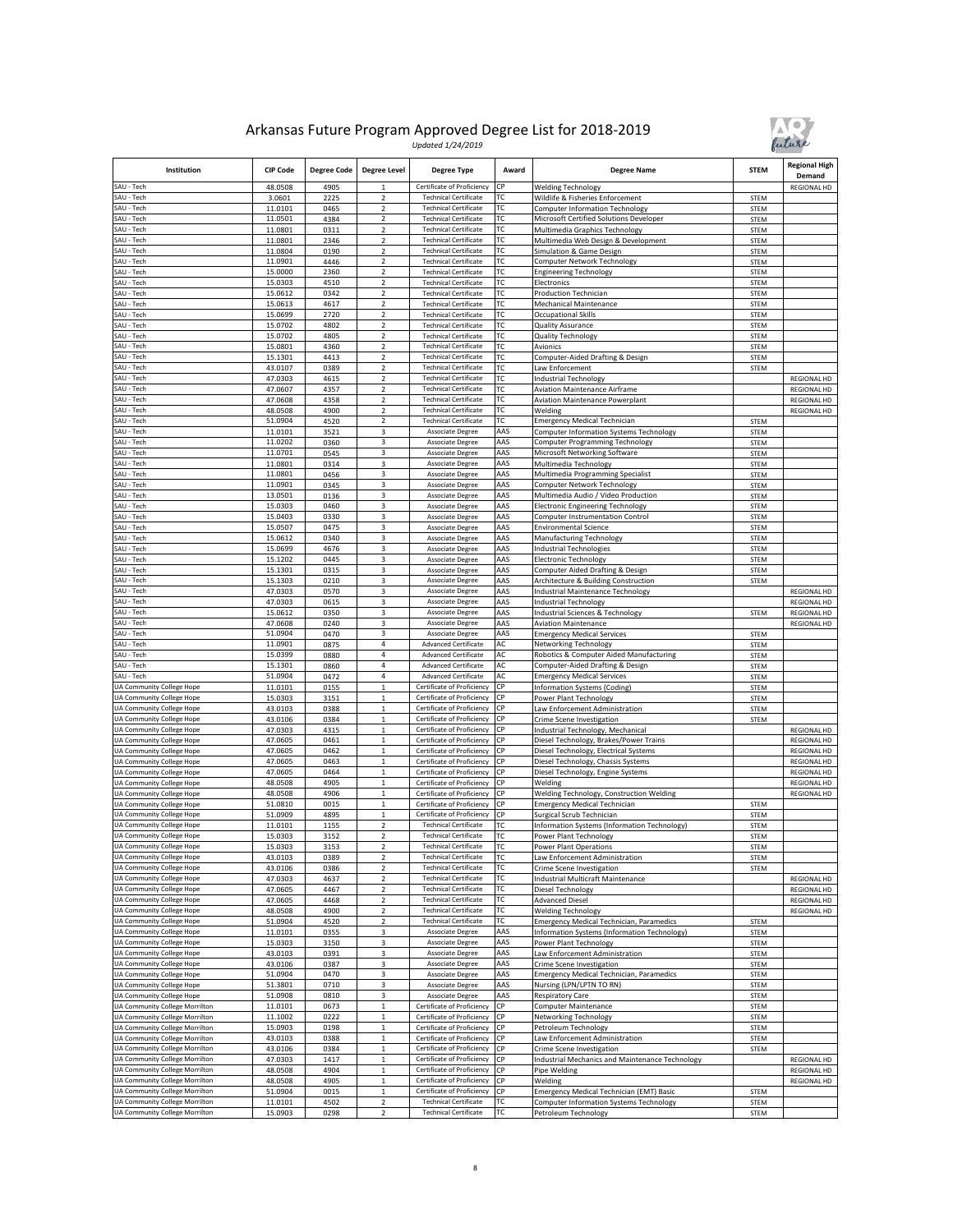



| Institution                                                          | <b>CIP Code</b>    | <b>Degree Code</b> | <b>Degree Level</b>              | <b>Degree Type</b>                                           | Award      | <b>Degree Name</b>                                                                                       | <b>STEM</b>                | <b>Regional High</b><br>Demand |
|----------------------------------------------------------------------|--------------------|--------------------|----------------------------------|--------------------------------------------------------------|------------|----------------------------------------------------------------------------------------------------------|----------------------------|--------------------------------|
| UA Community College Morrilton                                       | 15.1102            | 4885               |                                  | <b>Technical Certificate</b>                                 | ТC         | Surveying                                                                                                | <b>STEM</b>                |                                |
| UA Community College Morrilton                                       | 15.1301            | 4490               | $\overline{\mathbf{c}}$          | <b>Technical Certificate</b>                                 | ТC         | Drafting                                                                                                 | <b>STEM</b>                |                                |
| UA Community College Morrilton                                       | 43.0103            | 0389               | 2                                | <b>Technical Certificate</b>                                 | ТC         | Law Enforcement Administration                                                                           | <b>STEM</b>                |                                |
| UA Community College Morrilton                                       | 43.0106<br>47.0201 | 0386               | $\overline{2}$<br>$\overline{2}$ | <b>Technical Certificate</b>                                 | ТC<br>ТC   | Crime Scene Investigation                                                                                | <b>STEM</b>                |                                |
| UA Community College Morrilton<br>UA Community College Morrilton     | 47.0303            | 4310<br>2417       | $\overline{2}$                   | <b>Technical Certificate</b><br><b>Technical Certificate</b> | ТC         | Air Conditioning, Heating, & Refrigeration Technology<br>Industrial Mechanics and Maintenance Technology |                            | REGIONAL HD<br>REGIONAL HD     |
| UA Community College Morrilton                                       | 47.0603            | 4330               | 2                                | <b>Technical Certificate</b>                                 | ТC         | Collision Repair and Refinishing Technology                                                              |                            | REGIONAL HD                    |
| UA Community College Morrilton                                       | 47.0604            | 4355               | $\overline{\mathbf{c}}$          | <b>Technical Certificate</b>                                 | ТC         | <b>Automotive Technology</b>                                                                             |                            | REGIONAL HD                    |
| UA Community College Morrilton                                       | 48.0508            | 4900               | $\overline{2}$                   | <b>Technical Certificate</b>                                 | ТC         | Welding                                                                                                  |                            | REGIONAL HD                    |
| UA Community College Morrilton                                       | 51.3901            | 4660               | 2                                | <b>Technical Certificate</b>                                 | ТC         | <b>Practical Nursing</b>                                                                                 |                            | REGIONAL HD                    |
| UA Community College Morrilton                                       | 11.0101            | 0363               | 3                                | Associate Degree                                             | AAS        | Computer Information Systems Technology                                                                  | STEM                       |                                |
| UA Community College Morrilton                                       | 15.0903            | 0598               | 3                                | Associate Degree                                             | AAS        | Petroleum Technology                                                                                     | <b>STEM</b>                |                                |
| UA Community College Morrilton                                       | 15.1102            | 0837               | 3                                | Associate Degree                                             | AAS        | Surveying                                                                                                | STEM                       |                                |
| UA Community College Morrilton                                       | 15.1301            | 0425               | 3                                | Associate Degree                                             | AAS        | Drafting                                                                                                 | <b>STEM</b>                |                                |
| <b>UA Community College Morrilton</b>                                | 43.0103            | 0391               | 3                                | <b>Associate Degree</b>                                      | AAS        | Law Enforcement Administration                                                                           | <b>STEM</b>                |                                |
| UA Community College Morrilton                                       | 43.0106            | 0387               | 3                                | <b>Associate Degree</b>                                      | AAS        | Crime Scene Investigation                                                                                | STEM                       |                                |
| UA Community College Morrilton                                       | 47.0201            | 0185               | 3                                | Associate Degree                                             | AAS        | Air Conditioning, Heating, & Refrigeration Technology                                                    |                            | REGIONAL HD                    |
| UA Community College Morrilton                                       | 47.0303            | 3417               | 3                                | Associate Degree                                             | AAS        | Industrial Mechanics and Maintenance Technology                                                          |                            | <b>REGIONAL HD</b>             |
| UA Community College Morrilton                                       | 47.0603            | 0224               | 3                                | Associate Degree                                             | AAS        | Collision Repair and Refinishing Technology                                                              |                            | REGIONAL HD                    |
| UA Community College Morrilton                                       | 47.0604            | 0230               | 3                                | <b>Associate Degree</b>                                      | AAS        | Automotive Service Technology                                                                            |                            | REGIONAL HD                    |
| UA Community College Morrilton                                       | 48.0508            | 4903               | 3                                | Associate Degree                                             | AAS<br>AAS | Welding                                                                                                  |                            | REGIONAL HD                    |
| UA Community College Morrilton<br>UA Rich Mountain Community College | 51.3801<br>15.0612 | 0710<br>1150       | 3<br>$\,$ 1 $\,$                 | Associate Degree<br>Certificate of Proficiency               | СР         | Nursing<br>Industrial Maintenance Multi-Craft                                                            | <b>STEM</b><br>STEM        |                                |
| UA Rich Mountain Community College                                   | 51.0904            | 0015               | $\mathbf 1$                      | Certificate of Proficiency                                   | СP         | <b>Emergency Medical Technician</b>                                                                      |                            |                                |
| UA Rich Mountain Community College                                   | 51.3902            | 4752               | $\mathbf 1$                      | Certificate of Proficiency                                   | СP         | <b>Nursing Assistant</b>                                                                                 | STEM                       | <b>REGIONAL HD</b>             |
| UA Rich Mountain Community College                                   | 11.1003            | 1113               | $\overline{\mathbf{c}}$          | <b>Technical Certificate</b>                                 | ТC         | <b>Computer Forensics</b>                                                                                | STEM                       |                                |
| UA Rich Mountain Community College                                   | 15.0612            | 2150               | $\overline{2}$                   | <b>Technical Certificate</b>                                 | ТC         | Industrial Maintenance Multi-Craft                                                                       | STEM                       |                                |
| UA Rich Mountain Community College                                   | 51.3901            | 4795               | $\overline{\mathbf{c}}$          | <b>Technical Certificate</b>                                 | ТC         | <b>Practical Nursing</b>                                                                                 |                            | REGIONAL HD                    |
| UA Rich Mountain Community College                                   | 11.0401            | 0320               | 3                                | Associate Degree                                             | AAS        | Information Systems Technology                                                                           | STEM                       |                                |
| UA Rich Mountain Community College                                   | 15.0613            | 6719               | 3                                | Associate Degree                                             | AAS        | Manufacturing Technology                                                                                 | <b>STEM</b>                |                                |
| UA Rich Mountain Community College                                   | 15.0613            | 6917               | 3                                | Associate Degree                                             | AAS        | <b>Advanced Manufacturing</b>                                                                            | <b>STEM</b>                |                                |
| UA Rich Mountain Community College                                   | 51.3801            | 0710               | 3                                | Associate Degree                                             | AAS        | Nursing (LPN/LPNT TO RN)                                                                                 | <b>STEM</b>                |                                |
| UA Pulaski Technical College                                         | 11.0101            | 0018               | $\mathbf 1$                      | Certificate of Proficiency                                   | СP         | <b>Computer Information Systems</b>                                                                      | STEM                       |                                |
| UA Pulaski Technical College                                         | 12.0501            | 1120               | $\mathbf 1$                      | Certificate of Proficiency                                   | СP         | <b>Basic Baking</b>                                                                                      |                            | REGIONAL HD                    |
| UA Pulaski Technical College                                         | 12.0501            | 1585               | $\,$ 1 $\,$                      | Certificate of Proficiency                                   | СP         | <b>Basic Pastry Techniques</b>                                                                           |                            | REGIONAL HD                    |
| UA Pulaski Technical College                                         | 12.0501            | 1586               | $\mathbf 1$                      | Certificate of Proficiency                                   | СP         | Cake Decorating                                                                                          |                            | <b>REGIONAL HD</b>             |
| UA Pulaski Technical College                                         | 15.0613            | 0630               | $\mathbf{1}$                     | Certificate of Proficiency                                   | ςÞ         | Manufacturing Systems                                                                                    | <b>STEM</b>                |                                |
| UA Pulaski Technical College                                         | 15.0613            | 4501               | $\mathbf 1$                      | Certificate of Proficiency                                   | СР         | <b>Electrical Systems</b>                                                                                | STEM                       |                                |
| UA Pulaski Technical College<br>UA Pulaski Technical College         | 15.0613            | 4771               | $\,1$<br>$\mathbf 1$             | Certificate of Proficiency                                   | СР<br>СP   | <b>Automated Processes</b>                                                                               | STEM                       |                                |
| UA Pulaski Technical College                                         | 15.0613<br>15.1001 | 4311<br>0272       | $\mathbf 1$                      | Certificate of Proficiency<br>Certificate of Proficiency     | СP         | Mechanical Systems<br><b>Construction Management</b>                                                     | <b>STEM</b><br><b>STEM</b> |                                |
| UA Pulaski Technical College                                         | 15.1202            | 0351               | $\,1$                            | Certificate of Proficiency                                   | CΡ         | <b>Applied Electronics</b>                                                                               | STEM                       |                                |
| UA Pulaski Technical College                                         | 15.1301            | 1153               | $\mathbf 1$                      | Certificate of Proficiency                                   | СP         | Drafting and Design                                                                                      | <b>STEM</b>                |                                |
| UA Pulaski Technical College                                         | 43.0103            | 0388               | $\overline{1}$                   | Certificate of Proficiency                                   | СP         | aw Enforcement Administration                                                                            | STEM                       |                                |
| UA Pulaski Technical College                                         | 43.0106            | 0384               | $\,$ 1 $\,$                      | Certificate of Proficiency                                   | СP         | Crime Scene Investigation                                                                                | <b>STEM</b>                | REGIONAL HD                    |
| UA Pulaski Technical College                                         | 47.0613            | 0469               | $\mathbf{1}$                     | Certificate of Proficiency                                   | СР         | <b>Tractor and Trailer Servicing</b>                                                                     |                            | REGIONAL HD                    |
| UA Pulaski Technical College                                         | 47.0201            | 0115               | $\mathbf 1$                      | Certificate of Proficiency                                   | СP         | Heating, Ventilation, Air Conditioning, and Refrigeration                                                |                            | <b>REGIONAL HD</b>             |
| UA Pulaski Technical College                                         | 48.0508            | 4905               | $\mathbf 1$                      | Certificate of Proficiency                                   | СP         | Welding                                                                                                  |                            | REGIONAL HD                    |
| UA Pulaski Technical College                                         | 49.0205            | 4896               | $\,1$                            | Certificate of Proficiency                                   | СP         | <b>Tractor and Trailer Logistics</b>                                                                     |                            | REGIONAL HD                    |
| UA Pulaski Technical College                                         | 9.0702             | 2395               | $\overline{2}$                   | <b>Technical Certificate</b>                                 | ТC         | Digital Media Production                                                                                 | STEM                       |                                |
| UA Pulaski Technical College                                         | 11.0101            | 4380               | $\overline{\mathbf{c}}$          | <b>Technical Certificate</b>                                 | ТC         | <b>Computer Information Systems</b>                                                                      | <b>STEM</b>                |                                |
| UA Pulaski Technical College                                         | 12.0501            | 4585               | $\overline{2}$                   | <b>Technical Certificate</b>                                 | ТC         | <b>Baking &amp; Pastry</b>                                                                               |                            | REGIONAL HD                    |
| UA Pulaski Technical College                                         | 12.0503            | 4580               | 2                                | <b>Technical Certificate</b>                                 | ТC         | <b>Culinary Arts</b>                                                                                     |                            | REGIONAL HD                    |
| UA Pulaski Technical College<br>UA Pulaski Technical College         | 15.0613            | 0634               | $\mathbf 2$<br>$\mathbf 2$       | <b>Technical Certificate</b>                                 | ТC<br>ТC   | Automated Manufacturing Systems Technology                                                               | <b>STEM</b>                |                                |
| UA Pulaski Technical College                                         | 15.1001            | 0273               | $\overline{2}$                   | <b>Technical Certificate</b><br><b>Technical Certificate</b> | ТC         | <b>Construction Management</b>                                                                           | <b>STEM</b>                |                                |
| UA Pulaski Technical College                                         | 15.1202<br>15.1301 | 0352<br>4490       | $\overline{2}$                   | <b>Technical Certificate</b>                                 | ТC         | <b>Applied Electronics</b><br>Drafting & Design Technology                                               | <b>STEM</b><br><b>STEM</b> |                                |
| UA Pulaski Technical College                                         | 43.0103            | 0389               | $\overline{\mathbf{c}}$          | <b>Technical Certificate</b>                                 | ТC         | aw Enforcement Administration                                                                            | <b>STEM</b>                |                                |
| UA Pulaski Technical College                                         | 43.0106            | 0386               | $\overline{2}$                   | <b>Technical Certificate</b>                                 | ТC         | Crime Scene Investigation                                                                                | STEM                       | REGIONAL HD                    |
| UA Pulaski Technical College                                         | 47.0201            | 4310               | 2                                | <b>Technical Certificate</b>                                 | ТC         | Heating, Ventilation, Air Conditioning, & Refrigeration                                                  |                            | REGIONAL HD                    |
| UA Pulaski Technical College                                         | 47.0605            | 4460               | $\overline{2}$                   | <b>Technical Certificate</b>                                 | ТC         | Diesel Technology                                                                                        |                            | <b>REGIONAL HD</b>             |
| UA Pulaski Technical College                                         | 47.0607            | 0014               | $\overline{\mathbf{c}}$          | <b>Technical Certificate</b>                                 | ТC         | <b>Aviation Maintenance Airframe</b>                                                                     |                            | REGIONAL HD                    |
| UA Pulaski Technical College                                         | 47.0608            | 4360               | $\overline{2}$                   | <b>Technical Certificate</b>                                 | ТC         | <b>Aviation Maintenance Powerplant</b>                                                                   |                            | REGIONAL HD                    |
| UA Pulaski Technical College                                         | 47.0609            | 4515               | $\overline{\phantom{a}}$         | <b>Technical Certificate</b>                                 | ТC         | <b>Avionics Technology</b>                                                                               |                            | REGIONAL HD                    |
| UA Pulaski Technical College                                         | 48.0508            | 4900               | $\overline{2}$                   | <b>Technical Certificate</b>                                 | ТC         | <b>Welding Technology</b>                                                                                |                            | REGIONAL HD                    |
| UA Pulaski Technical College                                         | 51.0601            | 4455               | $\overline{2}$                   | <b>Technical Certificate</b>                                 | ТC         | <b>Dental Assisting</b>                                                                                  | <b>STEM</b>                |                                |
| UA Pulaski Technical College                                         | 52.0301            | 4260               | 2                                | <b>Technical Certificate</b>                                 | ТC         | Accounting                                                                                               |                            | REGIONAL HD                    |
| UA Pulaski Technical College                                         | 52.0901            | 1665               | $\overline{2}$                   | <b>Technical Certificate</b>                                 | ТC         | <b>Hospitality Management</b>                                                                            |                            | REGIONAL HD                    |
| UA Pulaski Technical College                                         | 9.0702             | 3395               | 3                                | Associate Degree                                             | AAS        | Digital Media Production                                                                                 | STEM                       |                                |
| UA Pulaski Technical College                                         | 12.0501            | 5585               | 3                                | Associate Degree                                             | AAS        | <b>Baking &amp; Pastry Arts</b>                                                                          |                            | REGIONAL HD                    |
| UA Pulaski Technical College                                         | 12.0503            | 4590               | 3                                | Associate Degree                                             | AAS        | <b>Culinary Arts</b>                                                                                     |                            | REGIONAL HD                    |
| UA Pulaski Technical College<br>UA Pulaski Technical College         | 15.0000            | 3487               | 3                                | Associate Degree                                             | AS         | Technology & Engineering                                                                                 | <b>STEM</b>                |                                |
| UA Pulaski Technical College                                         | 15.0613<br>15.1001 | 0635<br>0271       | 3<br>3                           | Associate Degree<br>Associate Degree                         | AAS<br>AAS | Automated Manufacturing Systems Technology<br><b>Construction Management Technology</b>                  | <b>STEM</b><br>STEM        |                                |
| UA Pulaski Technical College                                         | 15.1202            | 0350               | 3                                | Associate Degree                                             | AAS        | Applied Electronics Technology                                                                           | <b>STEM</b>                |                                |
| UA Pulaski Technical College                                         | 15.1301            | 0397               | 3                                | Associate Degree                                             | AAS        | Drafting & Design Technology                                                                             | <b>STEM</b>                |                                |
| UA Pulaski Technical College                                         | 15.0507            | 0475               | 3                                | Associate Degree                                             | AAS        | Environmental & Safety Technology                                                                        | <b>STEM</b>                |                                |
| UA Pulaski Technical College                                         | 15.0612            | 0585               | 3                                | Associate Degree                                             | AAS        | <b>Industrial Technology</b>                                                                             | <b>STEM</b>                |                                |
| UA Pulaski Technical College                                         | 29.9999            | 3456               | 3                                | Associate Degree                                             | AAS        | Military Technologies                                                                                    | <b>STEM</b>                |                                |
| UA Pulaski Technical College                                         | 43.0103            | 0391               | 3                                | <b>Associate Degree</b>                                      | AAS        | Law Enforcement Administration                                                                           | STEM                       |                                |
| UA Pulaski Technical College                                         | 43.0106            | 0387               | 3                                | <b>Associate Degree</b>                                      | AAS        | Crime Scene Investigation                                                                                | STEM                       | REGIONAL HD                    |
| UA Pulaski Technical College                                         | 47.0201            | 0525               | 3                                | <b>Associate Degree</b>                                      | AAS        | Heating, Ventilation, Air Conditioning, & Refrigeration                                                  |                            | <b>REGIONAL HD</b>             |
| UA Pulaski Technical College                                         | 47.0608            | 0240               | 3                                | Associate Degree                                             | AAS        | <b>Aviation Maintenance</b>                                                                              |                            | REGIONAL HD                    |
| UA Pulaski Technical College                                         | 49.0102            | 2090               | 3                                | Associate Degree                                             | AS         | Aviation                                                                                                 | STEM                       |                                |
| UA Pulaski Technical College                                         | 51.0707            | 0670               | 3                                | Associate Degree                                             | AS         | <b>Health Information Technology</b>                                                                     |                            | REGIONAL HD                    |
| UA Pulaski Technical College                                         | 51.0803            | 0725               | 3                                | Associate Degree                                             | AAS        | Occupational Therapy Assistant                                                                           | <b>STEM</b>                |                                |
| UA Pulaski Technical College                                         | 51.0908            | 0815               | 3                                | Associate Degree                                             | AAS        | Respiratory Therapy                                                                                      | STEM                       |                                |
| UA Pulaski Technical College                                         | 52.0901            | 3665               | 3                                | Associate Degree                                             | AAS        | <b>Hospitality Management</b>                                                                            |                            | REGIONAL HD                    |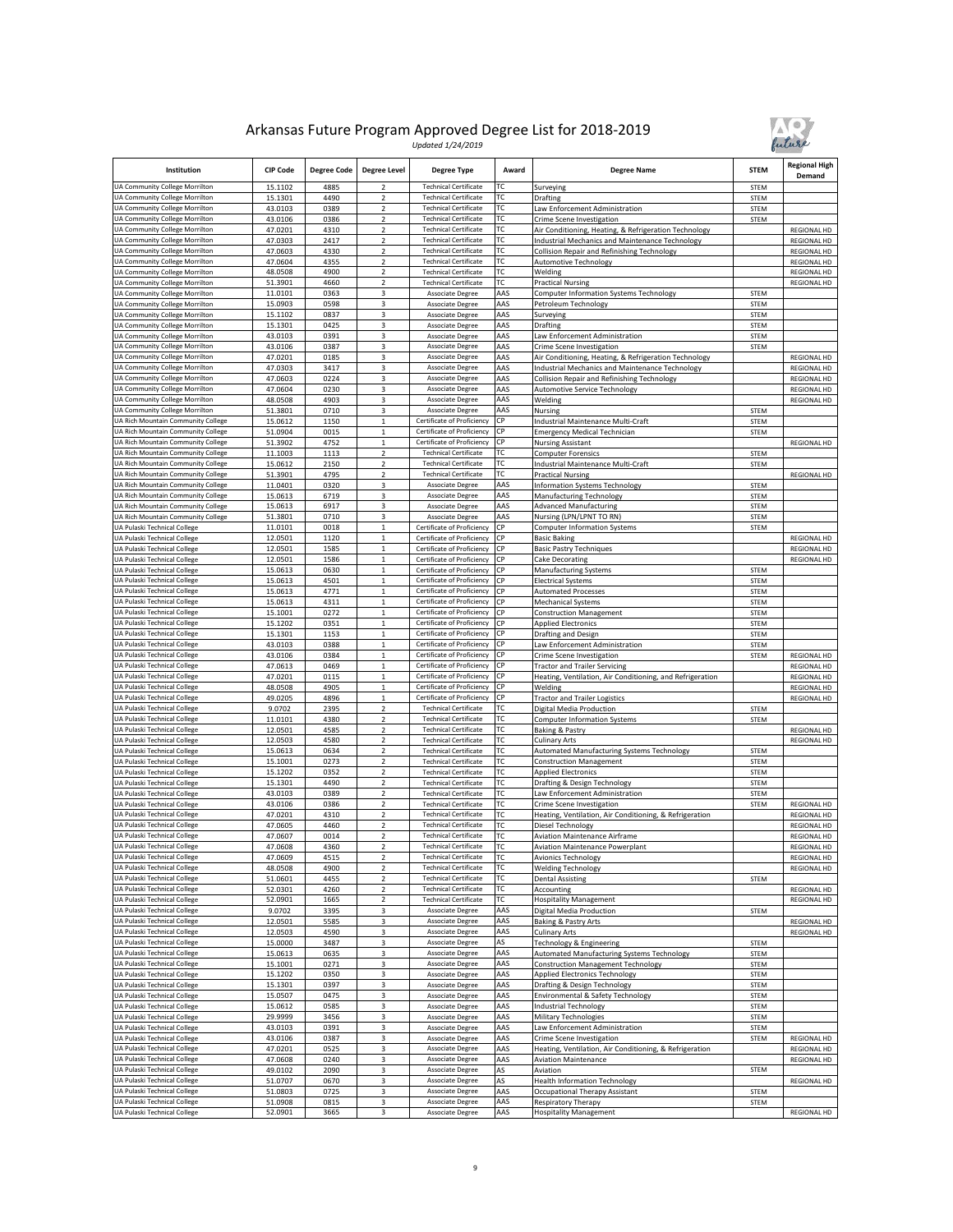

| Institution                                                        | <b>CIP Code</b>    | <b>Degree Code</b> | <b>Degree Level</b>              | Degree Type                                                  | Award           | <b>Degree Name</b>                                                | <b>STEM</b>                | <b>Regional High</b><br>Demand |
|--------------------------------------------------------------------|--------------------|--------------------|----------------------------------|--------------------------------------------------------------|-----------------|-------------------------------------------------------------------|----------------------------|--------------------------------|
| Southeast Arkansas College                                         | 13.0501            | 4695               | 1                                | Certificate of Proficiency                                   | СP              | Video Production & Distance Learning Technology                   | <b>STEM</b>                |                                |
| outheast Arkansas College                                          | 15.0702            | 0017               | $\mathbf{1}$                     | Certificate of Proficiency                                   | СP              | Quality Management & Workforce Leadership Specialist              | <b>STEM</b>                |                                |
| Southeast Arkansas College                                         | 43.0103            | 0388<br>0384       | $\mathbf{1}$<br>$\mathbf{1}$     | Certificate of Proficiency                                   | СP<br><b>CP</b> | aw Enforcement Administration                                     | STEM                       |                                |
| outheast Arkansas College<br>outheast Arkansas College             | 43.0106<br>48.0508 | 4713               | $\mathbf 1$                      | Certificate of Proficiency<br>Certificate of Proficiency     | СP              | Crime Scene Investigation<br>Tungsten Inert Gas Welding (TIG)     | <b>STEM</b>                | REGIONAL HD                    |
| Southeast Arkansas College                                         | 48.0508            | 4715               | $\,1$                            | Certificate of Proficiency                                   | СP              | Metal Inert Gas Welding (MIG)                                     |                            | <b>REGIONAL HD</b>             |
| Southeast Arkansas College                                         | 51.0904            | 0015               | $\mathbf 1$                      | Certificate of Proficiency                                   | СP              | Emergency Medical Technology Paramedic, Basic                     | STEM                       |                                |
| Southeast Arkansas College                                         | 51.1009            | 4787               | $\,$ 1 $\,$                      | Certificate of Proficiency                                   | СP              | Phlebotomy Technology                                             | STEM                       |                                |
| Southeast Arkansas College                                         | 11.0401            | 4773               | $\mathbf 2$                      | <b>Technical Certificate</b>                                 | ГC              | nformation Systems Technology                                     | <b>STEM</b>                |                                |
| Southeast Arkansas College                                         | 11.0901            | 4446               | $\overline{2}$                   | <b>Technical Certificate</b>                                 | ТC              | Computer Network Technology                                       | STEM                       |                                |
| outheast Arkansas College<br>Southeast Arkansas College            | 15.0303<br>15.1202 | 4510<br>4502       | $\overline{2}$<br>$\overline{2}$ | <b>Technical Certificate</b><br><b>Technical Certificate</b> | ТC<br>ГC        | Electronics<br>PC Maintenance Repair                              | <b>STEM</b><br><b>STEM</b> |                                |
| Southeast Arkansas College                                         | 15.1301            | 4413               | $\mathbf 2$                      | <b>Technical Certificate</b>                                 | ТC              | Drafting and Computer Aided Design                                | STEM                       |                                |
| Southeast Arkansas College                                         | 15.1301            | 4990               | $\overline{2}$                   | <b>Technical Certificate</b>                                 | ТC              | Drafting                                                          | STEM                       |                                |
| Southeast Arkansas College                                         | 43.0103            | 0386               | $\mathbf 2$                      | <b>Technical Certificate</b>                                 | ТC              | Crime Scene Investigation                                         | <b>STEM</b>                |                                |
| Southeast Arkansas College                                         | 43.0103            | 0389               | $\overline{2}$                   | <b>Technical Certificate</b>                                 | ТC              | aw Enforcement Administration                                     | <b>STEM</b>                |                                |
| outheast Arkansas College                                          | 47.0303            | 4620               | $\mathbf 2$                      | <b>Technical Certificate</b>                                 | ТC              | ndustrial & Mechanical Technology                                 |                            | <b>REGIONAL HD</b>             |
| outheast Arkansas College                                          | 47.0303            | 4315               | $\overline{2}$                   | <b>Technical Certificate</b>                                 | ТC              | Mechanical Systems Technology                                     |                            | <b>REGIONAL HD</b>             |
| Southeast Arkansas College                                         | 47.0303            | 4500               | $\overline{2}$                   | <b>Technical Certificate</b>                                 | ГC              | Electromechanical Technology                                      |                            | <b>REGIONAL HD</b>             |
| outheast Arkansas College<br>Southeast Arkansas College            | 48.0508<br>51.0904 | 4900<br>4520       | $\mathbf 2$<br>2                 | <b>Technical Certificate</b><br><b>Technical Certificate</b> | ГC<br>ТC        | Welding<br>Emergency Medical Technology, Paramedic                | STEM                       | <b>REGIONAL HD</b>             |
| Southeast Arkansas College                                         | 51.0909            | 4890               | $\overline{2}$                   | <b>Technical Certificate</b>                                 | ТC              | Surgical Technology                                               | <b>STEM</b>                |                                |
| Southeast Arkansas College                                         | 51.3901            | 4660               | $\overline{2}$                   | <b>Technical Certificate</b>                                 | ТC              | <b>Practical Nursing</b>                                          |                            | REGIONAL HD                    |
| Southeast Arkansas College                                         | 11.0101            | 0355               | 3                                | Associate Degree                                             | AAS             | Information Systems Technology                                    | STEM                       |                                |
| outheast Arkansas College                                          | 11.0901            | 3363               | 3                                | Associate Degree                                             | AAS             | Computer Information Systems Technology                           | STEM                       |                                |
| outheast Arkansas College                                          | 11.0901            | 0345               | 3                                | Associate Degree                                             | AAS             | Computer Network Technology                                       | STEM                       |                                |
| outheast Arkansas College                                          | 15.1301            | 0315               | 3                                | Associate Degree                                             | AAS             | Drafting & Computer Aided Design Technology                       | STEM                       |                                |
| Southeast Arkansas College                                         | 26.1201            | 0477               | 3                                | Associate Degree                                             | AAS             | Biotechnology                                                     | <b>STEM</b>                |                                |
| Southeast Arkansas College<br>Southeast Arkansas College           | 43.0103<br>43.0104 | 0387<br>0390       | 3<br>3                           | Associate Degree                                             | AAS<br>AAS      | Crime Scene Investigation<br>Criminal Justice Technology          | <b>STEM</b><br><b>STEM</b> |                                |
| Southeast Arkansas College                                         | 43.0106            | 0391               | 3                                | Associate Degree<br>Associate Degree                         | AAS             | aw Enforcement Administration.                                    | STEM                       |                                |
| <b>Southeast Arkansas College</b>                                  | 47.0303            | 4508               | 3                                | Associate Degree                                             | AAS             | <b>Electrical Mechanical Systems</b>                              |                            | <b>REGIONAL HD</b>             |
| outheast Arkansas College                                          | 47.0303            | 0570               | 3                                | Associate Degree                                             | AAS             | ndustrial & Mechanical Technology                                 |                            | REGIONAL HD                    |
| outheast Arkansas College                                          | 47.0303            | 4506               | 3                                | Associate Degree                                             | AAS             | Electrical Mechanical Systems Technology                          |                            | REGIONAL HD                    |
| Southeast Arkansas College                                         | 51.0801            | 1120               | 3                                | Associate Degree                                             | AAS             | <b>Medical Assisting Technology</b>                               | STEM                       |                                |
| outheast Arkansas College                                          | 51.0904            | 0470               | 3                                | Associate Degree                                             | AAS             | Emergency Medical Technology- Paramedic                           | <b>STEM</b>                |                                |
| Southeast Arkansas College                                         | 51.0907            | 0790               | 3                                | Associate Degree                                             | AAS             | Radiologic Technology                                             | STEM                       |                                |
| Southeast Arkansas College                                         | 51.0908            | 0816               | 3                                | Associate Degree                                             | AAS             | <b>Respiratory Care Technology</b>                                | STEM<br>STEM               |                                |
| Southeast Arkansas College<br>outheast Arkansas College            | 51.0908<br>51.0909 | 3510<br>0835       | 3<br>3                           | Associate Degree<br>Associate Degree                         | AAS<br>AAS      | Respiratory Therapy<br>Surgical Technology                        | <b>STEM</b>                |                                |
| Southeast Arkansas College                                         | 51.3801            | 0715               | 3                                | Associate Degree                                             | AAS             | Nursing (LPN/Paramedic to RN; Generic; RN)                        | STEM                       |                                |
| Southeast Arkansas College                                         | 26.1201            | 0883               | $\overline{a}$                   | <b>Advanced Certificate</b>                                  | AC              | Biotechnology                                                     | <b>STEM</b>                |                                |
| UA Community College Batesville                                    | 01.0901            | 3483               | $\mathbf 1$                      | Certificate of Proficiency                                   | CP              | <b>Agriculture Business</b>                                       | STEM                       |                                |
| <b>JA Community College Batesville</b>                             | 01.1101            | 3481               | $\mathbf 1$                      | Certificate of Proficiency                                   | СP              | Plant Science                                                     | STEM                       |                                |
| UA Community College Batesville                                    | 01.1201            | 3480               | $\,1$                            | Certificate of Proficiency                                   | СP              | Soil Science                                                      | STEM                       |                                |
| UA Community College Batesville                                    | 11.0801            | 0170               | $\mathbf 1$                      | Certificate of Proficiency                                   | СP              | Web Page, Digital/Multimedia and Information Resources D          | <b>STEM</b>                |                                |
| UA Community College Batesville                                    | 11.1003<br>43.0103 | 4800<br>0388       | $\mathbf 1$<br>$\mathbf{1}$      | Certificate of Proficiency<br>Certificate of Proficiency     | СP<br>СP        | nformation Assurance                                              | <b>STEM</b><br>STEM        |                                |
| UA Community College Batesville<br>UA Community College Batesville | 43.0106            | 0384               | $\,1$                            | Certificate of Proficiency                                   | СP              | aw Enforcement Administration<br>Crime Scene Investigation        | STEM                       |                                |
| UA Community College Batesville                                    | 47.0201            | 0115               | $\mathbf{1}$                     | Certificate of Proficiency                                   | СP              | Heating, Ventilation & Air Conditioning                           |                            | REGIONAL HD                    |
| UA Community College Batesville                                    | 48.0508            | 4905               | $\,$ 1 $\,$                      | Certificate of Proficiency                                   | СP              | Welding                                                           |                            | REGIONAL HD                    |
| UA Community College Batesville                                    | 51.0904            | 0015               | $\mathbf 1$                      | Certificate of Proficiency                                   | СP              | <b>Emergency Medical Technology</b>                               | STEM                       |                                |
| UA Community College Batesville                                    | 51.0904            | 0077               | $\mathbf 1$                      | Certificate of Proficiency                                   | СP              | <b>Emergency Medical Technology</b>                               | STEM                       |                                |
| UA Community College Batesville                                    | 51.3902            | 4750               | $\mathbf 1$                      | Certificate of Proficiency                                   | СP              | <b>Nursing Assistant</b>                                          |                            | <b>REGIONAL HD</b>             |
| UA Community College Batesville                                    | 11.1006            | 4773               | $\overline{2}$                   | <b>Technical Certificate</b>                                 | ГC              | Computer Support Specialist                                       | STEM                       |                                |
| UA Community College Batesville<br>UA Community College Batesville | 15.0303<br>15.0303 | 0013<br>4510       | 2<br>$\overline{2}$              | <b>Technical Certificate</b><br><b>Technical Certificate</b> | ГC<br>ТC        | <b>Basic Electronics</b><br><b>Electronic Technology</b>          | STEM<br>STEM               |                                |
| UA Community College Batesville                                    | 43.0103            | 0389               | $\mathbf 2$                      | <b>Technical Certificate</b>                                 | ТC              | aw Enforcement Administration                                     | STEM                       |                                |
| UA Community College Batesville                                    | 43.0106            | 0386               | $\mathbf 2$                      | <b>Technical Certificate</b>                                 | ГC              | Crime Scene Investigation                                         | <b>STEM</b>                |                                |
| UA Community College Batesville                                    | 47.0101            | 4630               | $\overline{2}$                   | <b>Technical Certificate</b>                                 | ТC              | ndustrial Electronics                                             |                            | <b>REGIONAL HD</b>             |
| UA Community College Batesville                                    | 47.0201            | 0310               | $\overline{2}$                   | <b>Technical Certificate</b>                                 | ТC              | Air Conditioning, Heating and Refrigeration Technology            |                            | <b>REGIONAL HD</b>             |
| UA Community College Batesville                                    | 48.0508            | 4900               | $\overline{2}$                   | <b>Technical Certificate</b>                                 | ТC              | <b>Welding Technology</b>                                         |                            | <b>REGIONAL HD</b>             |
| <b>UA Community College Batesville</b>                             | 48.0508            | 4901               | $\overline{2}$                   | <b>Technical Certificate</b>                                 | ТC<br>TC.       | <b>Welding Technology</b>                                         |                            | <b>REGIONAL HD</b>             |
| UA Community College Batesville<br>UA Community College Batesville | 51.0904<br>51.0909 | 4520<br>4890       | $\overline{2}$<br>$\mathbf 2$    | <b>Technical Certificate</b><br><b>Technical Certificate</b> | ТC              | <b>Emergency Medical Technology</b><br><b>Surgical Technology</b> | STEM<br>STEM               |                                |
| UA Community College Batesville                                    | 51.3901            | 4660               | $\mathbf 2$                      | <b>Technical Certificate</b>                                 | ГC              | Practical Nursing                                                 |                            | <b>REGIONAL HD</b>             |
| UA Community College Batesville                                    | 11.0101            | 0320               | 3                                | Associate Degree                                             | AAS             | <b>Computer Information Systems</b>                               | STEM                       |                                |
| UA Community College Batesville                                    | 14.0102            | 3140               | 3                                | Associate Degree                                             | AS              | Pre-Engineering                                                   | <b>STEM</b>                |                                |
| UA Community College Batesville                                    | 43.0103            | 0391               | 3                                | Associate Degree                                             | AAS             | aw Enforcement Administration                                     | <b>STEM</b>                |                                |
| UA Community College Batesville                                    | 43.0104            | 0393               | 3                                | Associate Degree                                             | AS              | Criminal Justice                                                  | STEM                       |                                |
| UA Community College Batesville                                    | 43.0104            | 0390               | 3                                | Associate Degree                                             | AAS             | Criminal Justice                                                  | STEM                       |                                |
| UA Community College Batesville                                    | 43.0106            | 0387               | 3                                | Associate Degree                                             | AAS             | Crime Scene Investigation                                         | STEM                       |                                |
| UA Community College Batesville                                    | 47.0101<br>51.0904 | 0580<br>0470       | 3<br>3                           | Associate Degree                                             | AAS<br>AAS      | ndustrial Technology                                              | STEM                       | REGIONAL HD                    |
| UA Community College Batesville<br>UA Community College Batesville | 51.3801            | 0710               | 3                                | Associate Degree<br>Associate Degree                         | AAS             | <b>Emergency Medical Technology</b><br>Nursing (RN)               | <b>STEM</b>                |                                |
| University of Arkansas Fayetteville                                | 45.0702            | 1467               | $\,$ 1 $\,$                      | Certificate of Proficiency                                   | СP              | Geospatial Technologies                                           | <b>STEM</b>                |                                |
| University of Arkansas Fayetteville                                | 51.3801            | 1160               | 3                                | Associate Degree                                             | AS              | Nursing                                                           | STEM                       |                                |
| University of Arkansas Fayetteville                                | 01.0907            | 4480               | 4                                | <b>Advanced Certificate</b>                                  | AdC             | Poultry Science                                                   | STEM                       |                                |
| <b>UA Fort Smith</b>                                               | 11.0101            | 0356               | $\mathbf{1}$                     | Certificate of Proficiency                                   | СP              | Data Analytics                                                    | STEM                       |                                |
| UA Fort Smith                                                      | 11.0202            | 0121               | $\mathbf 1$                      | Certificate of Proficiency                                   | <b>CP</b>       | <b>COBOL Programming</b>                                          | STEM                       |                                |
| UA Fort Smith                                                      | 11.0202            | 0122               | $\,1$                            | Certificate of Proficiency                                   | СP              | C++ Programming                                                   | STEM                       |                                |
| UA Fort Smith<br>UA Fort Smith                                     | 11.0202<br>11.0202 | 0123<br>0128       | $\mathbf 1$<br>$\,1$             | Certificate of Proficiency<br>Certificate of Proficiency     | СP<br>СP        | Visual Basic Programming<br>Java Programming                      | <b>STEM</b><br>STEM        |                                |
| UA Fort Smith                                                      | 11.0901            | 4425               | $\mathbf 1$                      | Certificate of Proficiency                                   | СP              | Cisco Internet Working                                            | STEM                       |                                |
| UA Fort Smith                                                      | 11.0901            | 4427               | $\mathbf 1$                      | Certificate of Proficiency                                   | СP              | Linux Network Administration                                      | STEM                       |                                |
| UA Fort Smith                                                      | 11.0901            | 4428               | $\,$ 1 $\,$                      | Certificate of Proficiency                                   | <b>CP</b>       | Microsoft Network Administration                                  | STEM                       |                                |
| UA Fort Smith                                                      | 11.0901            | 4429               | $\,$ 1 $\,$                      | Certificate of Proficiency                                   | СP              | Microsoft Network Design                                          | <b>STEM</b>                |                                |
| UA Fort Smith                                                      | 11.0901            | 4431               | $\,1$                            | Certificate of Proficiency                                   | CP              | Novell Netware Administration                                     | STEM                       |                                |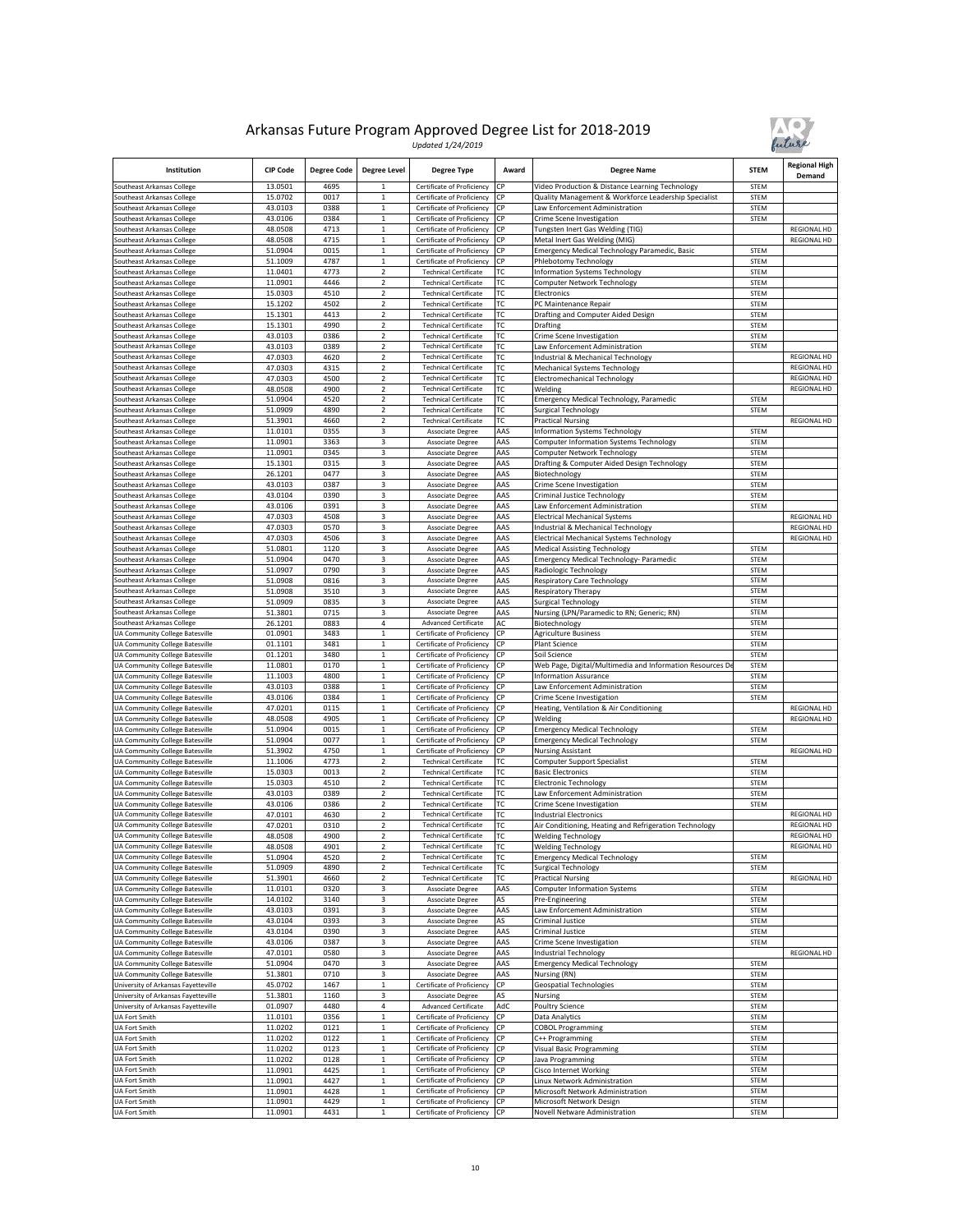

| Institution                                  | <b>CIP Code</b>    | <b>Degree Code</b> | <b>Degree Level</b>                                | Degree Type                                                  | Award      | <b>Degree Name</b>                                                             | <b>STEM</b>                | <b>Regional High</b><br>Demand |
|----------------------------------------------|--------------------|--------------------|----------------------------------------------------|--------------------------------------------------------------|------------|--------------------------------------------------------------------------------|----------------------------|--------------------------------|
| UA Fort Smith                                | 11.0901            | 4432               |                                                    | Certificate of Proficiency                                   | <b>CP</b>  | Novell Netware Engineering                                                     | STEM                       |                                |
| <b>UA Fort Smith</b>                         | 11.0901            | 4437               | 1                                                  | Certificate of Proficiency                                   | СP         | <b>Webmaster Applications Administrator</b>                                    | <b>STEM</b>                |                                |
| UA Fort Smith<br>JA Fort Smith               | 11.0901<br>11.1001 | 4438<br>0127       | $\mathbf 1$<br>$\mathbf{1}$                        | Certificate of Proficiency<br>Certificate of Proficiency     | СP<br>СP   | Webmaster Enterprise Developer<br>Database Administration                      | STEM<br><b>STEM</b>        |                                |
| UA Fort Smith                                | 11.1002            | 0120               | $\,1$                                              | Certificate of Proficiency                                   | СР         | Computer Networking                                                            | <b>STEM</b>                |                                |
| UA Fort Smith                                | 11.1002            | 0125               | 1                                                  | Certificate of Proficiency                                   | СP         | Computer Networking                                                            | <b>STEM</b>                |                                |
| UA Fort Smith                                | 15.0405            | 1165               | $\mathbf 1$                                        | Certificate of Proficiency                                   | СP         | Robotics                                                                       | <b>STEM</b>                |                                |
| UA Fort Smith                                | 15.1302            | 4485               | $\mathbf 1$                                        | Certificate of Proficiency                                   | СP         | Computer Graphic Technology                                                    | <b>STEM</b>                |                                |
| UA Fort Smith                                | 43.0103            | 0388               | $\,$ 1 $\,$                                        | Certificate of Proficiency                                   | СP         | aw Enforcement Administration                                                  | <b>STEM</b>                |                                |
| UA Fort Smith<br><b>JA Fort Smith</b>        | 43.0106<br>45.0702 | 0384<br>1462       | $\mathbf 1$<br>$\mathbf{1}$                        | Certificate of Proficiency<br>Certificate of Proficiency     | СР<br>СP   | Crime Scene Investigation                                                      | STEM<br><b>STEM</b>        |                                |
| <b>JA Fort Smith</b>                         | 47.0104            | 0126               | $\,1$                                              | Certificate of Proficiency                                   | СР         | Geospatial Information Systems<br>Computer Service Technician                  |                            | REGIONAL HD                    |
| UA Fort Smith                                | 47.0604            | 4341               | 1                                                  | Certificate of Proficiency                                   | СР         | <b>Automotive Drive Train Specialist</b>                                       |                            | <b>REGIONAL HD</b>             |
| UA Fort Smith                                | 47.0604            | 4342               | $\,1$                                              | Certificate of Proficiency                                   | СР         | <b>Automotive Undercar Specialist</b>                                          |                            | <b>REGIONAL HD</b>             |
| UA Fort Smith                                | 47.0604            | 4343               | $\mathbf{1}$                                       | Certificate of Proficiency                                   | СP         | <b>Automotive Drivability Specialist</b>                                       |                            | <b>REGIONAL HD</b>             |
| <b>UA Fort Smith</b>                         | 47.0604            | 9902               | $\mathbf 1$                                        | Certificate of Proficiency                                   | СP         | <b>Automotive Technology</b>                                                   |                            | <b>REGIONAL HD</b>             |
| <b>UA Fort Smith</b>                         | 15.0702            | 4805               | 2                                                  | <b>Technical Certificate</b>                                 | ГC         | <b>Quality Technology</b>                                                      | STEM                       |                                |
| UA Fort Smith<br>UA Fort Smith               | 15.1302<br>43.0103 | 4490<br>0389       | $\overline{\mathbf{c}}$<br>$\overline{\mathbf{c}}$ | <b>Technical Certificate</b><br><b>Technical Certificate</b> | ТC<br>ТC   | Computer Graphic Technology<br>aw Enforcement Administration                   | <b>STEM</b><br><b>STEM</b> |                                |
| UA Fort Smith                                | 43.0106            | 0386               | $\overline{2}$                                     | <b>Technical Certificate</b>                                 | ГC         | Crime Scene Investigation                                                      | <b>STEM</b>                |                                |
| UA Fort Smith                                | 45.0702            | 1463               | 2                                                  | <b>Technical Certificate</b>                                 | ГC         | <b>Geospatial Information Systems</b>                                          | <b>STEM</b>                |                                |
| UA Fort Smith                                | 47.0104            | 4740               | 2                                                  | <b>Technical Certificate</b>                                 | ТC         | Computer Maintenance                                                           |                            | <b>REGIONAL HD</b>             |
| UA Fort Smith                                | 47.0105            | 4625               | $\overline{\mathbf{c}}$                            | <b>Technical Certificate</b>                                 | ГC         | Industrial Electronics & Electrical Maintenance                                |                            | REGIONAL HD                    |
| UA Fort Smith                                | 47.0604            | 4340               | 2                                                  | <b>Technical Certificate</b>                                 | ТC         | Automotive Technology                                                          |                            | REGIONAL HD                    |
| UA Fort Smith                                | 51.0904            | 4520               | $\mathbf 2$                                        | <b>Technical Certificate</b>                                 | ТC         | Paramedic Technology                                                           | STEM                       |                                |
| UA Fort Smith<br>UA Fort Smith               | 51.0909<br>51.3901 | 4780<br>4795       | 2<br>$\overline{2}$                                | <b>Technical Certificate</b><br><b>Technical Certificate</b> | ТC<br>ГC   | Surgical Technology<br><b>Practical Nursing (PN)</b>                           | <b>STEM</b>                | <b>REGIONAL HD</b>             |
| UA Fort Smith                                | 11.0101            | 0355               | 3                                                  | Associate Degree                                             | AAS        | <b>Information Technology</b>                                                  | STEM                       |                                |
| UA Fort Smith                                | 11.0801            | 0346               | 3                                                  | Associate Degree                                             | AAS        | Web Developer                                                                  | <b>STEM</b>                |                                |
| UA Fort Smith                                | 11.0901            | 0345               | 3                                                  | Associate Degree                                             | AAS        | Networking                                                                     | <b>STEM</b>                |                                |
| UA Fort Smith                                | 14.0102            | 3241               | 3                                                  | Associate Degree                                             | AS         | Engineering                                                                    | <b>STEM</b>                |                                |
| <b>UA Fort Smith</b>                         | 15.0507            | 0475               | 3                                                  | Associate Degree                                             | AAS        | <b>Environmental Technology</b>                                                | <b>STEM</b>                |                                |
| <b>JA Fort Smith</b>                         | 15.0702            | 0780               | 3<br>3                                             | Associate Degree                                             | AAS<br>AAS | Quality Technology                                                             | <b>STEM</b><br><b>STEM</b> |                                |
| JA Fort Smith<br>UA Fort Smith               | 15.1302<br>43.0103 | 0425<br>0390       | 3                                                  | <b>Associate Degree</b><br>Associate Degree                  | AAS        | Computer Graphic Technology<br>Criminal Justice                                | STEM                       |                                |
| UA Fort Smith                                | 43.0103            | 0391               | 3                                                  | Associate Degree                                             | AAS        | Law Enforcement Administration                                                 | <b>STEM</b>                |                                |
| UA Fort Smith                                | 43.0106            | 0387               | 3                                                  | Associate Degree                                             | AAS        | Crime Scene Investigation                                                      | <b>STEM</b>                |                                |
| UA Fort Smith                                | 43.0107            | 0600               | 3                                                  | Associate Degree                                             | AAS        | Law Enforcement                                                                | <b>STEM</b>                |                                |
| <b>UA Fort Smith</b>                         | 45.0702            | 1465               | 3                                                  | Associate Degree                                             | AAS        | Geospatial Information Systems                                                 | STEM                       |                                |
| JA Fort Smith                                | 47.0604            | 0230               | 3                                                  | Associate Degree                                             | AAS        | Automotive Technology                                                          |                            | <b>REGIONAL HD</b>             |
| UA Fort Smith                                | 51.0904<br>51.0908 | 0470<br>0810       | 3<br>3                                             | Associate Degree                                             | AAS<br>AAS | Paramedic Technology                                                           | <b>STEM</b><br>STEM        |                                |
| UA Fort Smith<br>UA Fort Smith               | 51.0909            | 0835               | 3                                                  | Associate Degree<br>Associate Degree                         | AAS        | <b>Respiratory Care</b><br><b>Surgical Technology</b>                          | <b>STEM</b>                |                                |
| UA Fort Smith                                | 51.0911            | 0790               | 3                                                  | Associate Degree                                             | AAS        | Radiography                                                                    | <b>STEM</b>                |                                |
| UA Fort Smith                                | 51.1004            | 0660               | 3                                                  | Associate Degree                                             | AAS        | Medical Laboratory Technology                                                  | <b>STEM</b>                |                                |
| UA Fort Smith                                | 51.3801            | 0710               | 3                                                  | Associate Degree                                             | AAS        | Nursing Technology (ADN)                                                       | <b>STEM</b>                |                                |
| UA Fort Smith                                | 47.0104            | 0870               | 4                                                  | <b>Advanced Certificate</b>                                  | AC         | <b>Industrial Automation</b>                                                   |                            | <b>REGIONAL HD</b>             |
| <b>UA Little Rock</b>                        | 11.0401            | 1181               | $\mathbf 1$                                        | Certificate of Proficiency                                   | СP         | User Experience Design & Web/Mobile Development                                | <b>STEM</b>                |                                |
| UA Little Rock<br>UA Little Rock             | 43.0103<br>43.0106 | 0388<br>0384       | $\mathbf 1$<br>$\mathbf 1$                         | Certificate of Proficiency<br>Certificate of Proficiency     | СР<br>СP   | Law Enforcement Administration<br>Crime Scene Investigation                    | <b>STEM</b><br><b>STEM</b> | REGIONAL HD                    |
| UA Little Rock                               | 52.0301            | 0260               | $\,1$                                              | Certificate of Proficiency                                   | СР         | Certificate in Accounting                                                      |                            | REGIONAL HD                    |
| UA Little Rock                               | 52.1301            | 1520               | $\mathbf 1$                                        | Certificate of Proficiency                                   | СР         | <b>Business Analytics</b>                                                      | STEM                       |                                |
| UA Little Rock                               | 15.0701            | 4540               | 2                                                  | <b>Technical Certificate</b>                                 | ТC         | Engineering Technology (Health Care Facility)                                  | <b>STEM</b>                |                                |
| UA Little Rock                               | 43.0103            | 0389               | $\overline{\mathbf{c}}$                            | <b>Technical Certificate</b>                                 | ТC         | Law Enforcement Administration                                                 | <b>STEM</b>                |                                |
| UA Little Rock                               | 43.0106            | 0386               | $\overline{\mathbf{c}}$                            | <b>Technical Certificate</b>                                 | ГC         | Crime Scene Investigation                                                      | <b>STEM</b>                | <b>REGIONAL HD</b>             |
| UA Little Rock<br>UA Little Rock             | 11.0201<br>15.0101 | 0980<br>1030       | 3<br>3                                             | Associate Degree<br>Associate Degree                         | ACS<br>AS  | Computer Programming                                                           | <b>STEM</b><br>STEM        |                                |
| UA Little Rock                               | 15.0201            | 1040               | 3                                                  | Associate Degree                                             | AS         | <b>Engineering Technology</b><br>Engineering Technology (Construction)         | <b>STEM</b>                |                                |
| UA Little Rock                               | 15.0303            | 1050               | 3                                                  | Associate Degree                                             | AET        | Electronics & Computer Engineering Technology                                  | <b>STEM</b>                |                                |
| UA Little Rock                               | 15.0699            | 0375               | 3                                                  | Associate Degree                                             | AAS        | Coop. Program with Vo-Tech                                                     | <b>STEM</b>                |                                |
| UA Little Rock                               | 15.0805            | 1085               | 3                                                  | Associate Degree                                             | AET        | Mechanical Engineering Technology                                              | <b>STEM</b>                |                                |
| UA Little Rock                               | 15.1001            | 3417               | 3                                                  | <b>Associate Degree</b>                                      | AS         | Construction Science                                                           | <b>STEM</b>                |                                |
| <b>UA Little Rock</b>                        | 15.1102<br>15.9999 | 1060               | 3                                                  | <b>Associate Degree</b>                                      | AS         | Engineering Technology (Land Surveying)                                        | <b>STEM</b>                |                                |
| UA Little Rock<br><b>UA Little Rock</b>      | 43.0103            | 1070<br>0391       | 3<br>3                                             | Associate Degree<br><b>Associate Degree</b>                  | AS<br>AAS  | Engineering Technology (Manufacturing)                                         | STEM<br>STEM               |                                |
| UA Little Rock                               | 43.0106            | 0387               | 3                                                  | Associate Degree                                             | AAS        | Law Enforcement Administration<br>Crime Scene Investigation                    | <b>STEM</b>                | REGIONAL HD                    |
| UA Little Rock                               | 43.0107            | 0100               | 3                                                  | Associate Degree                                             | ۹S         | Law Enforcement                                                                | STEM                       |                                |
| UA Little Rock                               | 51.3801            | 1160               | 3                                                  | Associate Degree                                             | AAS        | Nursing                                                                        | <b>STEM</b>                |                                |
| <b>UA Monticello</b>                         | 11.0101            | 0029               | $\,$ 1 $\,$                                        | Certificate of Proficiency                                   | СP         | Cisco Network Associate                                                        | <b>STEM</b>                |                                |
| <b>UA Monticello</b>                         | 15.0612            | 4674               | $\,1$                                              | Certificate of Proficiency                                   | СÞ         | <b>Manufacturing Principles</b>                                                | STEM                       |                                |
| <b>UA Monticello</b>                         | 43.0102            | 1431               | $\mathbf 1$                                        | Certificate of Proficiency                                   | СP<br>CP   | Correctional Law Enforcement                                                   | STEM                       |                                |
| <b>UA Monticello</b><br>UA Monticello        | 43.0103<br>43.0106 | 0388<br>0384       | $\,$ 1 $\,$<br>$\mathbf 1$                         | Certificate of Proficiency<br>Certificate of Proficiency     | СP         | Law Enforcement Administration<br>Crime Scene Investigation                    | <b>STEM</b><br>STEM        |                                |
|                                              |                    |                    |                                                    |                                                              |            | Heating, Ventilation, Air Condition, and Refigerating                          |                            |                                |
| <b>UA Monticello</b><br><b>UA Monticello</b> | 47.0201            | 0115<br>1470       | $\mathbf 1$<br>$\mathbf 1$                         | Certificate of Proficiency<br>Certificate of Proficiency     | CP<br>СP   | (HVAC/R) Fundamentals                                                          |                            | REGIONAL HD                    |
| <b>UA Monticello</b>                         | 47.0303<br>48.0508 | 4905               | 1                                                  | Certificate of Proficiency                                   | СР         | Industrial Equipment Repair<br>Welding                                         |                            | REGIONAL HD<br>REGIONAL HD     |
| <b>UA Monticello</b>                         | 51.0904            | 0015               | $\mathbf 1$                                        | Certificate of Proficiency                                   | СР         | <b>Emergency Medical Technician</b>                                            | STEM                       |                                |
| <b>UA Monticello</b>                         | 51.0904            | 0017               | $\,$ 1 $\,$                                        | Certificate of Proficiency                                   | СP         | <b>Emergency Medical Technician</b>                                            | STEM                       |                                |
| <b>UA Monticello</b>                         | 15.0403            | 2150               | $\overline{\mathbf{c}}$                            | <b>Technical Certificate</b>                                 | ТC         | <b>Electromechanical Technology</b>                                            | STEM                       |                                |
| <b>UA Monticello</b>                         | 15.0613            | 5719               | 2                                                  | <b>Technical Certificate</b>                                 | ГC         | Advanced Manufacturing Technology                                              | STEM                       |                                |
| <b>UA Monticello</b>                         | 15.0699            | 4647               | $\overline{2}$                                     | <b>Technical Certificate</b>                                 | ТC         | <b>Industrial Production Technology</b>                                        | <b>STEM</b>                |                                |
| <b>UA Monticello</b>                         | 15.1202<br>43.0102 | 4502<br>2431       | $\overline{\mathbf{c}}$<br>2                       | <b>Technical Certificate</b>                                 | ГC<br>ГC   | Computer Maintenance & Networking<br>Correctional Law Enforcement              | STEM<br>STEM               |                                |
| UA Monticello<br><b>UA Monticello</b>        | 43.0103            | 0389               | 2                                                  | <b>Technical Certificate</b><br><b>Technical Certificate</b> | ТC         | Law Enforcement Administration                                                 | STEM                       |                                |
| <b>UA Monticello</b>                         | 43.0106            | 0386               | 2                                                  | <b>Technical Certificate</b>                                 | ТC         | Crime Scene Investigation                                                      | STEM                       |                                |
| <b>UA Monticello</b>                         | 47.0201            | 0116               | $\mathbf 2$                                        | <b>Technical Certificate</b>                                 | ТC         | Heating, Ventilation, Air Condition, and Refigerating<br>(HVAC/R) Fundamentals |                            | <b>REGIONAL HD</b>             |